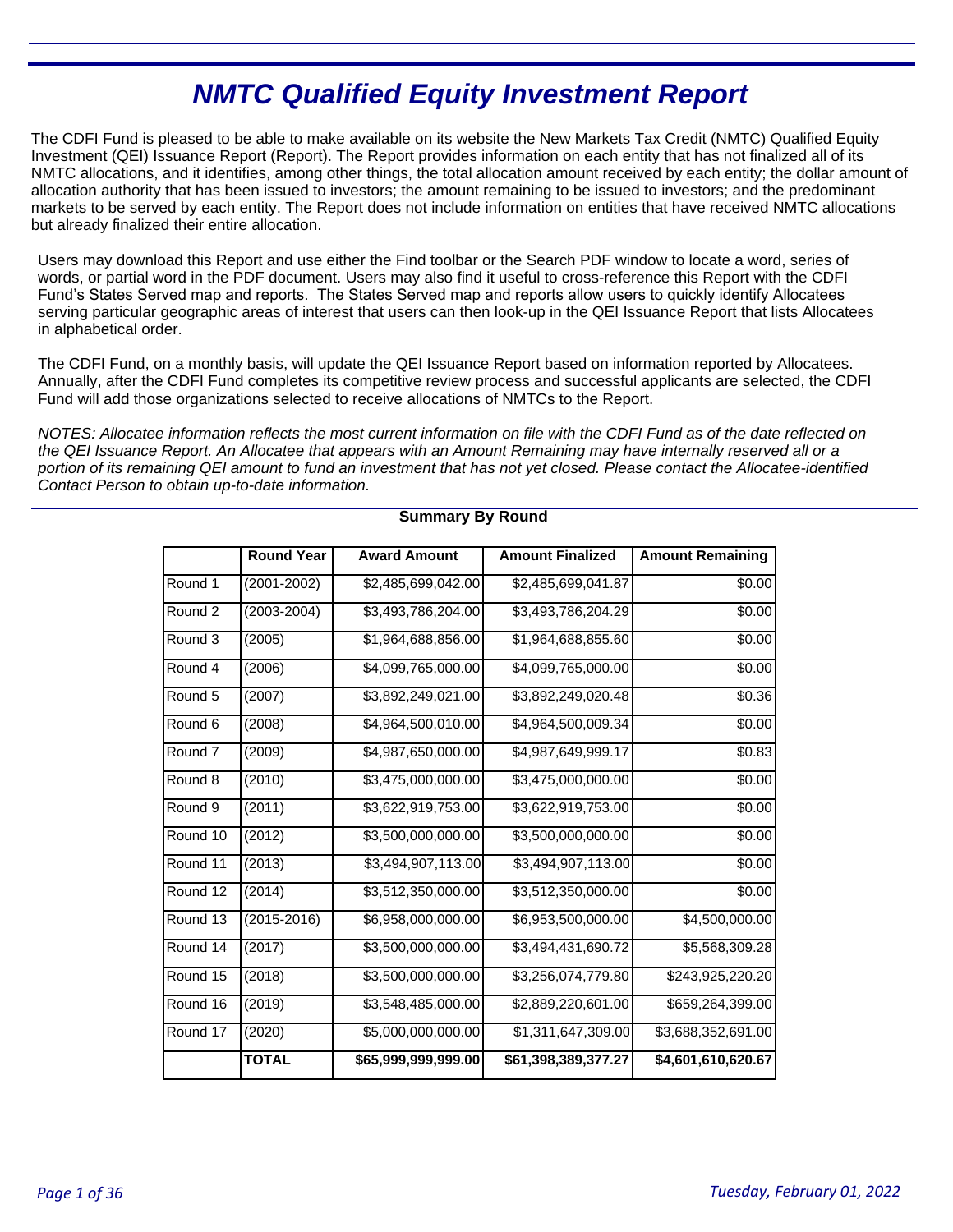\*\*The Total Allocation for Round 5 includes \$9 million of NMTC allocation authority that was reclaimed by the CDFI Fund from two prior Round 1 allocatees and subsequently reallocated in Round 5.

\*\*The Total Allocation for Round 9 includes \$123 million of NMTC allocation authority that was rescinded or surrendered to the CDFI Fund from prior Rounds and subsequently reallocated in Round 9.

\*\*The Total Allocation for Round 11 includes \$1.39 million of NMTC allocation authority that was rescinded or surrendered to the CDFI Fund from prior Rounds and subsequently reallocated in Round 11.

\*\*The Total Allocation for Round 12 includes \$12.35 million of NMTC allocation authority that was rescinded or surrendered to the CDFI Fund from prior Rounds and subsequently reallocated in Round 12.

\*\*Total Allocation for Round 16 includes \$48.485 million of NMTC allocation authority that was rescinded to the CDFI Fund from prior Rounds and subsequently *reallocated in Round 16.* 

#### *Name of Allocatee:* **Accion Opportunity Fund Community Development**

**Year of Award:** 2020 *Service Area:* Multi-state service area *Controlling Entity: Contact Person:* Christopher Huang, (408) 908-8793, christopher@opportunityfund.org **Predominant Financing:** Real Estate Financing - Community Facilities *Predominant Market Served:* AZ, CA, CO, HI, ID, MT, NM, NV, NY, OR, TX, UT, WA, WY *Innovative Activities:* 

**Total Allocation: Non-Metro Commitment: Amount Remaining: Amount Finalized:**

\$55,000,000.00 \$0.00 \$55,000,000.00 0%

### *Name of Allocatee:* **Advantage Capital Community Development Fund, LLC**

**Year of Award:** 2019

*Service Area:* National service area *Controlling Entity:* Advantage Capital Partners *Contact Person:* Jonathan Goldstein, (314) 725-0800, jgoldstein@advantagecap.com **Predominant Financing: Operating Business Financing** *Predominant Market Served:* AR,FL,GA,KY,NV,OH,TX *Innovative Activities:* Making QLICIs with an original term less than or equal to 60 months, Providing QLICIs for Non-Real Estate Activities, Small Dollar QLICIs, Targeting Identified States

#### *Name of Allocatee:* **Advantage Capital Community Development Fund, LLC**

**Year of Award:** 2020 **Service Area: National service area** *Controlling Entity:* Advantage Capital Partners *Contact Person:* Jonathan Goldstein, (314) 725-0800, jgoldstein@advantagecap.com **Predominant Financing: Operating Business Financing** *Predominant Market Served:* CA,CO,GA,IL,NV,OH,VA

**Innovative Activities:** Making QLICIs with an original term less than or equal to 60 months, Providing QLICIs for Non-Real Estate Activities, Small Dollar QLICIs, Targeting Identified States

*Name of Allocatee:* **Alaska Growth Capital BIDCO, Inc.**

**Year of Award:** 2020 *Service Area:* National service area *Controlling Entity:* Arctic Slope Regional Corporation *Contact Person:* Ian Walser, (907) 339-6767, iwalser@alaskagrowth.com *Predominant Financing:* Operating Business Financing *Predominant Market Served:* AK **Innovative Activities:** Investing in Indian Country

| \$60,000,000,00 |
|-----------------|
| \$40,595,896,00 |
| \$19,404,104.00 |
| 10%             |
|                 |

\$60,000,000.00 \$54,819,609.00 \$5,180,391.00 24% **Total Allocation: Non-Metro Commitment: Amount Remaining: Amount Finalized:**

**Total Allocation: Non-Metro Commitment: Amount Remaining: Amount Finalized:**

\$30,000,000.00 \$0.00 \$30,000,000.00 72%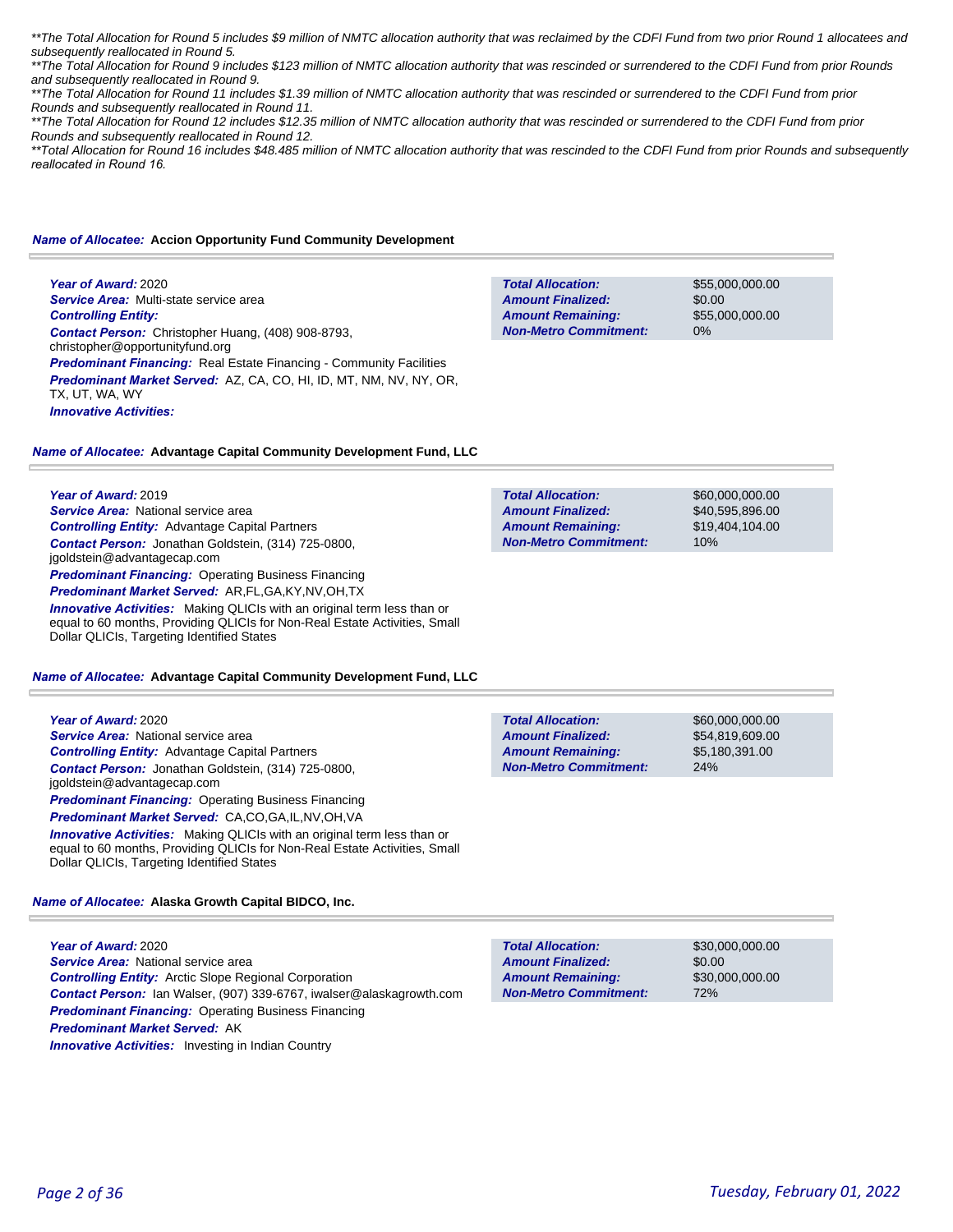# *Name of Allocatee:* **AMCREF Community Capital, LLC**

**Year of Award:** 2019 **Service Area:** National service area *Controlling Entity: Contact Person:* Knox Clark, (504) 495-1084, knox@amcref.com **Predominant Financing: Operating Business Financing** *Predominant Market Served:* AR,FL,GA,MS,SC,TN,TX **Innovative Activities:** Providing QLICIs for Non-Real Estate Activities

# *Name of Allocatee:* **AMCREF Community Capital, LLC**

**Year of Award:** 2020 **Service Area: National service area** *Controlling Entity: Contact Person:* Knox Clark, (504) 495-1084, knox@amcref.com *Predominant Financing:* Operating Business Financing *Predominant Market Served:* AR,GA,LA,MS,OK,TX,VA *Innovative Activities:* Providing QLICIs for Non-Real Estate Activities

# *Name of Allocatee:* **Atlanta Emerging Markets, Inc.**

**Year of Award:** 2020

*Service Area:* Local service area (e.g., neighborhoods, cities, a county or contiguous counties, or metropolitan areas) within a state or territory *Controlling Entity:* Atlanta Development Authority, d/b/a Invest Atlanta *Contact Person:* Stephen McRae, (404) 588-5470, smcrae@investatlanta.com **Predominant Financing:** Real Estate Financing - Community Facilities *Predominant Market Served:* GA **Innovative Activities:** Targeting Identified States

*Name of Allocatee:* **B.S.D. Capital, Inc. dba Lendistry**

| Year of Award: 2020                                                                                                                                          |
|--------------------------------------------------------------------------------------------------------------------------------------------------------------|
| Service Area: National service area                                                                                                                          |
| <b>Controlling Entity:</b> Madison Investment Company, LLC                                                                                                   |
| <b>Contact Person:</b> Everett Sands, (714) 869-6220, everett@lendistry.com                                                                                  |
| <b>Predominant Financing:</b> Operating Business Financing                                                                                                   |
| <b>Predominant Market Served: CA,FL,MD,NJ,NY,PA,PR</b>                                                                                                       |
| <b>Innovative Activities:</b> Making QLICIs with an original term less than or<br>equal to 60 months, Providing QLICIs for Non-Real Estate Activities, Small |

*Name of Allocatee:* **Black Business Investment Fund, Inc.**

Dollar QLICIs, Targeting Identified States

**Year of Award:** 2020 Service Area: Statewide (or territory-wide) service area *Controlling Entity: Contact Person:* Jasmine Gebon, (407) 649-4780, jgebon@bbif.com *Predominant Financing:* Operating Business Financing *Predominant Market Served:* FL, GA **Innovative Activities:** Targeting Identified States

**Total Allocation: Non-Metro Commitment: Amount Remaining: Amount Finalized:**

\$60,000,000.00 \$40,800,000.00 \$19,200,000.00 60%

**Total Allocation: Non-Metro Commitment: Amount Remaining: Amount Finalized:**

\$65,000,000.00 \$22,600,000.00 \$42,400,000.00 60%

| <b>Total Allocation:</b>     | \$50,000,000,00 |
|------------------------------|-----------------|
| <b>Amount Finalized:</b>     | \$13,000,000.00 |
| <b>Amount Remaining:</b>     | \$37,000,000.00 |
| <b>Non-Metro Commitment:</b> | $0\%$           |

0% **Total Allocation: Non-Metro Commitment: Amount Remaining: Amount Finalized:**

\$35,000,000.00 \$10,000,000.00 \$25,000,000.00

\$55,000,000.00 \$24,000,000.00 \$31,000,000.00 0% **Total Allocation: Non-Metro Commitment: Amount Remaining: Amount Finalized:**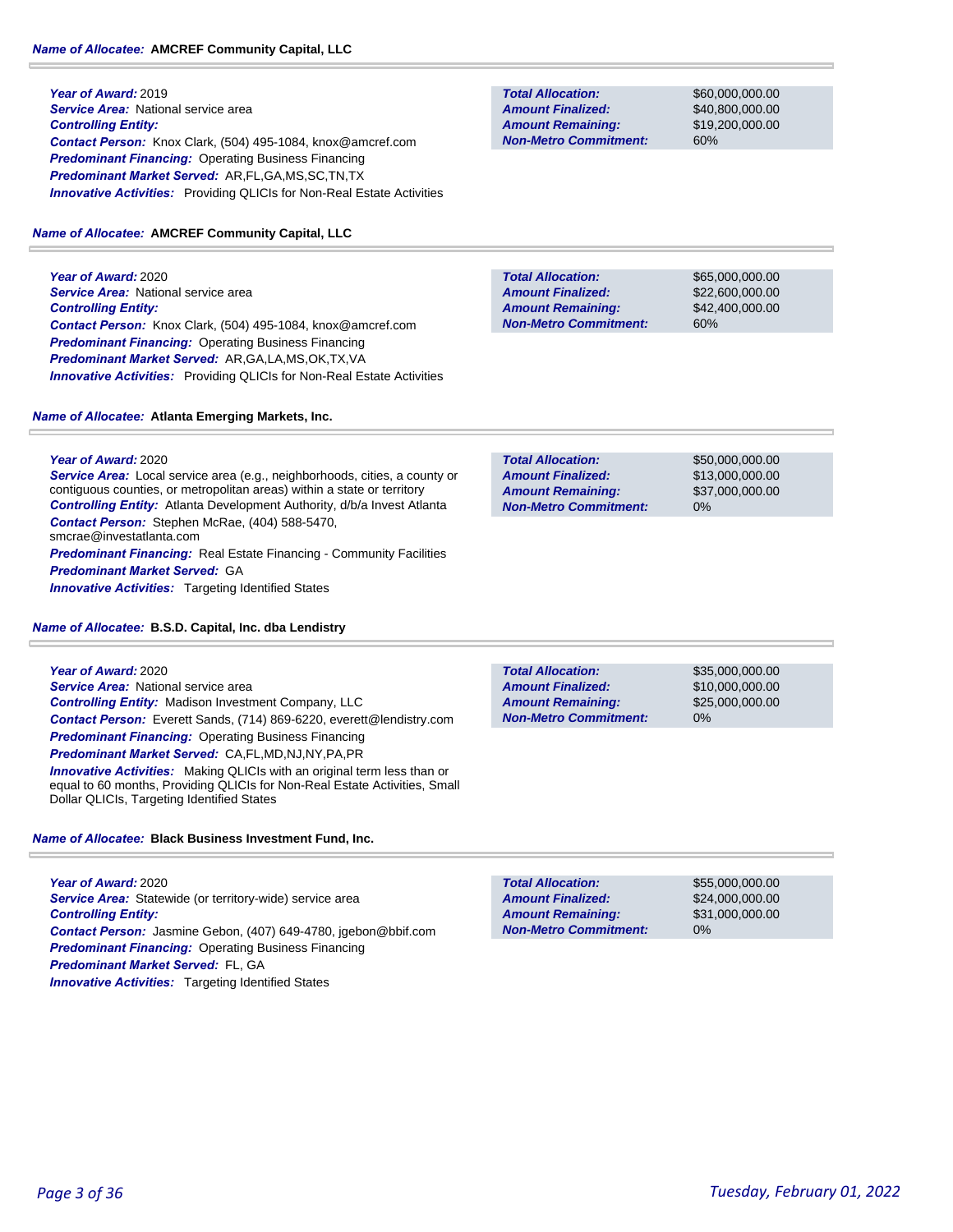*Service Area:* Multi-state service area *Controlling Entity:* BMO Harris Bank NA *Contact Person:* Allison Porter-Bell, (312) 461-3150, allison.porterbell@bmo.com **Predominant Financing:** Real Estate Financing - Community Facilities *Predominant Market Served:* AZ, FL, IL, IN, KS, MN, MO, WI *Innovative Activities:* 

*Name of Allocatee:* **Border Communities Capital Company, LLC**

**Year of Award:** 2020 *Service Area:* Multi-state service area

*Controlling Entity:* Chelsea Investment Corporation *Contact Person:* Jerry Hannon, (760) 585-7090, jhannon@chelseainvestco.com **Predominant Financing:** Real Estate Financing - Community Facilities *Predominant Market Served:* AZ, CA, NM, TX *Innovative Activities:* 

# *Name of Allocatee:* **BREMER CDE, LLC**

**Year of Award:** 2019 *Service Area:* Multi-state service area *Controlling Entity:* Bremer Financial Corporation *Contact Person:* Vassil Zanev, (651) 312-3554, vezanev@bremer.com **Predominant Financing:** Real Estate Financing - Community Facilities *Predominant Market Served:* MN, ND, WI *Innovative Activities:* Small Dollar QLICIs

# *Name of Allocatee:* **Brownfield Revitalization, LLC**

**Year of Award:** 2018 *Service Area:* National service area *Controlling Entity:* Cherokee Investment Partners, LLC *Contact Person:* Bret Batchelder, (919) 743-2530, bbatchelder@cherokeefund.com **Predominant Financing: Operating Business Financing** *Predominant Market Served:* CO,FL,MO,NY,PA,RI,TX **Innovative Activities:** Targeting Identified States

*Name of Allocatee:* **Building America CDE, Inc.**

**Year of Award:** 2020 *Service Area:* National service area *Controlling Entity:* AFL-CIO Housing Investment Trust *Contact Person:* Harpreet Peleg, (202) 331-8055, hpeleg@aflcio-hit.com **Predominant Financing:** Real Estate Financing - Community Facilities *Predominant Market Served:* CA,IL,MI,MN,NY *Innovative Activities:* 

**Total Allocation: Non-Metro Commitment: Amount Remaining: Amount Finalized:**

\$50,000,000.00 \$12,500,000.00 \$37,500,000.00 0%

\$40,000,000.00 \$0.00 \$40,000,000.00 0% **Total Allocation: Non-Metro Commitment: Amount Remaining: Amount Finalized:**

**Total Allocation: Non-Metro Commitment: Amount Remaining: Amount Finalized:**

\$35,000,000.00 \$10,500,000.00 \$24,500,000.00 60%

**Total Allocation: Non-Metro Commitment: Amount Remaining: Amount Finalized:**

\$60,000,000.00 \$56,750,000.00 \$3,250,000.00 0%

0% **Total Allocation: Non-Metro Commitment: Amount Remaining: Amount Finalized:**

\$55,000,000.00 \$8,000,000.00 \$47,000,000.00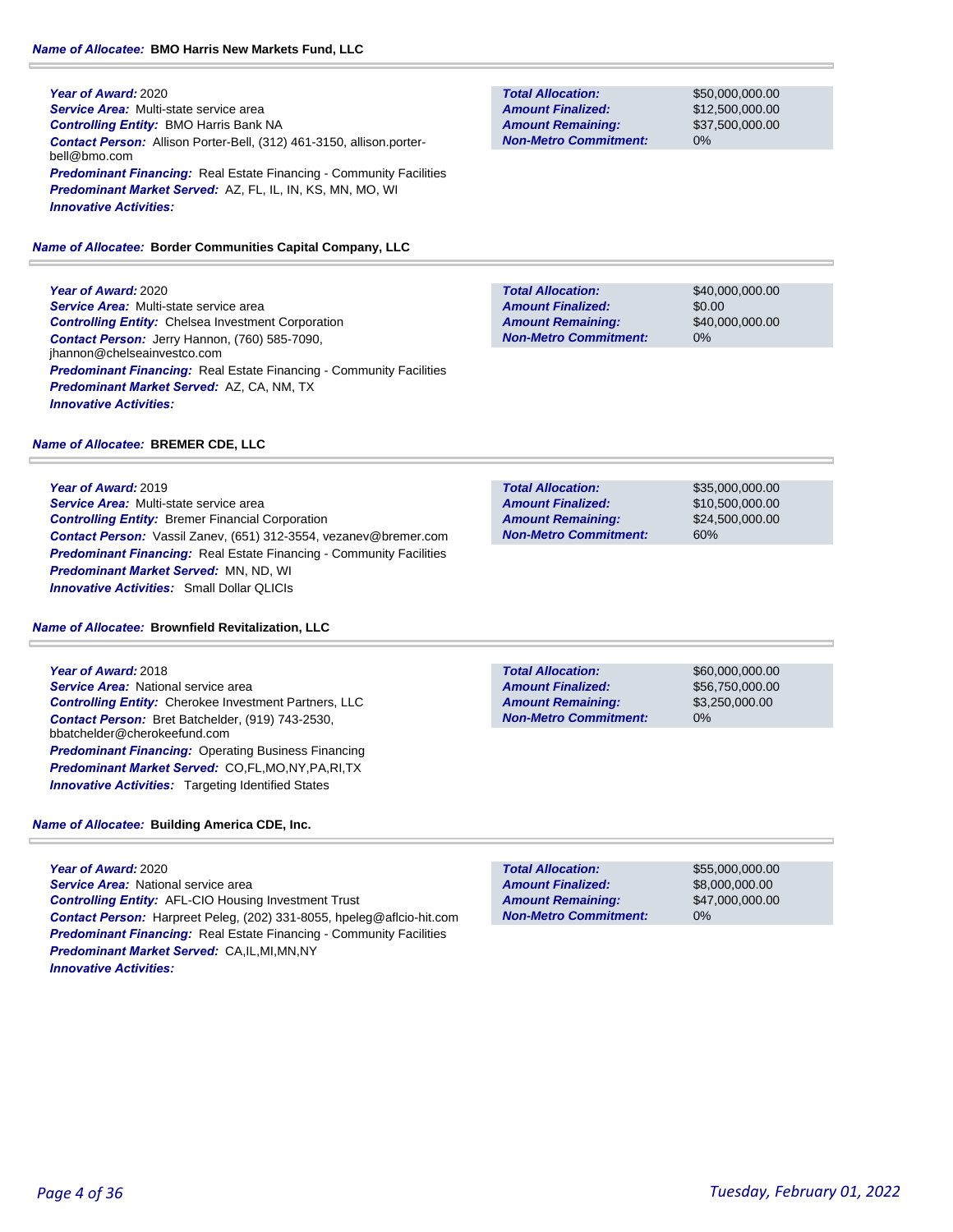*Service Area:* Multi-state service area *Controlling Entity:* BancorpSouth Bank *Contact Person:* Will Shurtleff, (601) 607-4597, will.shurtleff@bxs.com *Predominant Financing:* Other Real Estate Financing *Predominant Market Served:* AL, AR, FL, LA, MO, MS, TN, TX **Innovative Activities:** Providing QLICIs for Non-Real Estate Activities, Targeting Identified States

#### *Name of Allocatee:* **CAHEC New Markets, LLC**

#### **Year of Award:** 2020

*Service Area:* Multi-state service area *Controlling Entity:* Community Affordable Housing Equity Corporation *Contact Person:* Brian Oxford, (919) 420-0063, boxford@cahec.com *Predominant Financing:* Operating Business Financing *Predominant Market Served:* DC, FL, GA, KY, MD, NC, SC, TN, VA, WV **Innovative Activities:** Targeting Identified States

**Total Allocation: Non-Metro Commitment: Amount Remaining: Amount Finalized:**

\$50,000,000.00 \$0.00 \$50,000,000.00 64%

\$50,000,000.00 \$20,500,000.00 \$29,500,000.00 0% **Total Allocation: Non-Metro Commitment: Amount Remaining: Amount Finalized:**

#### *Name of Allocatee:* **CALIFORNIA STATEWIDE COMMUNITIES DEVELOPMENT CORPORATION**

**Year of Award:** 2020 *Service Area:* Statewide (or territory-wide) service area *Controlling Entity:* California Statewide Communities Development Authority *Contact Person:* Jon Penkower, (925) 476-5887, jpenkower@cscda.org *Predominant Financing:* Operating Business Financing *Predominant Market Served:* CA *Innovative Activities:* 

#### *Name of Allocatee:* **Capital Impact Partners**

**Year of Award:** 2020 *Service Area:* National service area *Controlling Entity: Contact Person:* Diane Borradaile, (646) 989-1102, dborradaile@capitalimpact.org **Predominant Financing: Operating Business Financing** *Predominant Market Served:* CA,DC,MI,NY,TX *Innovative Activities:* Small Dollar QLICIs, Targeting Identified States

# *Name of Allocatee:* **Capital One Community Renewal Fund, LLC**

**Year of Award:** 2018 *Service Area:* National service area *Controlling Entity:* Capital One Financial Corporation *Contact Person:* John Chamberlain, (504) 533-5276, john.chamberlain@capitalone.com *Predominant Financing:* Operating Business Financing *Predominant Market Served:* CA,FL,MD,OH,OR,PR,TX **Innovative Activities:** Targeting Identified States

| Tulai Allucation.            | <b>JUU,UUU,UUU.UU</b> |
|------------------------------|-----------------------|
| <b>Amount Finalized:</b>     | \$0.00                |
| <b>Amount Remaining:</b>     | \$55,000,000,00       |
| <b>Non-Metro Commitment:</b> | $0\%$                 |
|                              |                       |

**Total Allocation: Non-Metro Commitment: Amount Remaining: Amount Finalized:**

**Total Allocation:**

\$60,000,000.00 \$16,500,000.00 \$43,500,000.00 0%

**SEE 000,000.00** 

\$60,000,000.00 \$43,150,000.00 \$16,850,000.00 0% **Total Allocation: Non-Metro Commitment: Amount Remaining: Amount Finalized:**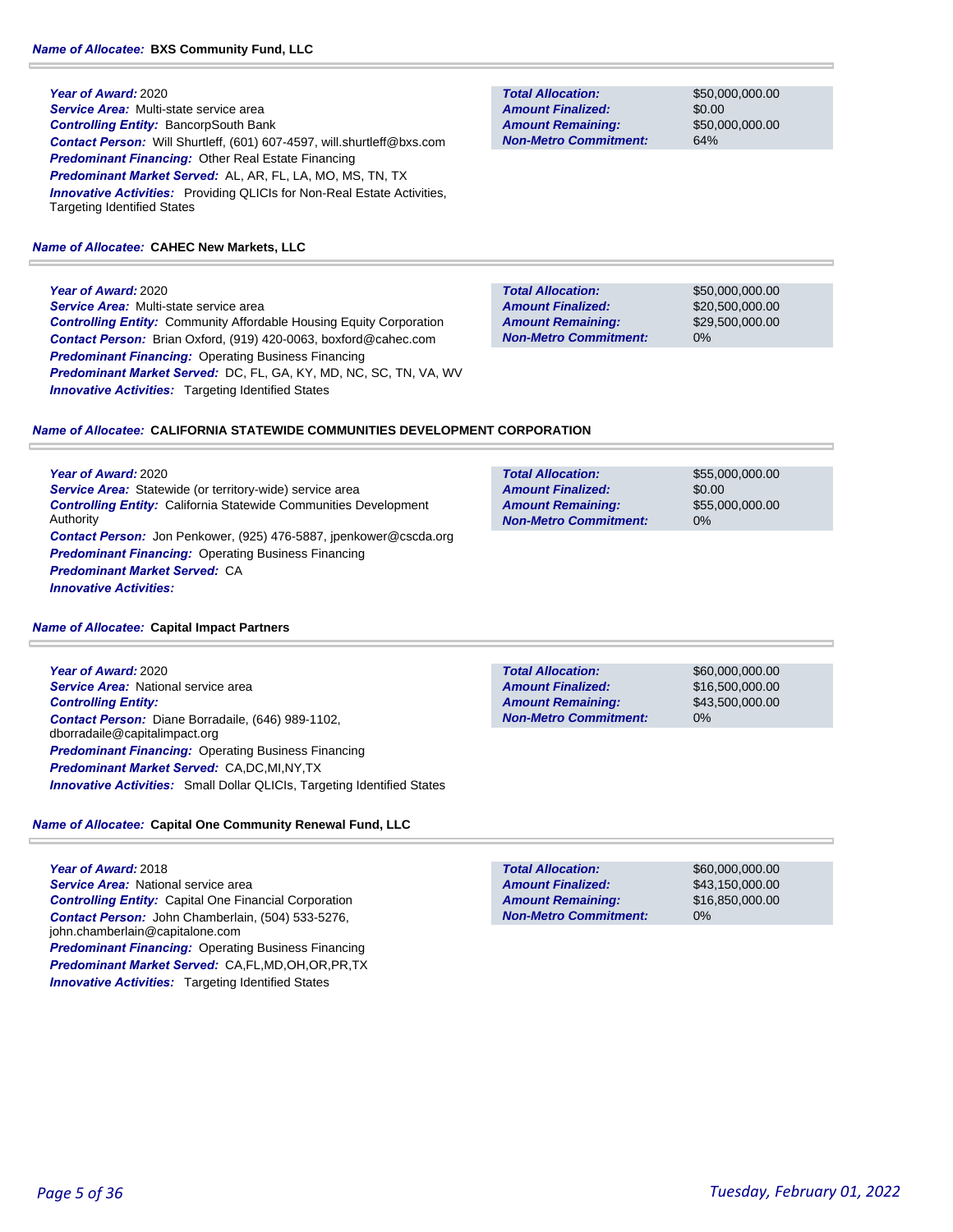# *Name of Allocatee:* **Carver Financial Corporation**

**Year of Award:** 2019 **Service Area:** National service area *Controlling Entity: Contact Person:* Robert James II, (912) 447-4217, rjamesii@carverstatebank.com *Predominant Financing:* Real Estate Financing - Industrial/Manufacturing *Predominant Market Served:* GA **Innovative Activities:** Small Dollar QLICIs, Targeting Identified States

# *Name of Allocatee:* **CBKC CDC, L.L.C.**

**Year of Award:** 2020 *Service Area:* Multi-state service area *Controlling Entity:* Central Bancshares of Kansas City, Inc. *Contact Person:* Steven Giles, (816) 483-1210, sgiles@centralbankkc.com *Predominant Financing:* Real Estate Financing - Industrial/Manufacturing *Predominant Market Served:* IL, KS, MO **Innovative Activities:** Targeting Identified States

# *Name of Allocatee:* **CCG Community Partners, LLC**

**Year of Award:** 2020

**Service Area: National service area** *Controlling Entity:* CityScape Capital Group, LLC *Contact Person:* William Hoffman, (609) 951-2200, bill@cityscapecapital.com *Predominant Financing:* Other Real Estate Financing *Predominant Market Served:* FL,GA,LA,NV,NJ,TN,TX **Innovative Activities:** Targeting Identified States

*Name of Allocatee:* **Central States Development Partners, Inc.**

**Total Allocation: Non-Metro Commitment: Amount Remaining: Amount Finalized:**

\$50,000,000.00 \$32,000,000.00 \$18,000,000.00 20%

\$30,000,000.00 \$0.00 \$30,000,000.00 0% **Total Allocation: Non-Metro Commitment: Amount Remaining: Amount Finalized:**

**Total Allocation: Non-Metro Commitment: Amount Remaining: Amount Finalized:**

**Total Allocation:**

**Non-Metro Commitment: Amount Remaining: Amount Finalized:**

\$45,000,000.00 \$2,000,000.00 \$43,000,000.00 28%

\$30,000,000.00 \$16,000,000.00 \$14,000,000.00

32%

**Year of Award:** 2020 **Service Area: National service area** *Controlling Entity:* Rock Island Economic Growth Corporation *Contact Person:* Brian Hollenback, (309) 794-6711, bhollenback@growthcorp.org *Predominant Financing:* Real Estate Financing - Industrial/Manufacturing *Predominant Market Served:* CO,FL,GA,IL,IA,NV,TX **Innovative Activities:** Small Dollar QLICIs, Targeting Identified States

# *Name of Allocatee:* **Central Valley NMTC Fund, LLC**

# **Year of Award:** 2019

*Service Area:* Local service area (e.g., neighborhoods, cities, a county or contiguous counties, or metropolitan areas) within a state or territory *Controlling Entity:* The Penstar Group *Contact Person:* Lillian Weiland, (559) 264-5000, lweiland@cvnmtc.com **Predominant Financing:** Real Estate Financing - Community Facilities *Predominant Market Served:* CA *Innovative Activities:* 

| <b>Total Allocation:</b> | \$25,000,000.00 |
|--------------------------|-----------------|

\$16,500,000.00 \$8,500,000.00 0% **Non-Metro Commitment: Amount Remaining: Amount Finalized:**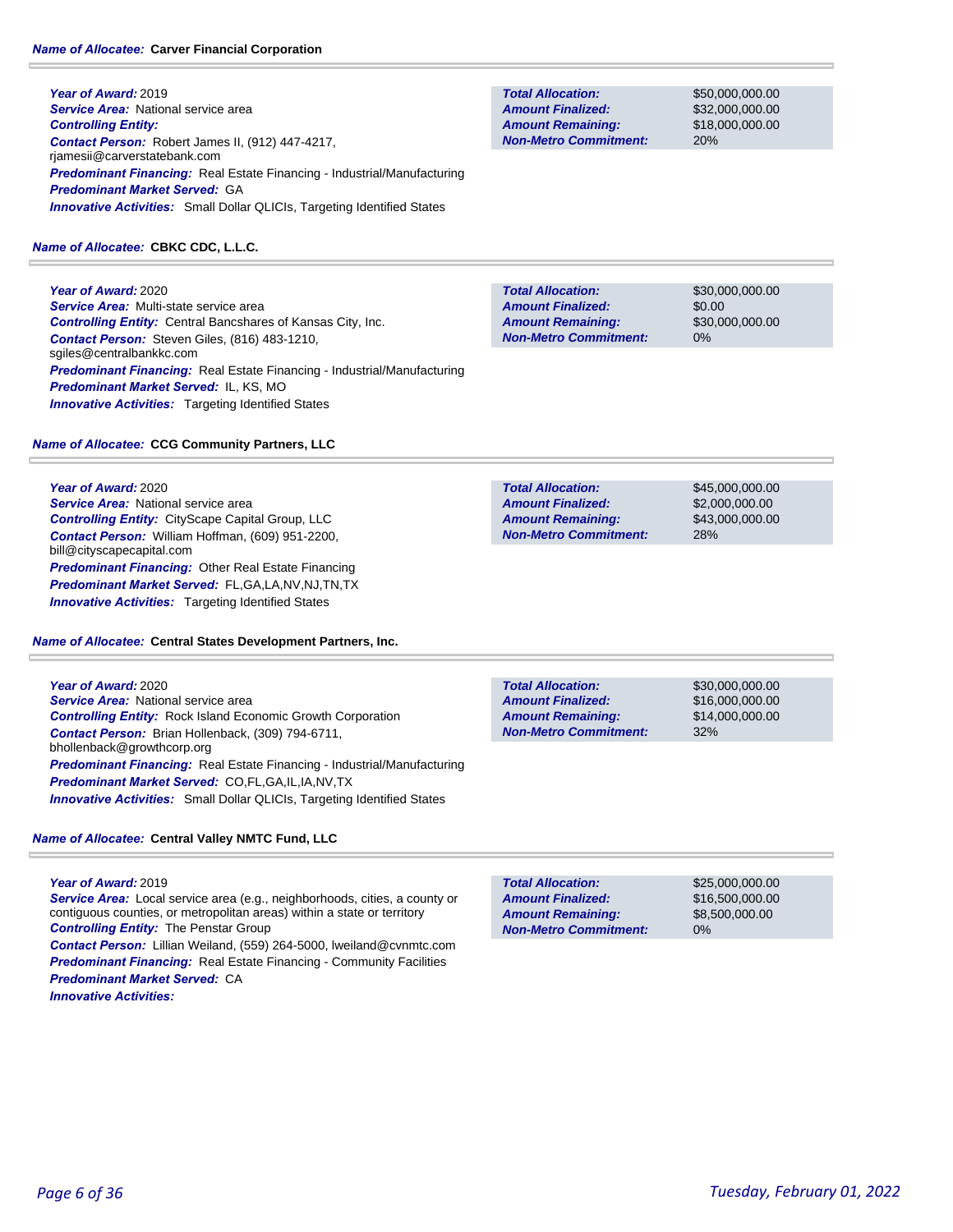**Year of Award:** 2019 **Service Area:** National service area *Controlling Entity:* JPMorgan Chase Bank, N.A. *Contact Person:* Kevin Goldsmith, (312) 325-5069, kevin.r.goldsmith@chase.com *Predominant Financing:* Operating Business Financing *Predominant Market Served:* CA,FL,GA,IL,MI,NY,TX *Innovative Activities:* Providing QLICIs for Non-Real Estate Activities, Targeting Identified States

#### *Name of Allocatee:* **Chase New Markets Corporation**

#### **Year of Award:** 2020

**Service Area:** National service area *Controlling Entity:* JPMorgan Chase Bank, N.A. *Contact Person:* Kevin Goldsmith, (312) 325-5069, kevin.r.goldsmith@chase.com *Predominant Financing:* Operating Business Financing *Predominant Market Served:* CA,GA,IL,MI,NY,OH,TX *Innovative Activities:* Providing QLICIs for Non-Real Estate Activities, Targeting Identified States

#### *Name of Allocatee:* **Chicago Development Fund**

#### **Year of Award:** 2019

*Service Area:* Local service area (e.g., neighborhoods, cities, a county or contiguous counties, or metropolitan areas) within a state or territory *Controlling Entity:* City of Chicago *Contact Person:* Anthony Smith, (312) 424-4254, tsmith@sbfriedman.com **Predominant Financing:** Real Estate Financing - Community Facilities

*Predominant Market Served:* IL

*Innovative Activities:* Providing QLICIs for Non-Real Estate Activities

#### *Name of Allocatee:* **Chicago Development Fund**

#### **Year of Award:** 2020

*Service Area:* Local service area (e.g., neighborhoods, cities, a county or contiguous counties, or metropolitan areas) within a state or territory *Controlling Entity:* City of Chicago *Contact Person:* Anthony Smith, (312) 424-4254, tsmith@sbfriedman.com **Predominant Financing:** Real Estate Financing - Community Facilities *Predominant Market Served:* IL *Innovative Activities:* Providing QLICIs for Non-Real Estate Activities

# *Name of Allocatee:* **Cincinnati Development Fund, Inc.**

**Year of Award:** 2019 *Service Area:* Multi-state service area *Controlling Entity: Contact Person:* Angela Ginty, (513) 977-7282, aginty@cincinnatidevelopmentfund.org *Predominant Financing:* Real Estate Financing - Mixed-use (housing, commercial, or retail) *Predominant Market Served:* IN, KY, OH *Innovative Activities:* 

**Total Allocation: Non-Metro Commitment: Amount Remaining: Amount Finalized:**

\$65,000,000.00 \$56,900,000.00 \$8,100,000.00 20%

**Total Allocation: Non-Metro Commitment: Amount Remaining: Amount Finalized:**

\$65,000,000.00 \$23,000,000.00 \$42,000,000.00 20%

\$55,000,000.00 \$33,000,000.00 \$22,000,000.00 0% **Total Allocation: Non-Metro Commitment: Amount Remaining: Amount Finalized:**

**Total Allocation: Non-Metro Commitment: Amount Remaining: Amount Finalized:**

\$55,000,000.00 \$0.00 \$55,000,000.00 0%

0% **Total Allocation: Non-Metro Commitment: Amount Remaining: Amount Finalized:**

\$40,000,000.00 \$35,000,000.00 \$5,000,000.00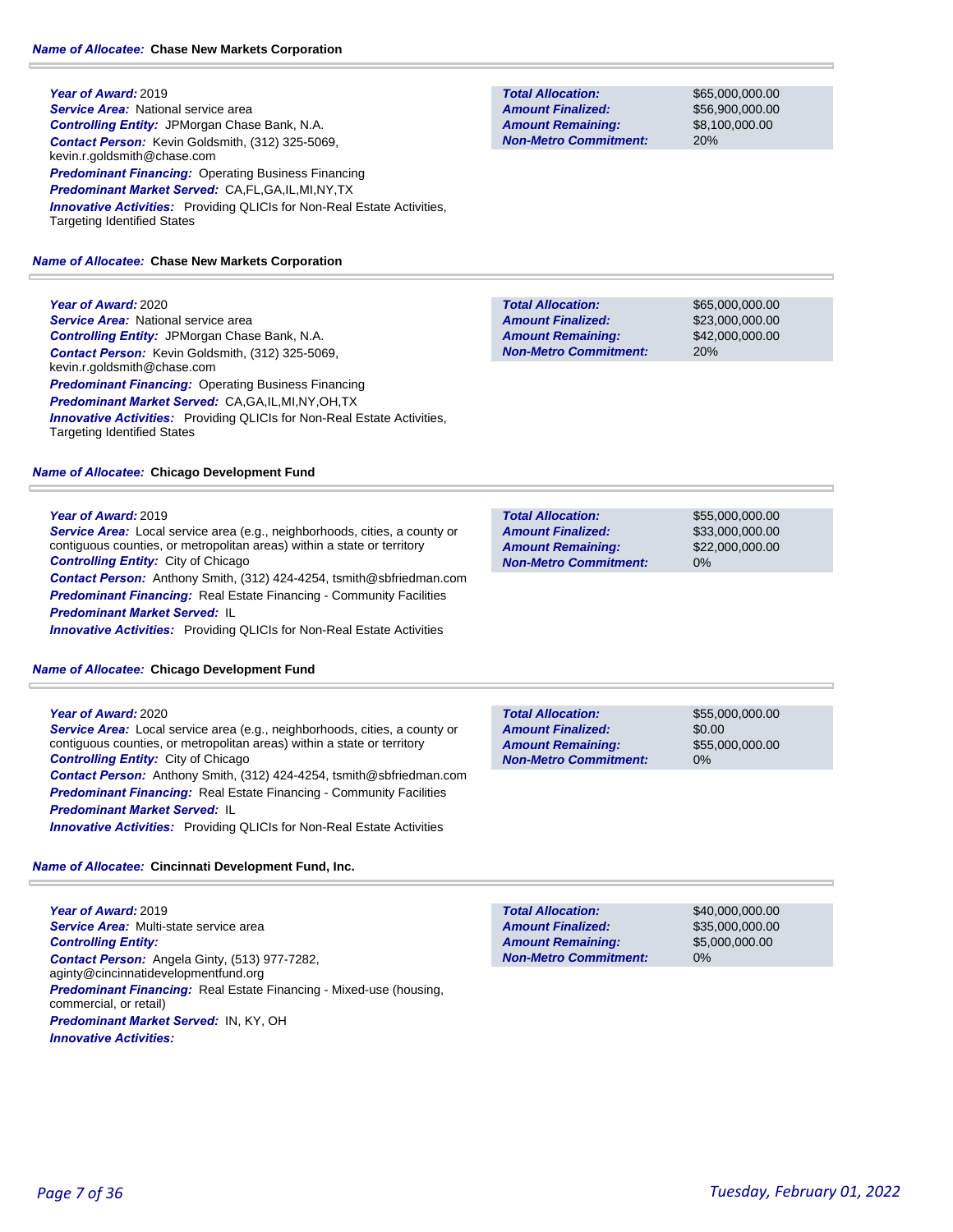# *Name of Allocatee:* **Cinnaire New Markets LLC**

# **Year of Award:** 2020 *Service Area:* Multi-state service area *Controlling Entity:* Cinnaire Corporation *Contact Person:* Peter Giles, (517) 364-8944, pgiles@cinnaire.com **Predominant Financing: Operating Business Financing** *Predominant Market Served:* DE, IL, IN, MD, MI, NJ, PA, WI *Innovative Activities:*

*Name of Allocatee:* **Civic Community Partners, Inc.**

### **Year of Award:** 2020 *Service Area:* Local service area (e.g., neighborhoods, cities, a county or contiguous counties, or metropolitan areas) within a state or territory *Controlling Entity: Contact Person:* Joanna Whitley, (619) 533-7177, whitley@civiccommunities.com **Predominant Financing:** Real Estate Financing - Community Facilities *Predominant Market Served:* CA *Innovative Activities:*

# *Name of Allocatee:* **Cleveland New Markets Investment Fund II, LLC**

# **Year of Award:** 2020

*Service Area:* Local service area (e.g., neighborhoods, cities, a county or contiguous counties, or metropolitan areas) within a state or territory *Controlling Entity:* Cleveland Development Advisors, Inc. *Contact Person:* Cindy Binnig, (216) 592-2407, cbinnig@gcpartnership.com *Predominant Financing:* Other Real Estate Financing *Predominant Market Served:* OH *Innovative Activities:* Providing QLICIs for Non-Real Estate Activities

*Name of Allocatee:* **Colorado Enterprise Fund, Inc.**

**Year of Award:** 2019 **Service Area:** Statewide (or territory-wide) service area *Controlling Entity: Contact Person:* Cecilia Prinster, (720) 473-4054, ceyl@coloradoenterprisefund.org *Predominant Financing:* Real Estate Financing - Industrial/Manufacturing *Predominant Market Served:* CO *Innovative Activities:* 

# *Name of Allocatee:* **Colorado Enterprise Fund, Inc.**

**Year of Award:** 2020 **Service Area:** Statewide (or territory-wide) service area *Controlling Entity: Contact Person:* Cecilia Prinster, (720) 473-4054, ceyl@coloradoenterprisefund.org *Predominant Financing:* Operating Business Financing *Predominant Market Served:* CO *Innovative Activities:* 

**Total Allocation: Non-Metro Commitment: Amount Remaining: Amount Finalized:**

\$60,000,000.00 \$24,000,000.00 \$36,000,000.00 20%

**Total Allocation: Non-Metro Commitment: Amount Remaining: Amount Finalized:**

\$50,000,000.00 \$40,400,000.00 \$9,600,000.00 0%

**Total Allocation: Non-Metro Commitment: Amount Remaining: Amount Finalized:**

\$50,000,000.00 \$0.00 \$50,000,000.00 0%

**Total Allocation: Non-Metro Commitment: Amount Remaining: Amount Finalized:**

\$20,000,000.00 \$15,000,000.00 \$5,000,000.00 20%

20% **Total Allocation: Non-Metro Commitment: Amount Remaining: Amount Finalized:**

\$25,000,000.00 \$12,000,000.00 \$13,000,000.00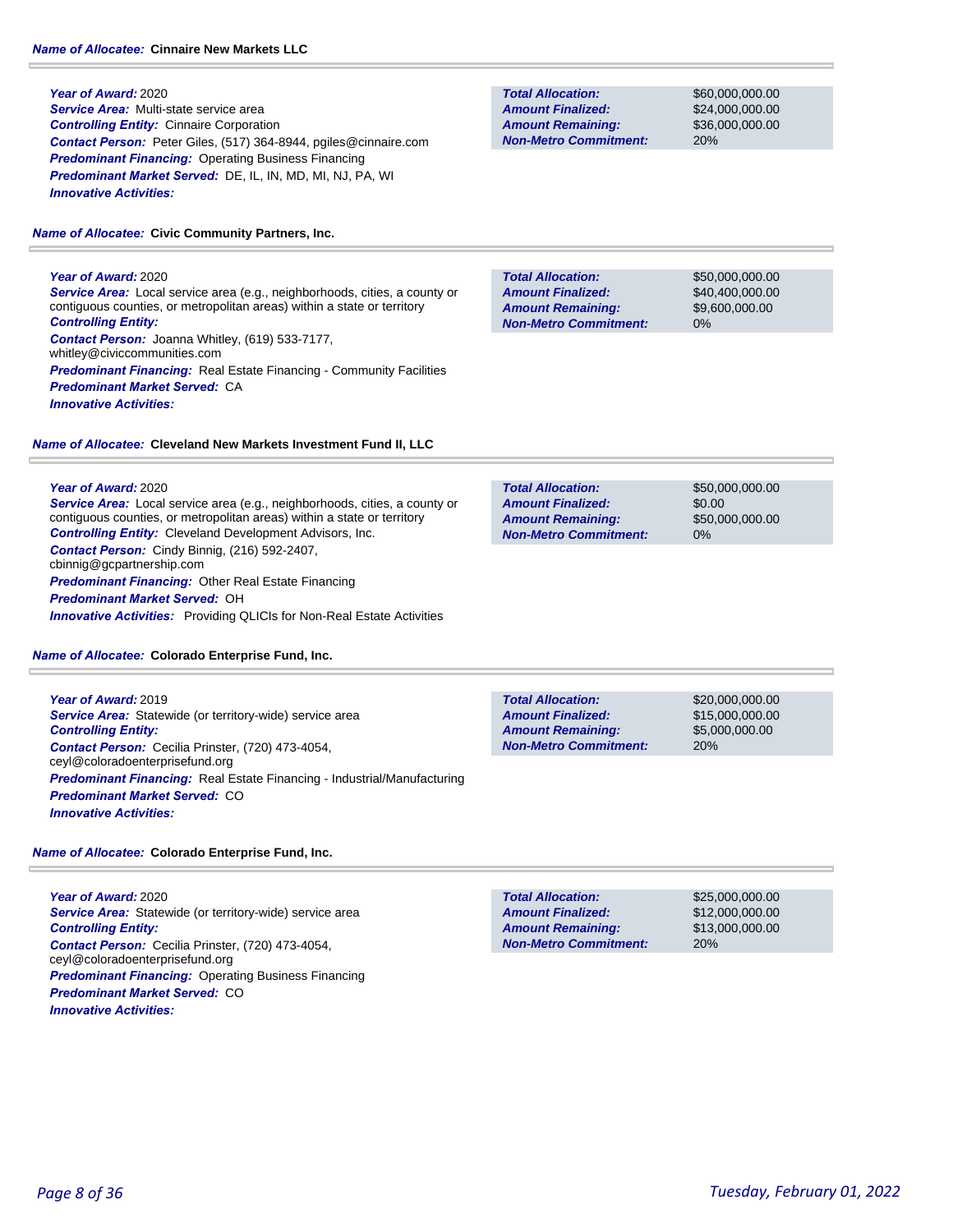**Service Area:** Statewide (or territory-wide) service area *Controlling Entity:* Colorado Housing and Finance Authority *Contact Person:* John Plakorus, (303) 297-7494, jplakorus@chfainfo.com **Predominant Financing:** Real Estate Financing - Mixed-use (housing, commercial, or retail) *Predominant Market Served:* CO *Innovative Activities:* 

#### *Name of Allocatee:* **Colorado Growth and Revitalization Fund LLC**

#### **Year of Award:** 2020

**Service Area:** Statewide (or territory-wide) service area *Controlling Entity:* Colorado Housing and Finance Authority *Contact Person:* John Plakorus, (303) 297-7494, jplakorus@chfainfo.com *Predominant Financing:* Real Estate Financing - Community Facilities *Predominant Market Served:* CO *Innovative Activities:* 

\$35,000,000.00 \$7,500,000.00 \$27,500,000.00 20% **Total Allocation: Non-Metro Commitment: Amount Remaining: Amount Finalized:**

**Total Allocation:**

**Total Allocation:**

**Non-Metro Commitment: Amount Remaining: Amount Finalized:**

**Non-Metro Commitment: Amount Remaining: Amount Finalized:**

\$50,000,000.00 \$27,800,000.00 \$22,200,000.00

\$50,000,000.00 \$42,889,705.00 \$7,110,295.00

15%

20%

*Name of Allocatee:* **Community Development Venture Capital Alliance, The**

**Year of Award:** 2019 *Service Area:* National service area *Controlling Entity: Contact Person:* Alexandria Harris, (212) 594-6747 x 4518, aharris@cdvca.org **Predominant Financing: Operating Business Financing** *Predominant Market Served:* FL,IL,KY,ME,PR **Innovative Activities:** Making QLICIs with an original term less than or

equal to 60 months, Providing QLICIs for Non-Real Estate Activities, Small Dollar QLICIs, Targeting Identified States

#### *Name of Allocatee:* **Community Development Venture Capital Alliance, The**

**Year of Award:** 2020 *Service Area:* National service area *Controlling Entity: Contact Person:* Alexandria Harris, (212) 594-6747 x 4518, aharris@cdvca.org **Predominant Financing: Operating Business Financing** *Predominant Market Served:* FL,GA,IL,KY,NV,OH,PR *Innovative Activities:* Making QLICIs with an original term less than or

equal to 60 months, Providing QLICIs for Non-Real Estate Activities, Small Dollar QLICIs, Targeting Identified States

### *Name of Allocatee:* **Community Hospitality Healthcare Services, LLC**

**Year of Award:** 2019 **Service Area: National service area** *Controlling Entity: Contact Person:* Abel Cardenas, (941) 214-5436, acardenas@communityhealthcde.com **Predominant Financing:** Real Estate Financing - Community Facilities *Predominant Market Served:* CO,FL,MO,OH,OK,TX **Innovative Activities:** Targeting Identified States

| <b>Total Allocation:</b> | \$45,000,000,00 |
|--------------------------|-----------------|
| <b>Amount Finalized:</b> | \$31,343,138,00 |
| Amarini Damainings       | 0.4200000000    |

\$13,656,862.00 24% **Non-Metro Commitment: Amount Remaining:**

\$65,000,000.00 \$54,000,000.00 \$11,000,000.00 25% **Total Allocation: Non-Metro Commitment: Amount Remaining: Amount Finalized:**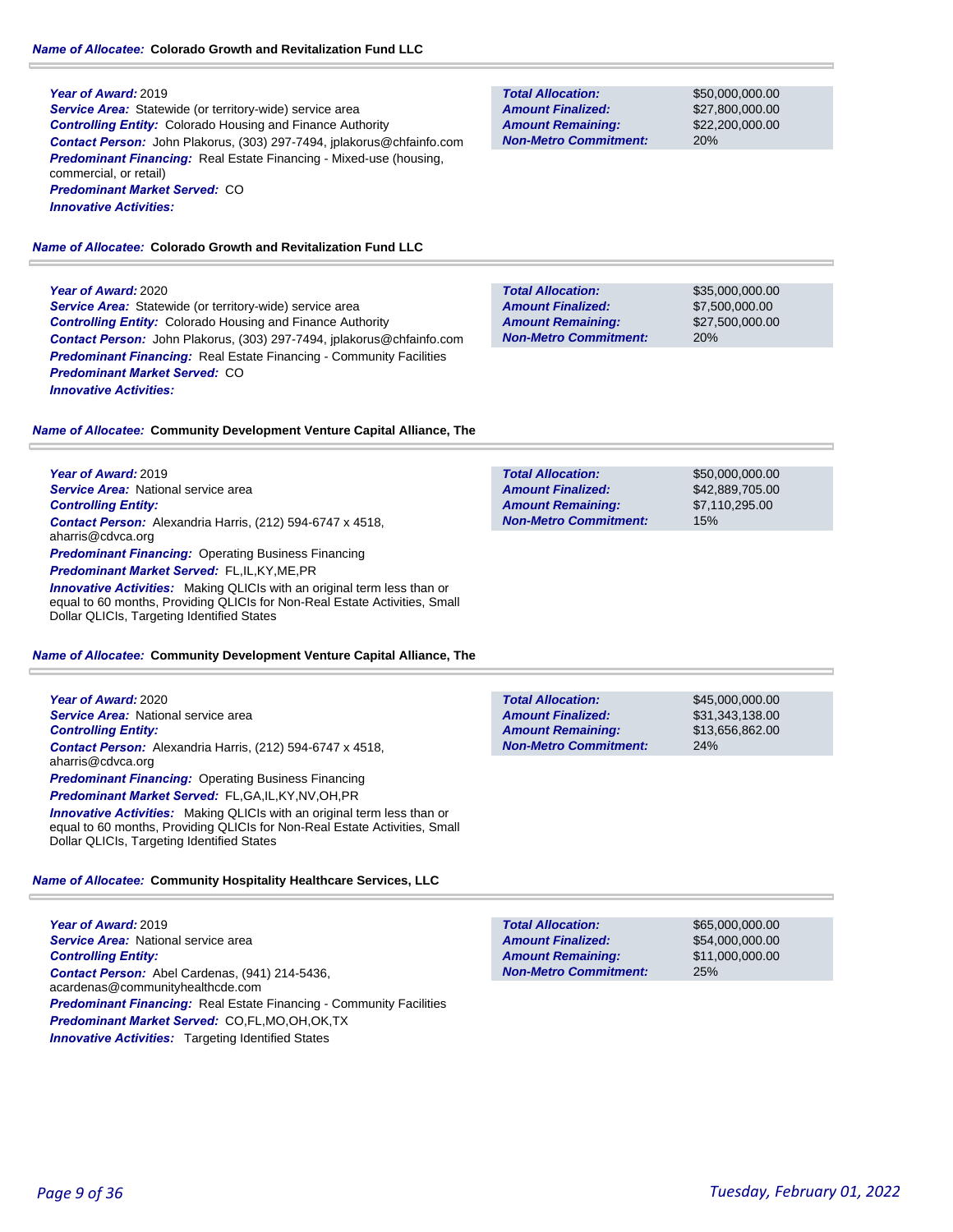**Year of Award:** 2020 *Service Area:* National service area *Controlling Entity: Contact Person:* Abel Cardenas, (941) 214-5436, acardenas@communityhealthcde.com **Predominant Financing:** Real Estate Financing - Community Facilities *Predominant Market Served:* AL,AZ,FL,GA,MT,OH,TX **Innovative Activities:** Targeting Identified States

# *Name of Allocatee:* **Community Housing Capital, Inc.**

**Year of Award:** 2020 *Service Area:* National service area *Controlling Entity: Contact Person:* Donna Smith, (314) 974-7858, dasmith@smithnmtc.com *Predominant Financing:* Real Estate Financing - For-sale housing *Predominant Market Served:* FL,GA,MA,NM,NC,VT **Innovative Activities:** Targeting Identified States

*Name of Allocatee:* **Community Loan Fund of New Jersey, Inc.**

# **Year of Award:** 2018

*Service Area:* Statewide (or territory-wide) service area *Controlling Entity:* Community Loan Fund of New Jersey, Inc. *Contact Person:* Ron Wong, (732) 640-2061 x317, rwong@njclf.com *Predominant Financing:* Operating Business Financing *Predominant Market Served:* NJ *Innovative Activities:* 

*Name of Allocatee:* **Community Loan Fund of New Jersey, Inc.**

# **Year of Award:** 2020

**Service Area:** Statewide (or territory-wide) service area *Controlling Entity:* Community Loan Fund of New Jersey, Inc. *Contact Person:* Ron Wong, (732) 640-2061 x317, rwong@njclf.com *Predominant Financing: Operating Business Financing Predominant Market Served:* NJ *Innovative Activities:* 

# *Name of Allocatee:* **Corporation for Supportive Housing**

**Year of Award:** 2018 *Service Area:* National service area *Controlling Entity: Contact Person:* Nancy McGraw, (212) 986-2966, nancy.mcgraw@csh.org *Predominant Financing: Operating Business Financing Predominant Market Served:* CA,CO,GA,MD,OH,OR,WA *Innovative Activities:* 

\$55,000,000.00 \$44,250,000.00 \$10,750,000.00 0% **Total Allocation: Non-Metro Commitment: Amount Remaining: Amount Finalized:**

*Name of Allocatee:* **Corporation for Supportive Housing**

**Year of Award:** 2019 *Service Area:* National service area *Controlling Entity: Contact Person:* Nancy McGraw, (212) 986-2966, nancy.mcgraw@csh.org **Predominant Financing:** Operating Business Financing *Predominant Market Served:* AZ,CA,GA,MA,TN,TX *Innovative Activities:* 

**Total Allocation: Non-Metro Commitment: Amount Remaining: Amount Finalized:**

\$65,000,000.00 \$42,500,000.00 \$22,500,000.00 40%

\$30,000,000.00 \$0.00 \$30,000,000.00 0% **Total Allocation: Non-Metro Commitment: Amount Remaining: Amount Finalized:**

| <b>Total Allocation:</b>     | \$35,000,000.00 |
|------------------------------|-----------------|
| <b>Amount Finalized:</b>     | \$23.750.000.00 |
| <b>Amount Remaining:</b>     | \$11.250.000.00 |
| <b>Non-Metro Commitment:</b> | 0%              |

**Total Allocation: Non-Metro Commitment: Amount Remaining: Amount Finalized:**

\$50,000,000.00 \$7,500,000.00 \$42,500,000.00 0%

0% **Total Allocation: Non-Metro Commitment: Amount Remaining: Amount Finalized:**

\$50,000,000.00 \$31,750,000.00 \$18,250,000.00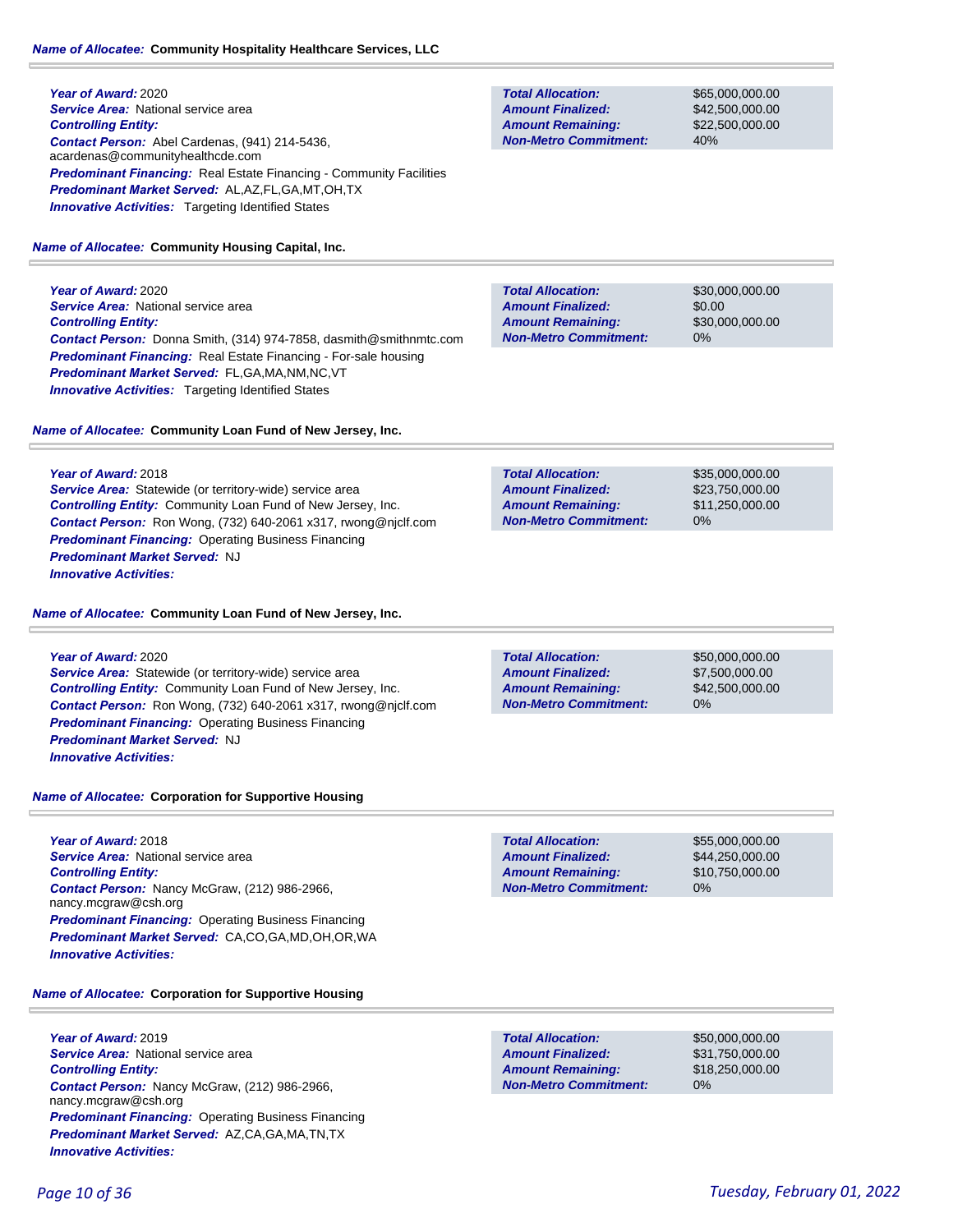# *Name of Allocatee:* **Corporation for Supportive Housing**

**Year of Award:** 2020 **Service Area:** National service area *Controlling Entity: Contact Person:* Nancy McGraw, (212) 986-2966, nancy.mcgraw@csh.org *Predominant Financing:* Operating Business Financing *Predominant Market Served:* CA,GA,MN,MO,OH,WA *Innovative Activities:* 

#### *Name of Allocatee:* **DAYTON REGION NEW MARKET FUND LLC**

#### **Year of Award:** 2020

*Service Area:* Local service area (e.g., neighborhoods, cities, a county or contiguous counties, or metropolitan areas) within a state or territory *Controlling Entity:* CityWide Development *Contact Person:* Brian Heitkamp, (937) 853-2533, bheitkamp@citywidedev.com **Predominant Financing:** Real Estate Financing - Community Facilities *Predominant Market Served:* OH *Innovative Activities:* 

#### *Name of Allocatee:* **DBL Equity Partners**

#### **Year of Award:** 2020

**Service Area:** Statewide (or territory-wide) service area *Controlling Entity:* Dakota Business Lending *Contact Person:* Kaitlyn Wiebusch, (701) 353-7048, kwiebusch@dakotabusinesslending.com *Predominant Financing:* Real Estate Financing - Industrial/Manufacturing *Predominant Market Served:* ND *Innovative Activities:* 

*Name of Allocatee:* **Development Fund of the Western Reserve, Inc.**

#### **Year of Award:** 2020

*Service Area:* Local service area (e.g., neighborhoods, cities, a county or contiguous counties, or metropolitan areas) within a state or territory *Controlling Entity:* Development Finance Authority of Summit County *Contact Person:* Rachel Bridenstine, (330) 762-4776, rachel.bridenstine@developmentfinanceauthority.org **Predominant Financing:** Real Estate Financing - Community Facilities *Predominant Market Served:* OH *Innovative Activities:* Providing QLICIs for Non-Real Estate Activities

# *Name of Allocatee:* **DV Community Investment, LLC**

**Year of Award:** 2019 **Service Area:** National service area *Controlling Entity:* Dudley Ventures, L.L.C *Contact Person:* James D. Howard, Jr., (602) 759-5300, jhoward@dudleyventures.com *Predominant Financing: Operating Business Financing Predominant Market Served:* AZ,GA,MI,NY,OH,PA,TN,VA **Innovative Activities:** Targeting Identified States

**Total Allocation: Non-Metro Commitment: Amount Remaining: Amount Finalized:**

\$35,000,000.00 \$9,000,000.00 \$26,000,000.00 0%

\$50,000,000.00 \$0.00 \$50,000,000.00 0% **Total Allocation: Non-Metro Commitment: Amount Remaining: Amount Finalized:**

\$30,000,000.00 \$15,800,000.00 \$14,200,000.00 0% **Total Allocation: Non-Metro Commitment: Amount Remaining: Amount Finalized:**

\$50,000,000.00 \$10,000,000.00 \$40,000,000.00 20% **Total Allocation: Non-Metro Commitment: Amount Remaining: Amount Finalized:**

\$9,000,000.00 **Total Allocation: Non-Metro Commitment: Amount Remaining: Amount Finalized:**

\$55,000,000.00 \$46,000,000.00 30%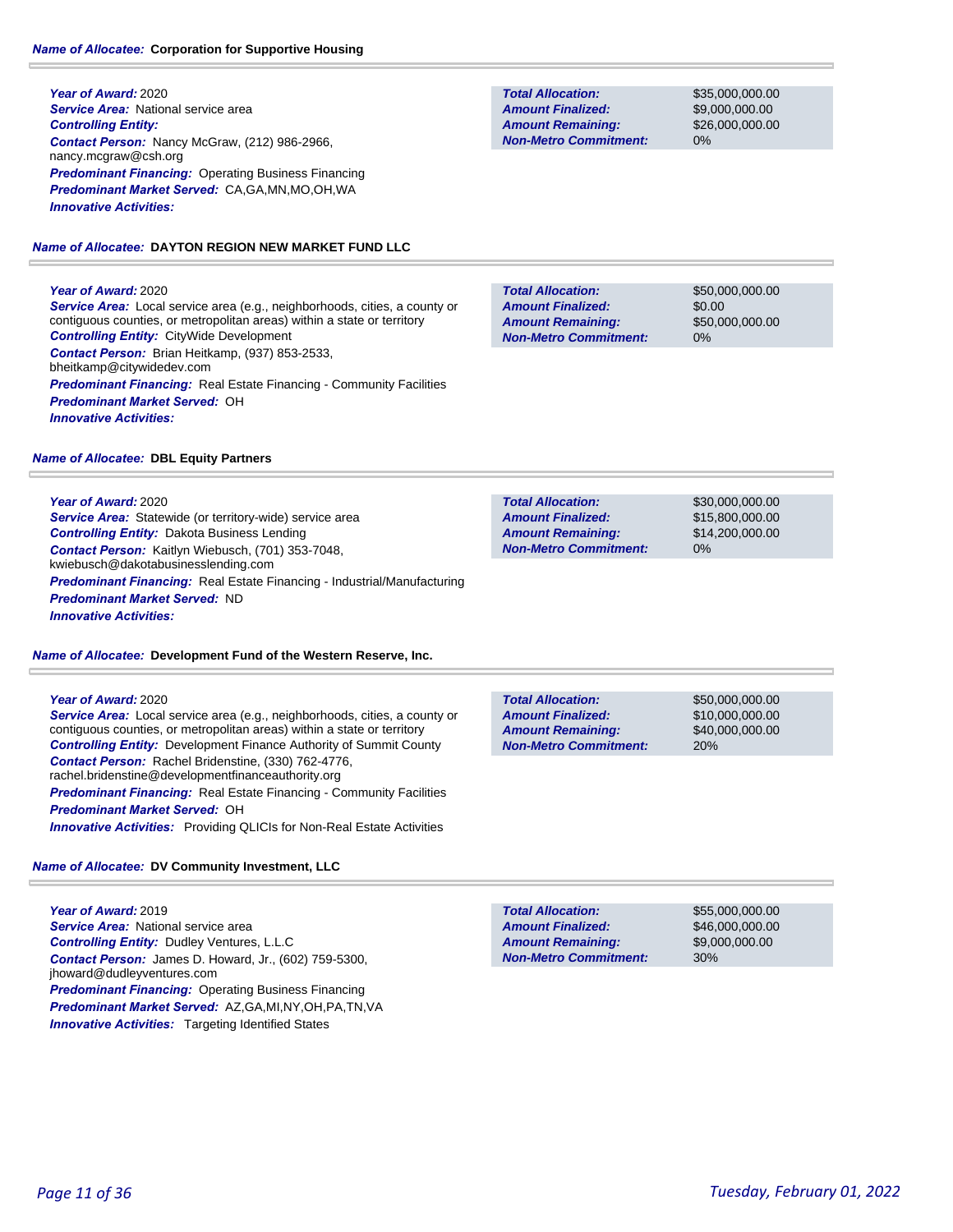**Year of Award:** 2020 **Service Area: National service area** *Controlling Entity:* Valley National Bank *Contact Person:* James D. Howard, Jr., (602) 759-5300, jhoward@dudleyventures.com *Predominant Financing:* Operating Business Financing *Predominant Market Served:* AZ,GA,IN,NC,PA,SC,TN **Innovative Activities:** Targeting Identified States

# *Name of Allocatee:* **Ecotrust CDE LLC**

**Year of Award:** 2020 **Service Area:** National service area *Controlling Entity:* Ecotrust *Contact Person:* Maralea Lutino, (503) 467-0814, mlutino@ecotrust.org.disabled **Predominant Financing: Operating Business Financing** *Predominant Market Served:* CA,OR,WA *Innovative Activities:* Investing in Indian Country, Providing QLICIs for Non-Real Estate Activities

# *Name of Allocatee:* **Empowerment Reinvestment Fund, LLC**

**Year of Award:** 2019 **Service Area:** National service area *Controlling Entity:* TruFund Financial Services, inc. *Contact Person:* Aisha Benson, (917) 338-9227, abenson@trufund.org *Predominant Financing: Operating Business Financing Predominant Market Served:* AL,AZ,GA,LA,NY,TN,TX *Innovative Activities:* Investing in Indian Country, Providing QLICIs for Non-Real Estate Activities, Targeting Identified States

# *Name of Allocatee:* **Enterprise Financial CDE, LLC**

**Year of Award:** 2020 **Service Area:** National service area *Controlling Entity:* Enterprise Financial Services Corp *Contact Person:* Troy McClelland, (314) 512-7254, tmcclelland@enterprisebank.com *Predominant Financing:* Operating Business Financing *Predominant Market Served:* AZ,IL,KS,MO,NM **Innovative Activities:** Providing QLICIs for Non-Real Estate Activities, Small Dollar QLICIs, Targeting Identified States

# *Name of Allocatee:* **ESIC New Markets Partners LP**

**Year of Award:** 2019 *Service Area:* National service area *Controlling Entity:* Enterprise Community Partners, Inc. *Contact Person:* Jennifer Fleischer, (410) 772-2672, jfleischer@enterprisecommunity.com **Predominant Financing:** Real Estate Financing - Community Facilities *Predominant Market Served:* CA,CO,GA,MD,NY,WA **Innovative Activities:** Targeting Identified States

**Total Allocation: Non-Metro Commitment: Amount Remaining: Amount Finalized:**

\$65,000,000.00 \$7,000,000.00 \$58,000,000.00 35%

\$50,000,000.00 \$10,000,000.00 \$40,000,000.00 54% **Total Allocation: Non-Metro Commitment: Amount Remaining: Amount Finalized:**

\$35,000,000.00 \$32,000,000.00 \$3,000,000.00 40% **Total Allocation: Non-Metro Commitment: Amount Remaining: Amount Finalized:**

**Total Allocation: Non-Metro Commitment: Amount Remaining: Amount Finalized:**

\$60,000,000.00 \$0.00 \$60,000,000.00 16%

0% **Total Allocation: Non-Metro Commitment: Amount Remaining: Amount Finalized:**

\$60,000,000.00 \$53,000,000.00 \$7,000,000.00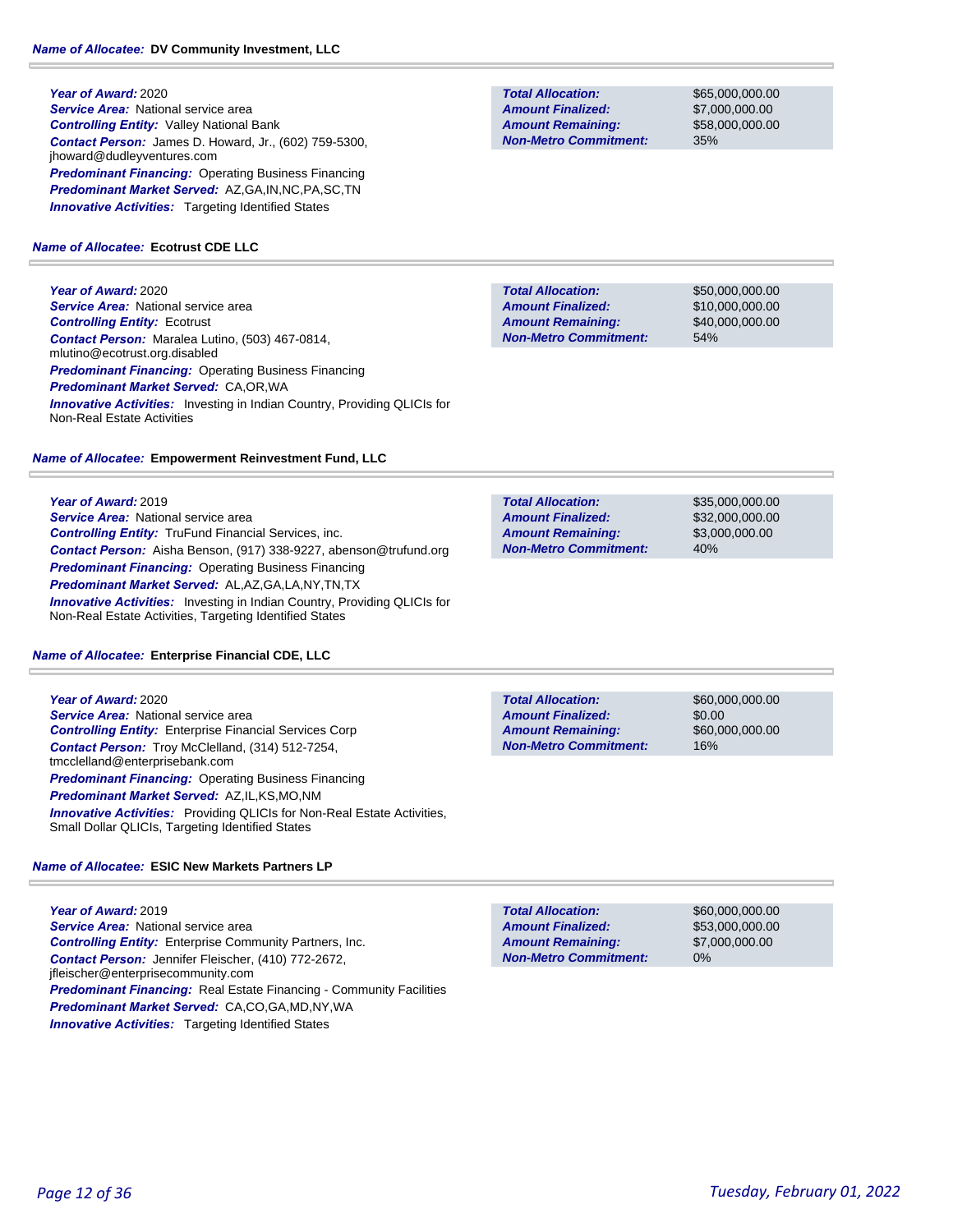**Year of Award:** 2020 **Service Area: National service area** *Controlling Entity:* Enterprise Community Partners, Inc. *Contact Person:* Jennifer Fleischer, (410) 772-2672, jfleischer@enterprisecommunity.com **Predominant Financing:** Real Estate Financing - Community Facilities *Predominant Market Served:* CA,CO,FL,GA,IL,NY,WA **Innovative Activities:** Targeting Identified States

#### *Name of Allocatee:* **Evernorth Rural Ventures, Inc.**

**Year of Award:** 2020 *Service Area:* Multi-state service area *Controlling Entity:* Housing Vermont *Contact Person:* Beth Boutin, (802) 863-8424, bboutin@evernorthus.org *Predominant Financing:* Other Real Estate Financing *Predominant Market Served:* MA, ME, NH, NY, VT *Innovative Activities:* 

#### *Name of Allocatee:* **Finance New Mexico, LLC**

**Year of Award:** 2019

*Service Area:* Statewide (or territory-wide) service area *Controlling Entity:* New Mexico Finance Authority *Contact Person:* Marquita Russel, (505) 992-9619, mrussel@nmfa.net **Predominant Financing: Operating Business Financing** *Predominant Market Served:* NM *Innovative Activities:* Small Dollar QLICIs

#### *Name of Allocatee:* **FirstPathway Community Development LLC**

**Year of Award:** 2019 *Service Area:* Multi-state service area *Controlling Entity:* FirstPathway Partners, LLC *Contact Person:* John Widmer, (414) 431-0742, jwidmer@firstpathway.com *Predominant Financing:* Real Estate Financing - Industrial/Manufacturing *Predominant Market Served:* IL, WI *Innovative Activities:* 

# *Name of Allocatee:* **FirstPathway Community Development LLC**

**Year of Award:** 2020 *Service Area:* Multi-state service area *Controlling Entity:* FirstPathway Partners, LLC *Contact Person:* John Widmer, (414) 431-0742, jwidmer@firstpathway.com *Predominant Financing:* Real Estate Financing - Industrial/Manufacturing *Predominant Market Served:* IL, WI *Innovative Activities:* 

**Total Allocation: Non-Metro Commitment: Amount Remaining: Amount Finalized:**

\$60,000,000.00 \$0.00 \$60,000,000.00 0%

\$60,000,000.00 \$0.00 \$60,000,000.00 60% **Total Allocation: Non-Metro Commitment: Amount Remaining: Amount Finalized:**

| <b>Total Allocation:</b>     | \$35,000,000,00 |
|------------------------------|-----------------|
| <b>Amount Finalized:</b>     | \$22,000,000,00 |
| <b>Amount Remaining:</b>     | \$13,000,000,00 |
| <b>Non-Metro Commitment:</b> | 20%             |

**Total Allocation: Non-Metro Commitment: Amount Remaining: Amount Finalized:**

\$55,000,000.00 \$53,500,000.00 \$1,500,000.00 0%

**Total Allocation: Non-Metro Commitment: Amount Remaining: Amount Finalized:**

\$55,000,000.00 \$15,000,000.00 \$40,000,000.00 0%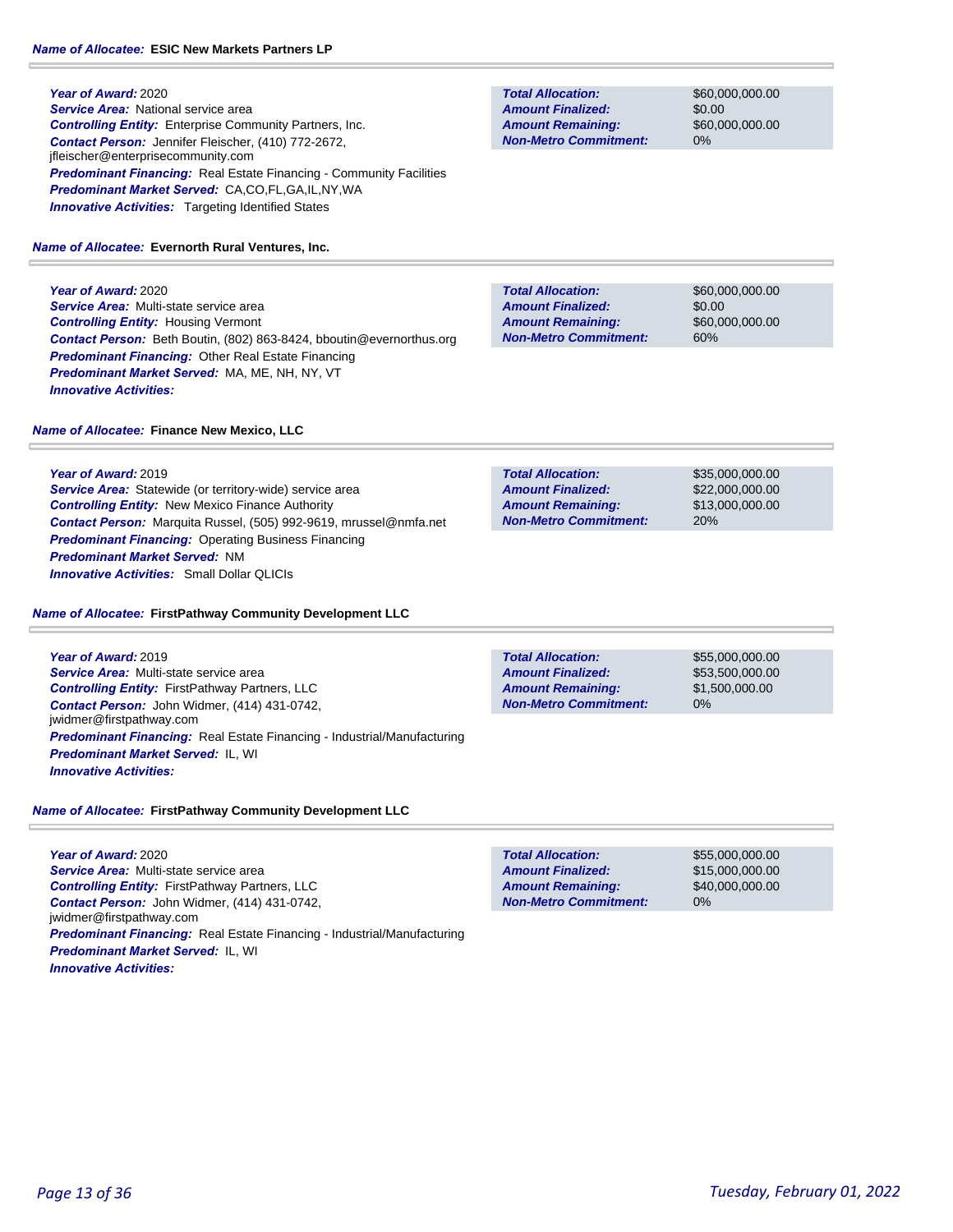*Service Area:* Local service area (e.g., neighborhoods, cities, a county or contiguous counties, or metropolitan areas) within a state or territory *Controlling Entity:* City of West Allis, WI *Contact Person:* Patrick M. Schloss, (414) 302-8468, pschloss@westalliswi.gov *Predominant Financing:* Operating Business Financing *Predominant Market Served:* WI *Innovative Activities:* 

*Name of Allocatee:* **First-Ring Industrial Redevelopment Enterprise, Inc.**

# **Year of Award:** 2020

*Service Area:* Local service area (e.g., neighborhoods, cities, a county or contiguous counties, or metropolitan areas) within a state or territory *Controlling Entity:* City of West Allis, WI *Contact Person:* Patrick M. Schloss, (414) 302-8468, pschloss@westalliswi.gov *Predominant Financing:* Operating Business Financing *Predominant Market Served:* WI **Innovative Activities:** Providing QLICIs for Non-Real Estate Activities

*Name of Allocatee:* **Five Points Community Capital, LLC**

**Year of Award:** 2020 *Service Area:* National service area *Controlling Entity:* Baker Tilly Capital, LLC *Contact Person:* Michael Ross, (512) 661-9964, michael.ross@fivepointscde.com *Predominant Financing: Operating Business Financing Predominant Market Served:* AL,GA,KY,MS,PR,SC,TX *Innovative Activities:* Investing In Unrelated CDEs, Small Dollar QLICIs

*Name of Allocatee:* **Forward Community Investments, Inc.**

**Year of Award:** 2018 *Service Area:* Statewide (or territory-wide) service area *Controlling Entity: Contact Person:* Rob Beach, (608) 257-3863, robertb@forwardci.org *Predominant Financing:* Real Estate Financing - Community Facilities *Predominant Market Served:* WI *Innovative Activities:* Small Dollar QLICIs

*Name of Allocatee:* **Forward Community Investments, Inc.**

**Year of Award:** 2020 **Service Area:** Statewide (or territory-wide) service area *Controlling Entity: Contact Person:* Rob Beach, (608) 257-3863, robertb@forwardci.org **Predominant Financing:** Real Estate Financing - Community Facilities *Predominant Market Served:* WI *Innovative Activities:* Small Dollar QLICIs

**Total Allocation: Non-Metro Commitment: Amount Remaining: Amount Finalized:**

\$15,000,000.00 \$13,500,000.00 \$1,500,000.00 0%

\$30,000,000.00 \$6,000,000.00 \$24,000,000.00 0% **Total Allocation: Non-Metro Commitment: Amount Remaining: Amount Finalized:**

\$65,000,000.00 \$30,400,000.00 \$34,600,000.00 60% **Total Allocation: Non-Metro Commitment: Amount Remaining: Amount Finalized:**

**Total Allocation: Non-Metro Commitment: Amount Remaining: Amount Finalized:**

\$45,000,000.00 \$37,000,000.00 \$8,000,000.00 14%

**Total Allocation: Non-Metro Commitment: Amount Remaining: Amount Finalized:**

\$40,000,000.00 \$0.00 \$40,000,000.00 20%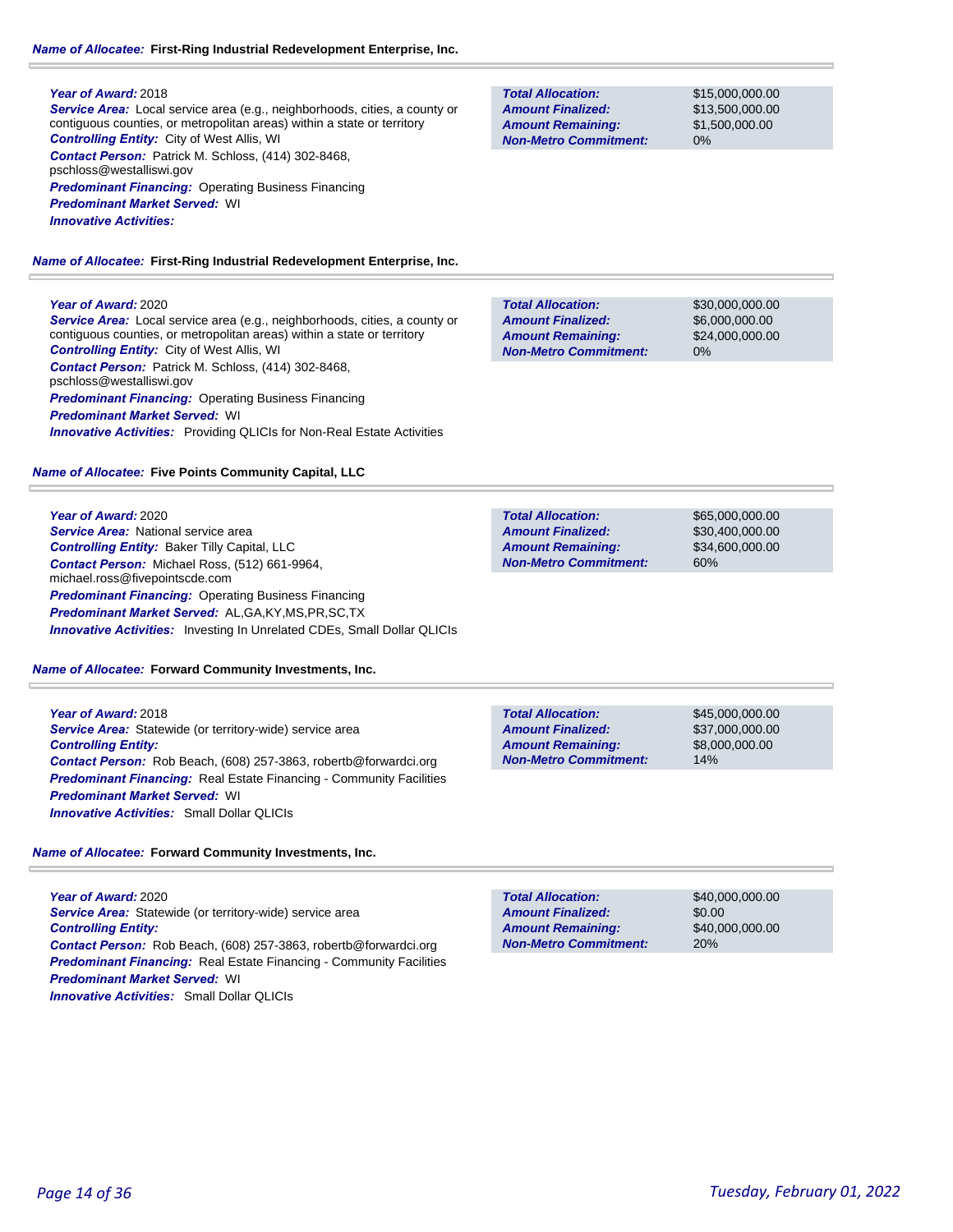**Service Area:** Statewide (or territory-wide) service area *Controlling Entity:* Town of French Lick, Indiana *Contact Person:* David Umpleby, (317) 713-3537, daveumpleby18@gmail.com *Predominant Financing:* Operating Business Financing *Predominant Market Served:* IN *Innovative Activities:* 

# *Name of Allocatee:* **Genesis LA CDE LLC**

# **Year of Award:** 2020

*Service Area:* Local service area (e.g., neighborhoods, cities, a county or contiguous counties, or metropolitan areas) within a state or territory *Controlling Entity:* Genesis LA Economic Growth Corporation *Contact Person:* Thomas De Simone, (213) 533-8900, tdesimone@genesisla.org **Predominant Financing:** Real Estate Financing - Community Facilities *Predominant Market Served:* CA *Innovative Activities:* 

# *Name of Allocatee:* **Greenline Community Development Fund, LLC**

### **Year of Award:** 2020

**Service Area:** National service area *Controlling Entity:* Greenline Community Ventures LLC ("GCV") *Contact Person:* Randall Kahn, (703) 568-7941, rkahn@greenlineventures.com *Predominant Financing:* Operating Business Financing *Predominant Market Served:* CO,GA,MD,MS,TN,VA,WI *Innovative Activities:* Making QLICIs with an original term less than or equal to 60 months, Providing QLICIs for Non-Real Estate Activities, Small

Dollar QLICIs, Targeting Identified States

# *Name of Allocatee:* **Gulf Coast Housing Partnership, Inc.**

**Year of Award:** 2019 *Service Area:* Multi-state service area *Controlling Entity: Contact Person:* Kevin Krejci, (504) 525-2505 ext. 219, krejci@gchp.net **Predominant Financing:** Real Estate Financing - Community Facilities *Predominant Market Served:* AL, LA, MS *Innovative Activities:* 

# *Name of Allocatee:* **Gulf Coast Housing Partnership, Inc.**

**Year of Award:** 2020 *Service Area:* Multi-state service area *Controlling Entity: Contact Person:* Kevin Krejci, (504) 525-2505 ext. 219, krejci@gchp.net *Predominant Financing:* Real Estate Financing - Community Facilities *Predominant Market Served:* AL, LA, MS *Innovative Activities:* 

**Total Allocation: Non-Metro Commitment: Amount Remaining: Amount Finalized:**

\$30,000,000.00 \$7,500,000.00 \$22,500,000.00 75%

\$55,000,000.00 \$0.00 \$55,000,000.00 0% **Total Allocation: Non-Metro Commitment: Amount Remaining: Amount Finalized:**

| <b>Total Allocation:</b>                             | \$50,000,000,00                    |
|------------------------------------------------------|------------------------------------|
| <b>Amount Finalized:</b><br><b>Amount Remaining:</b> | \$12,000,000,00<br>\$38,000,000,00 |
| <b>Non-Metro Commitment:</b>                         | 24%                                |

| <b>Total Allocation:</b>     | \$20,000,000,00 |
|------------------------------|-----------------|
| <b>Amount Finalized:</b>     | \$16,000,000,00 |
| <b>Amount Remaining:</b>     | \$4,000,000,00  |
| <b>Non-Metro Commitment:</b> | $0\%$           |

| <b>Total Allocation:</b>     | \$15,000,000,00 |
|------------------------------|-----------------|
| <b>Amount Finalized:</b>     | \$0.00          |
| <b>Amount Remaining:</b>     | \$15,000,000,00 |
| <b>Non-Metro Commitment:</b> | $0\%$           |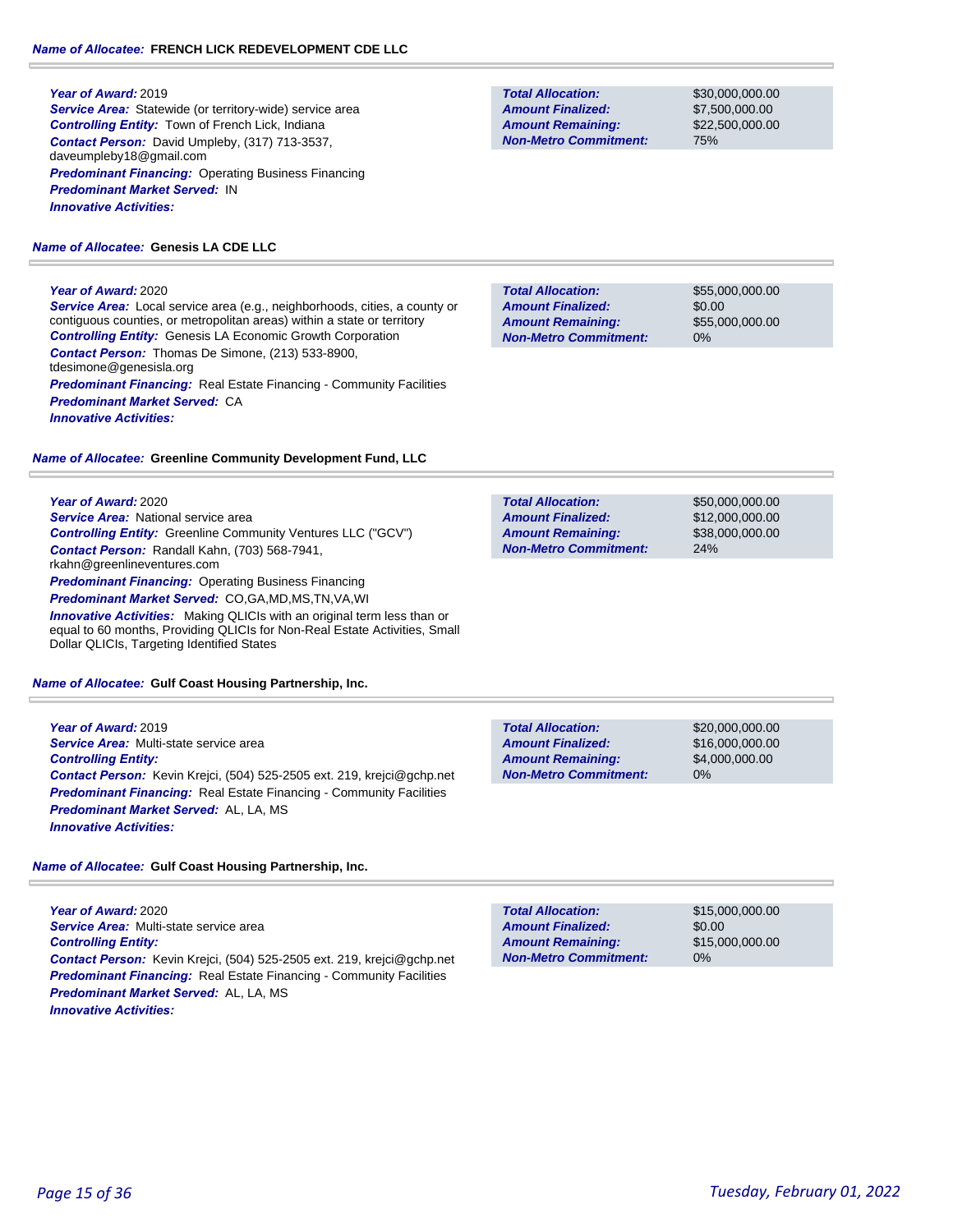**Year of Award:** 2019 **Service Area: National service area** *Controlling Entity: Contact Person:* Jennifer Donohue, (757) 962-1556, jdonohue@hamptonroadsventures.com *Predominant Financing:* Operating Business Financing *Predominant Market Served:* AL,GA,MI,MO,TN,TX,VA *Innovative Activities:* Providing QLICIs for Non-Real Estate Activities, Targeting Identified States

# *Name of Allocatee:* **Hampton Roads Ventures, LLC**

**Year of Award:** 2020 **Service Area: National service area** *Controlling Entity: Contact Person:* Jennifer Donohue, (757) 962-1556, jdonohue@hamptonroadsventures.com *Predominant Financing:* Operating Business Financing *Predominant Market Served:* FL,GA,LA,NV,NM,PA,SC *Innovative Activities:* Providing QLICIs for Non-Real Estate Activities, Targeting Identified States

# *Name of Allocatee:* **Harbor Bankshares Corporation**

**Year of Award:** 2019 *Service Area:* Multi-state service area *Controlling Entity: Contact Person:* Joseph Haskins, (410) 528-1882, jhaskins@theharborbank.com *Predominant Financing: Operating Business Financing Predominant Market Served:* DC, MD, VA, WV *Innovative Activities:* Small Dollar QLICIs

# *Name of Allocatee:* **Harbor Bankshares Corporation**

**Year of Award:** 2020 *Service Area:* Multi-state service area *Controlling Entity: Contact Person:* Joseph Haskins, (410) 528-1882, jhaskins@theharborbank.com *Predominant Financing: Operating Business Financing Predominant Market Served:* DC, MD, VA, WV *Innovative Activities:* Small Dollar QLICIs

# *Name of Allocatee:* **Heartland Regional Investment Fund, L.L.C.**

**Year of Award:** 2020 *Service Area:* Multi-state service area *Controlling Entity:* St. Louis Economic Development Partnership *Contact Person:* Jeffrey Frankel, (314) 615-1613, jfrankel@stlpartnership.com **Predominant Financing: Operating Business Financing** 

*Predominant Market Served:* IL, MO

*Innovative Activities:* Making QLICIs with an original term less than or equal to 60 months, Providing QLICIs for Non-Real Estate Activities, Small Dollar QLICIs

\$50,000,000.00 \$44,000,000.00 \$6,000,000.00 50%

**Total Allocation: Non-Metro Commitment: Amount Remaining: Amount Finalized:**

\$50,000,000.00 \$8,000,000.00 \$42,000,000.00 50%

**Total Allocation: Non-Metro Commitment: Amount Remaining: Amount Finalized:**

\$50,000,000.00 \$46,000,000.00 \$4,000,000.00 0%

**Total Allocation: Non-Metro Commitment: Amount Remaining: Amount Finalized:**

\$50,000,000.00 \$42,500,000.00 \$7,500,000.00 0%

\$50,000,000.00 \$0.00 \$50,000,000.00 0% **Total Allocation: Non-Metro Commitment: Amount Remaining: Amount Finalized:**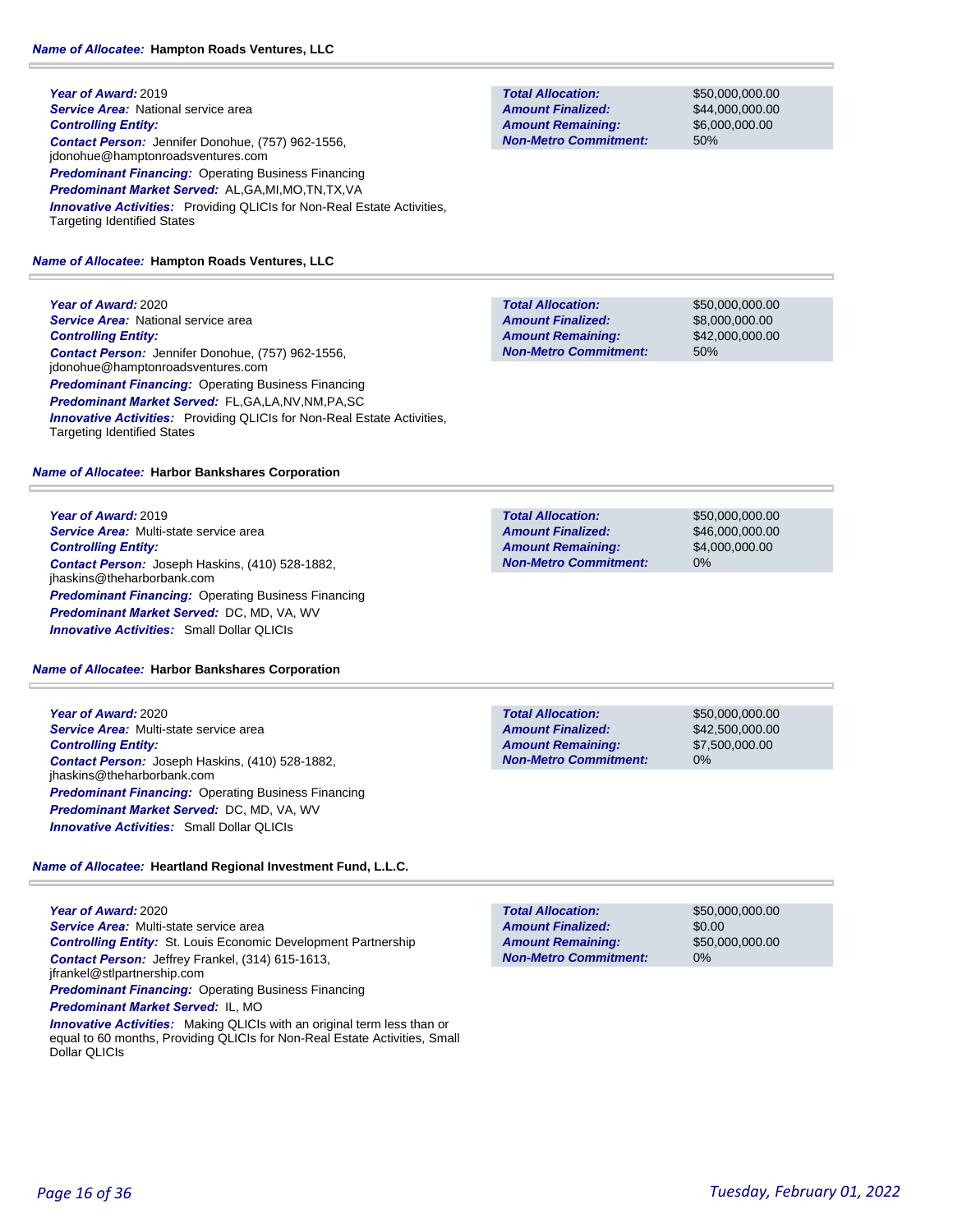*Service Area:* Multi-state service area *Controlling Entity:* Arkansas Capital Corporation *Contact Person:* Leslie Lane, (501) 374-9247, llane@arcapital.com **Predominant Financing: Operating Business Financing** *Predominant Market Served:* AR, LA, MO, MS, OK, TN, TX *Innovative Activities:* 

# *Name of Allocatee:* **HEDC New Markets, Inc**

**Year of Award:** 2020 **Service Area: National service area** *Controlling Entity:* National Development Council *Contact Person:* David Trevisani, (212) 682-1106, dtrevisani@ndconline.org *Predominant Financing:* Operating Business Financing *Predominant Market Served:* CA,MT,PA,SC,TN,TX,WI **Innovative Activities:** Targeting Identified States

### **Total Allocation: Non-Metro Commitment: Amount Remaining: Amount Finalized:**

\$40,000,000.00 \$13,000,000.00 \$27,000,000.00 50%

**Total Allocation: Non-Metro Commitment: Amount Remaining: Amount Finalized:**

\$50,000,000.00 \$8,100,000.00 \$41,900,000.00 20%

### *Name of Allocatee:* **Hope Enterprise Corporation**

**Year of Award:** 2020 *Service Area:* Multi-state service area *Controlling Entity: Contact Person:* Robbye Good, (601) 949-2808, robbye.good@hopeec.org **Predominant Financing:** Real Estate Financing - Community Facilities *Predominant Market Served:* AL, AR, LA, MS, TN *Innovative Activities:* 

| <b>Total Allocation:</b>     | \$55,000,000,00 |
|------------------------------|-----------------|
| <b>Amount Finalized:</b>     | \$0.00          |
| <b>Amount Remaining:</b>     | \$55,000,000,00 |
| <b>Non-Metro Commitment:</b> | 30%             |

*Name of Allocatee:* **IFF**

**Year of Award:** 2020 *Service Area:* Multi-state service area *Controlling Entity: Contact Person:* Marina Titova, (312) 340-6060, mtitova@iff.org *Predominant Financing:* Operating Business Financing *Predominant Market Served:* IA, IL, IN, KS, KY, MI, MN, MO, OH, WI *Innovative Activities:* 

*Name of Allocatee:* **Impact Seven, Incorporated**

**Year of Award:** 2019 **Service Area:** Statewide (or territory-wide) service area *Controlling Entity: Contact Person:* Caroline Loyas, (715) 434-1717, caroline.loyas@impactseven.org *Predominant Financing:* Real Estate Financing - Industrial/Manufacturing *Predominant Market Served:* WI *Innovative Activities:* Small Dollar QLICIs

**Total Allocation: Non-Metro Commitment: Amount Remaining: Amount Finalized:**

\$50,000,000.00 \$5,000,000.00 \$45,000,000.00 0%

**Total Allocation: Non-Metro Commitment: Amount Remaining: Amount Finalized:**

\$45,000,000.00 \$36,000,000.00 \$9,000,000.00 25%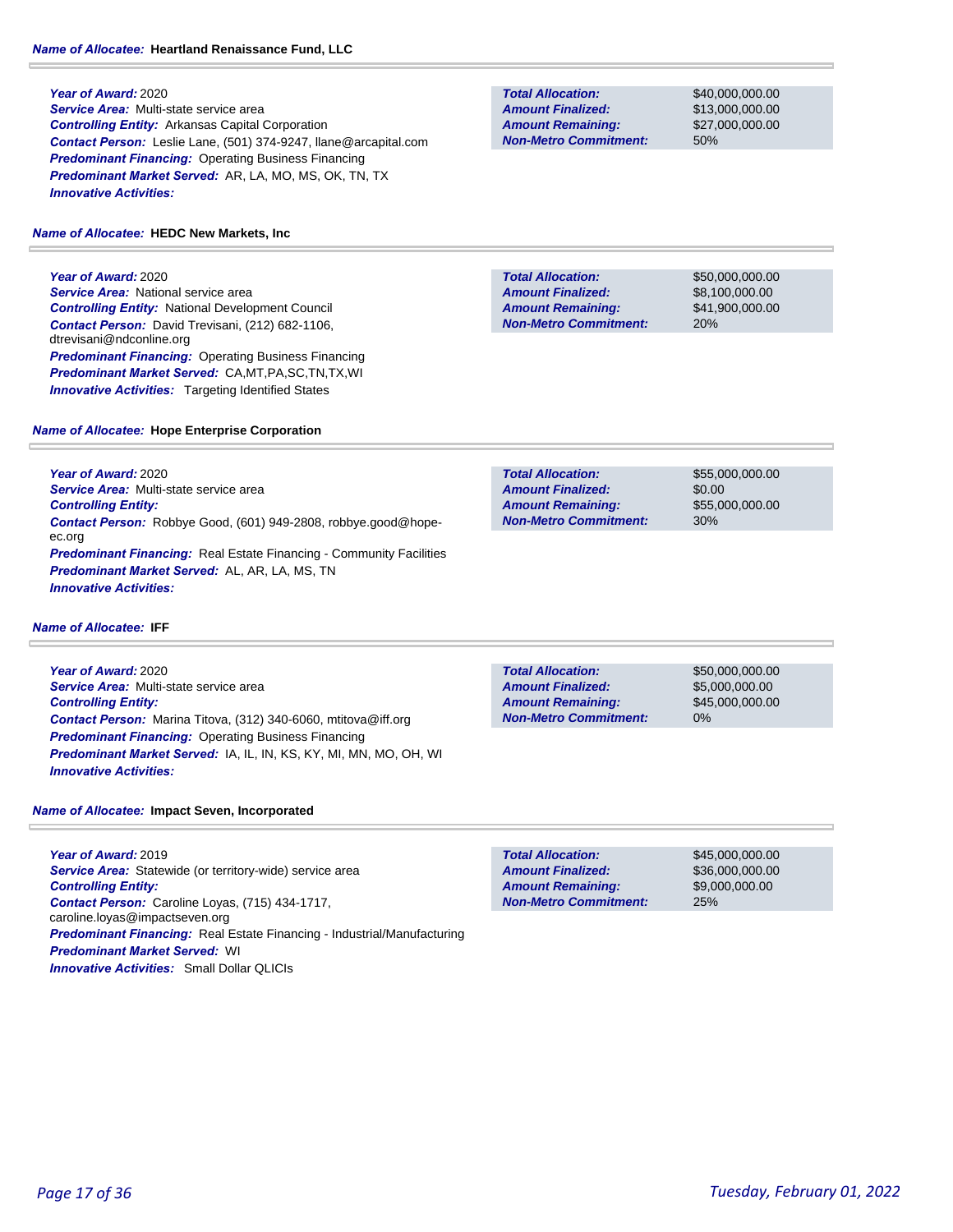# *Name of Allocatee:* **Indianapolis Redevelopment CDE LLC**

### **Year of Award:** 2018

*Service Area:* Local service area (e.g., neighborhoods, cities, a county or contiguous counties, or metropolitan areas) within a state or territory *Controlling Entity:* City of Indianapolis *Contact Person:* Render Thomas, , render.thomas2@indy.gov *Predominant Financing:* Operating Business Financing *Predominant Market Served:* IN **Innovative Activities:** Small Dollar QLICIs, Targeting Identified States

# *Name of Allocatee:* **L.A. Charter School New Markets CDE, LLC**

# **Year of Award:** 2018

**Service Area:** Statewide (or territory-wide) service area *Controlling Entity:* Excellent Education Development (ExED) *Contact Person:* Michael Johnston, (310) 394-1152 x242, mjohnston@exed.net **Predominant Financing:** Real Estate Financing - Community Facilities *Predominant Market Served:* CA *Innovative Activities:* 

# *Name of Allocatee:* **Legacy Economic Growth Fund, LLC**

# **Year of Award:** 2020

**Service Area: National service area** *Controlling Entity:* Ozarks Heritage Financial Group, Inc. *Contact Person:* Laura Knese, (417) 753-4343, lknese@legacybankandtrust.com *Predominant Financing: Operating Business Financing Predominant Market Served:* AR, IL, KS, MO, NE, OK, TN *Innovative Activities:* Small Dollar QLICIs

# *Name of Allocatee:* **Local Initiatives Support Corporation**

**Year of Award:** 2018 **Service Area: National service area** *Controlling Entity: Contact Person:* Donna Nuccio, (267) 691-2527, dnuccio@newmarkets.org *Predominant Financing:* Operating Business Financing *Predominant Market Served:* AZ,CA,IL,KS,MI,PA,TX *Innovative Activities:* Small Dollar QLICIs

# *Name of Allocatee:* **Local Initiatives Support Corporation**

**Year of Award:** 2019 **Service Area: National service area** *Controlling Entity: Contact Person:* Donna Nuccio, (267) 691-2527, dnuccio@newmarkets.org *Predominant Financing:* Operating Business Financing *Predominant Market Served:* CA,GA,IL,NY,OH,PA,TX *Innovative Activities:* Small Dollar QLICIs

**Total Allocation: Non-Metro Commitment: Amount Remaining: Amount Finalized:**

\$55,000,000.00 \$49,064,171.00 \$5,935,829.00 0%

\$50,000,000.00 \$21,725,000.00 \$28,275,000.00 0% **Total Allocation: Non-Metro Commitment: Amount Remaining: Amount Finalized:**

**Total Allocation: Non-Metro Commitment: Amount Remaining: Amount Finalized:**

\$60,000,000.00 \$31,700,000.00 \$28,300,000.00 28%

**Total Allocation: Non-Metro Commitment: Amount Remaining: Amount Finalized:**

\$60,000,000.00 \$57,287,662.00 \$2,712,338.00 20%

\$50,000,000.00 \$40,000,000.00 \$10,000,000.00 20% **Total Allocation: Non-Metro Commitment: Amount Remaining: Amount Finalized:**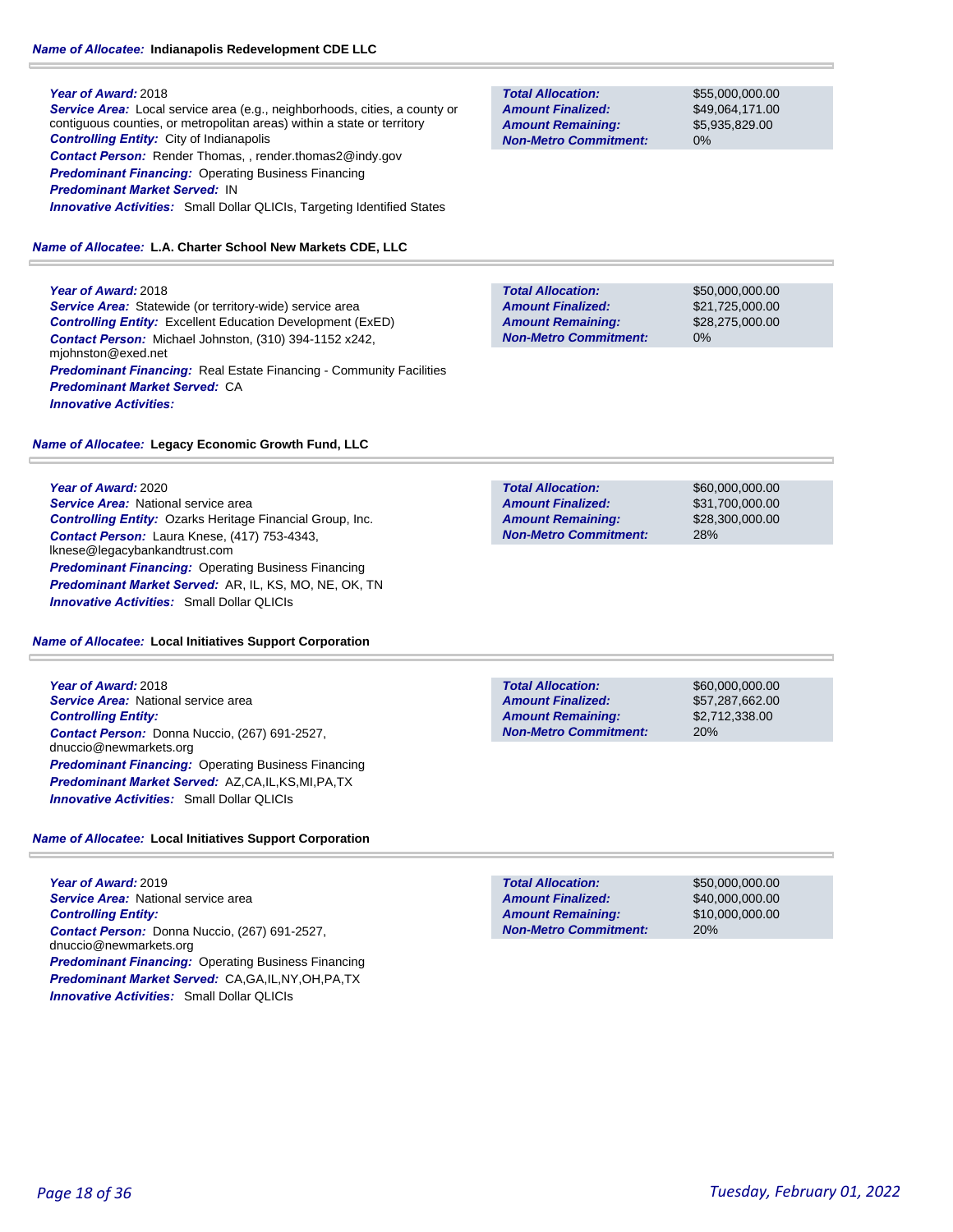# *Name of Allocatee:* **Local Initiatives Support Corporation**

**Year of Award:** 2020 **Service Area:** National service area *Controlling Entity: Contact Person:* Donna Nuccio, (267) 691-2527, dnuccio@newmarkets.org **Predominant Financing: Operating Business Financing** *Predominant Market Served:* CA,CT,DC,FL,NV,OH,TX **Innovative Activities:** Small Dollar QLICIs, Targeting Identified States

#### *Name of Allocatee:* **Los Angeles Development Fund**

**Year of Award:** 2018

*Service Area:* Local service area (e.g., neighborhoods, cities, a county or contiguous counties, or metropolitan areas) within a state or territory *Controlling Entity:* City of Los Angeles *Contact Person:* Sandra Rahimi, (213) 808-8959, sandra.rahimi@lacity.org **Predominant Financing:** Real Estate Financing - Community Facilities *Predominant Market Served:* CA *Innovative Activities:* 

#### *Name of Allocatee:* **Los Angeles Development Fund**

#### **Year of Award:** 2020

*Service Area:* Local service area (e.g., neighborhoods, cities, a county or contiguous counties, or metropolitan areas) within a state or territory *Controlling Entity:* City of Los Angeles *Contact Person:* Sandra Rahimi, (213) 808-8959, sandra.rahimi@lacity.org **Predominant Financing:** Real Estate Financing - Community Facilities *Predominant Market Served:* CA *Innovative Activities:* 

#### *Name of Allocatee:* **Low Income Investment Fund**

**Year of Award:** 2020 **Service Area: National service area** *Controlling Entity: Contact Person:* Tyler Jackson, (415) 489-6131, tjackson@liifund.org *Predominant Financing:* Real Estate Financing - Community Facilities *Predominant Market Served:* CA,GA,IL,MA,NY,TN,TX *Innovative Activities:* Targeting Identified States

### *Name of Allocatee:* **MASCOMA COMMUNITY DEVELOPMENT, LLC**

**Year of Award:** 2019 **Service Area: National service area** *Controlling Entity:* Mascoma Bank *Contact Person:* Michelle LeClair, (603) 443-8789, michelle.leclair@mascomabank.com *Predominant Financing:* Real Estate Financing - Industrial/Manufacturing *Predominant Market Served:* ME,MI,NH,NY,PA,VT *Innovative Activities:* 

**Total Allocation: Non-Metro Commitment: Amount Remaining: Amount Finalized:**

\$65,000,000.00 \$13,000,000.00 \$52,000,000.00 20%

\$35,000,000.00 \$24,433,334.00 \$10,566,666.00 0% **Total Allocation: Non-Metro Commitment: Amount Remaining: Amount Finalized:**

\$50,000,000.00 \$0.00 \$50,000,000.00 0% **Total Allocation: Non-Metro Commitment: Amount Remaining: Amount Finalized:**

**Total Allocation: Non-Metro Commitment: Amount Remaining: Amount Finalized:**

\$60,000,000.00 \$24,900,000.00 \$35,100,000.00 0%

**Total Allocation: Non-Metro Commitment: Amount Remaining: Amount Finalized:**

\$65,000,000.00 \$45,000,000.00 \$20,000,000.00 60%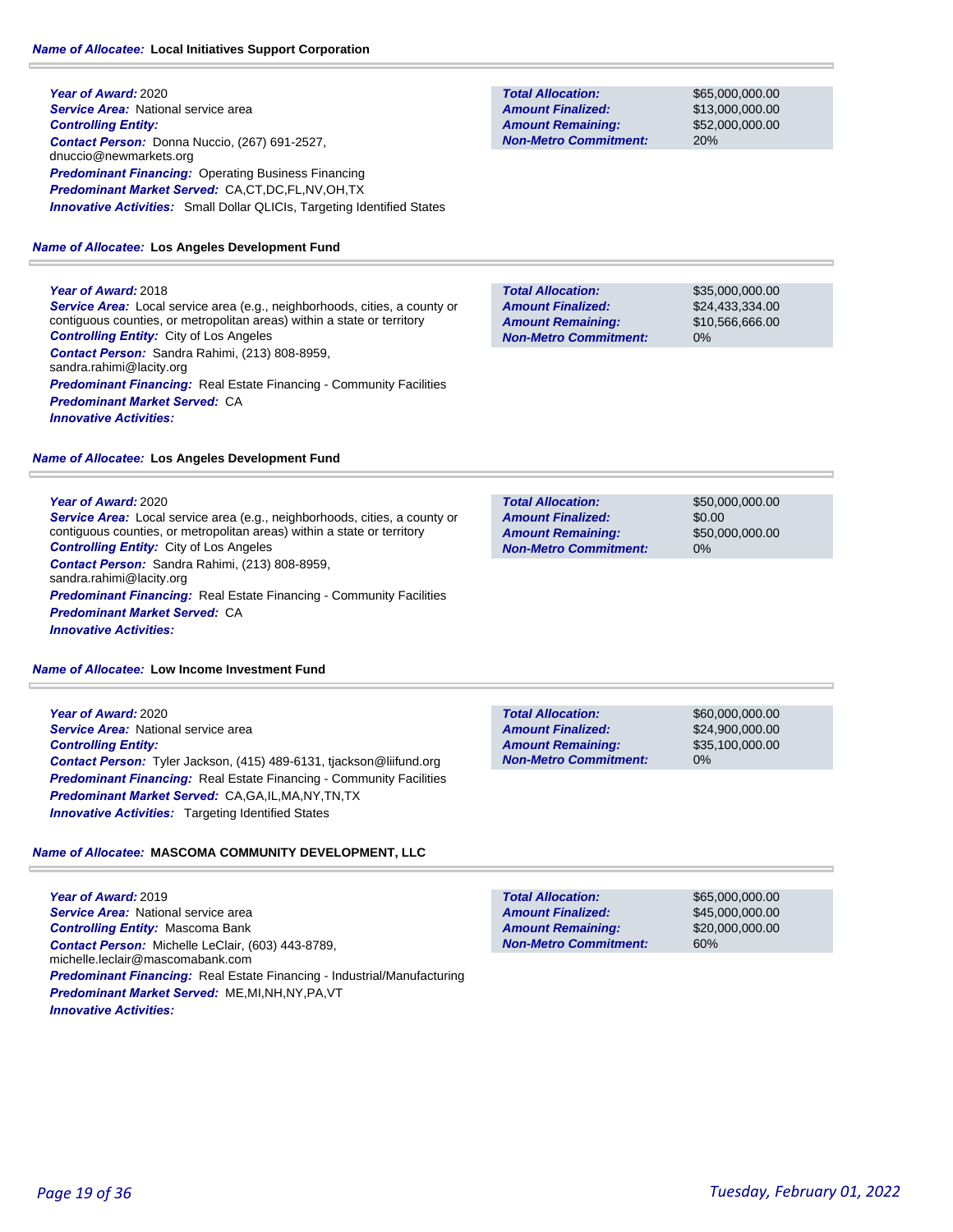### **Year of Award:** 2020 *Service Area:* National service area *Controlling Entity:* Mascoma Bank *Contact Person:* Michelle LeClair, (603) 443-8789, michelle.leclair@mascomabank.com *Predominant Financing:* Operating Business Financing *Predominant Market Served:* ME,MI,NH,NY,PA,VT *Innovative Activities:*

# *Name of Allocatee:* **MBS Urban Initiatives CDE, LLC**

**Year of Award:** 2020

*Service Area:* National service area *Controlling Entity:* MBA Properties, Inc. *Contact Person:* Cady Seabaugh, (314) 335-2932, cady.seabaugh@mccormackbaron.com *Predominant Financing:* Real Estate Financing - Office Space *Predominant Market Served:* CA,FL,MI,MN,OH,TN,TX **Innovative Activities:** Targeting Identified States

# *Name of Allocatee:* **Merrill Lynch Community Development Company**

**Year of Award:** 2007 *Service Area:* National *Controlling Entity: Contact Person:* Leigh Ann Smith, (980) 386-3855, leigh.ann.smith@baml.com *Predominant Financing:* Financing of other CDEs *Predominant Market Served:* Alabama, California, Louisiana, Mississippi, New Jersey, New York, Utah *Innovative Activities:* 

# *Name of Allocatee:* **MetaFund Corporation f.k.a. Oklahoma MetaFund CDC**

**Year of Award:** 2019 *Service Area:* Multi-state service area *Controlling Entity: Contact Person:* Harry Gilbert, (405) 949-0001, hgilbert@metafund.org *Predominant Financing: Operating Business Financing Predominant Market Served:* NE, OK **Innovative Activities:** Providing QLICIs for Non-Real Estate Activities

# *Name of Allocatee:* **MHIC NE New Markets CDE II LLC**

**Year of Award:** 2018 *Service Area:* Multi-state service area *Controlling Entity:* Massachusetts Housing Investment Corporation *Contact Person:* Joseph Flatley, (617) 850-1028, flatley@mhic.com **Predominant Financing:** Real Estate Financing - Community Facilities *Predominant Market Served:* CT, MA, ME, NH, RI, VT *Innovative Activities:* 

**Total Allocation: Non-Metro Commitment: Amount Remaining: Amount Finalized:**

\$60,000,000.00 \$0.00 \$60,000,000.00 64%

\$60,000,000.00 \$5,000,000.00 \$55,000,000.00 0% **Total Allocation: Non-Metro Commitment: Amount Remaining: Amount Finalized:**

**Total Allocation: Non-Metro Commitment: Amount Remaining: Amount Finalized:**

\$112,000,000.00 \$111,999,999.64 \$0.36 0%

**Total Allocation: Non-Metro Commitment: Amount Remaining: Amount Finalized:**

\$60,000,000.00 \$26,000,000.00 \$34,000,000.00 50%

\$35,000,000.00 \$31,520,750.00 \$3,479,250.00 20% **Total Allocation: Non-Metro Commitment: Amount Remaining: Amount Finalized:**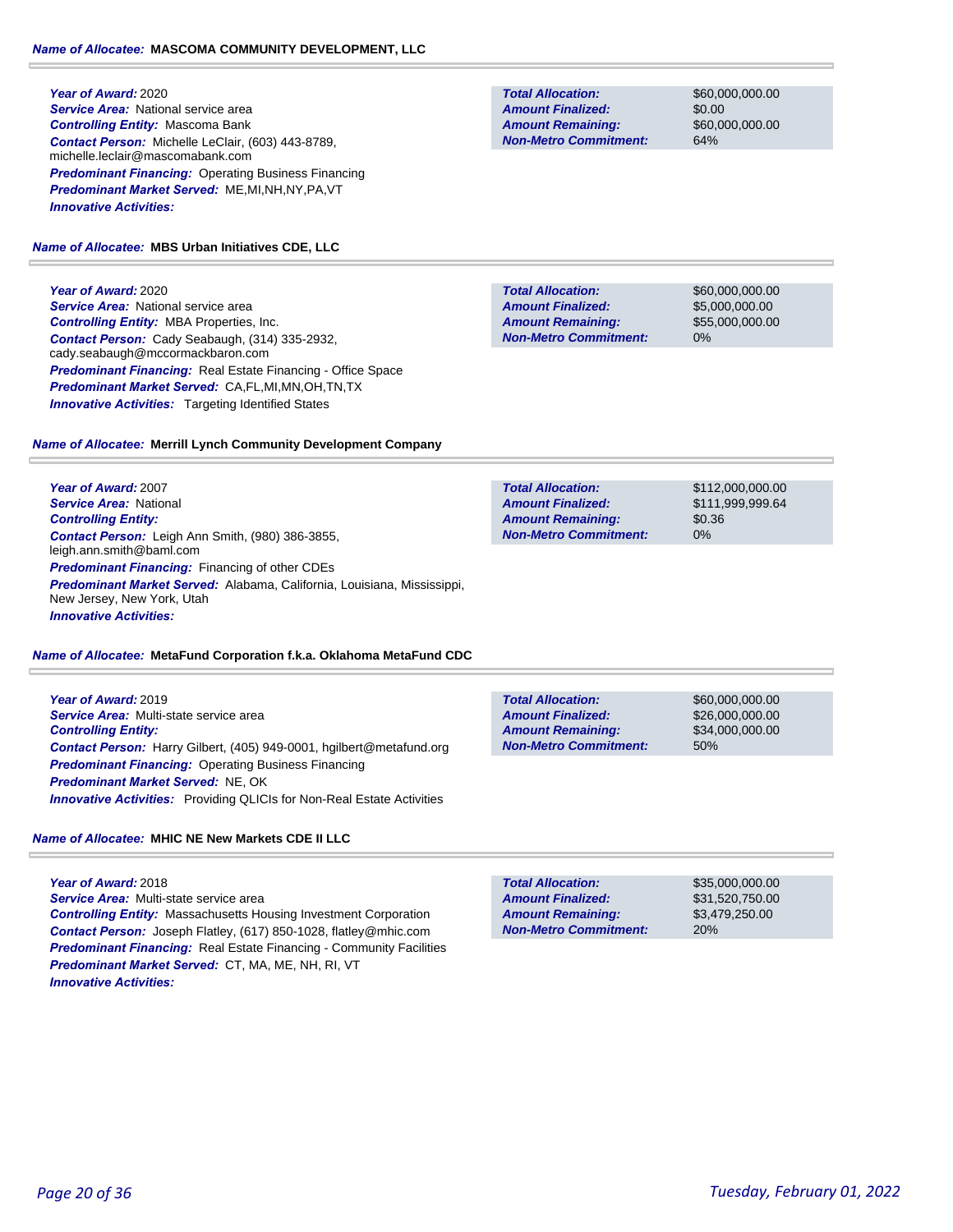#### *Name of Allocatee:* **Michigan Community Capital**

#### **Year of Award:** 2019

**Service Area:** Statewide (or territory-wide) service area *Controlling Entity:* Michigan Economic Development Corporation *Contact Person:* Eric Hanna, (517) 626-1861, eric@miccap.org **Predominant Financing:** Real Estate Financing - Mixed-use (housing, commercial, or retail) *Predominant Market Served:* MI

*Innovative Activities:* Providing QLICIs for Non-Real Estate Activities

#### *Name of Allocatee:* **Michigan Community Capital**

**Year of Award:** 2020 **Service Area:** Statewide (or territory-wide) service area *Controlling Entity:* Michigan Economic Development Corporation *Contact Person:* Eric Hanna, (517) 626-1861, eric@miccap.org *Predominant Financing:* Real Estate Financing - Mixed-use (housing, commercial, or retail)

#### *Predominant Market Served:* MI

*Innovative Activities:* Providing QLICIs for Non-Real Estate Activities

#### *Name of Allocatee:* **Mid-City Community CDE, LLC**

**Year of Award:** 2019 **Service Area: National service area** *Controlling Entity:* Urban Atlantic, LLC *Contact Person:* Kelli Brooks, (301) 280-6614, kbrooks@urbanatlantic.com *Predominant Financing:* Real Estate Financing - Mixed-use (housing, commercial, or retail) *Predominant Market Served:* DC,FL,GA,MD,NC,TN *Innovative Activities:* Providing QLICIs for Non-Real Estate Activities, Targeting Identified States

#### *Name of Allocatee:* **Mid-City Community CDE, LLC**

**Year of Award:** 2020 *Service Area:* National service area *Controlling Entity:* Urban Atlantic, LLC *Contact Person:* Kelli Brooks, (301) 280-6614, kbrooks@urbanatlantic.com *Predominant Financing:* Real Estate Financing - Mixed-use (housing, commercial, or retail) *Predominant Market Served:* GA,MD,NY,NC,SC,TN **Innovative Activities:** Providing QLICIs for Non-Real Estate Activities,

#### *Name of Allocatee:* **Midwest Minnesota Community Development Corporation**

**Year of Award:** 2018 *Service Area:* Multi-state service area *Controlling Entity: Contact Person:* Steven Wiebolt, (218) 847-3191, swiebolt@mmcdc.com *Predominant Financing:* Real Estate Financing - Industrial/Manufacturing *Predominant Market Served:* MN, ND, SD, WY **Innovative Activities:** Investing in Indian Country, Small Dollar QLICIs

**Total Allocation: Non-Metro Commitment: Amount Remaining: Amount Finalized:**

\$55,000,000.00 \$50,500,000.00 \$4,500,000.00 20%

\$65,000,000.00 \$20,500,000.00 \$44,500,000.00 20% **Total Allocation: Non-Metro Commitment: Amount Remaining: Amount Finalized:**

\$35,000,000.00 \$23,000,000.00 \$12,000,000.00 20% **Total Allocation: Non-Metro Commitment: Amount Remaining: Amount Finalized:**

**Total Allocation: Non-Metro Commitment: Amount Remaining: Amount Finalized:**

\$40,000,000.00 \$10,000,000.00 \$30,000,000.00 25%

**Total Allocation:**

**Non-Metro Commitment: Amount Remaining: Amount Finalized:**

\$70,000,000.00 \$55,000,000.00 \$15,000,000.00 51%

Targeting Identified States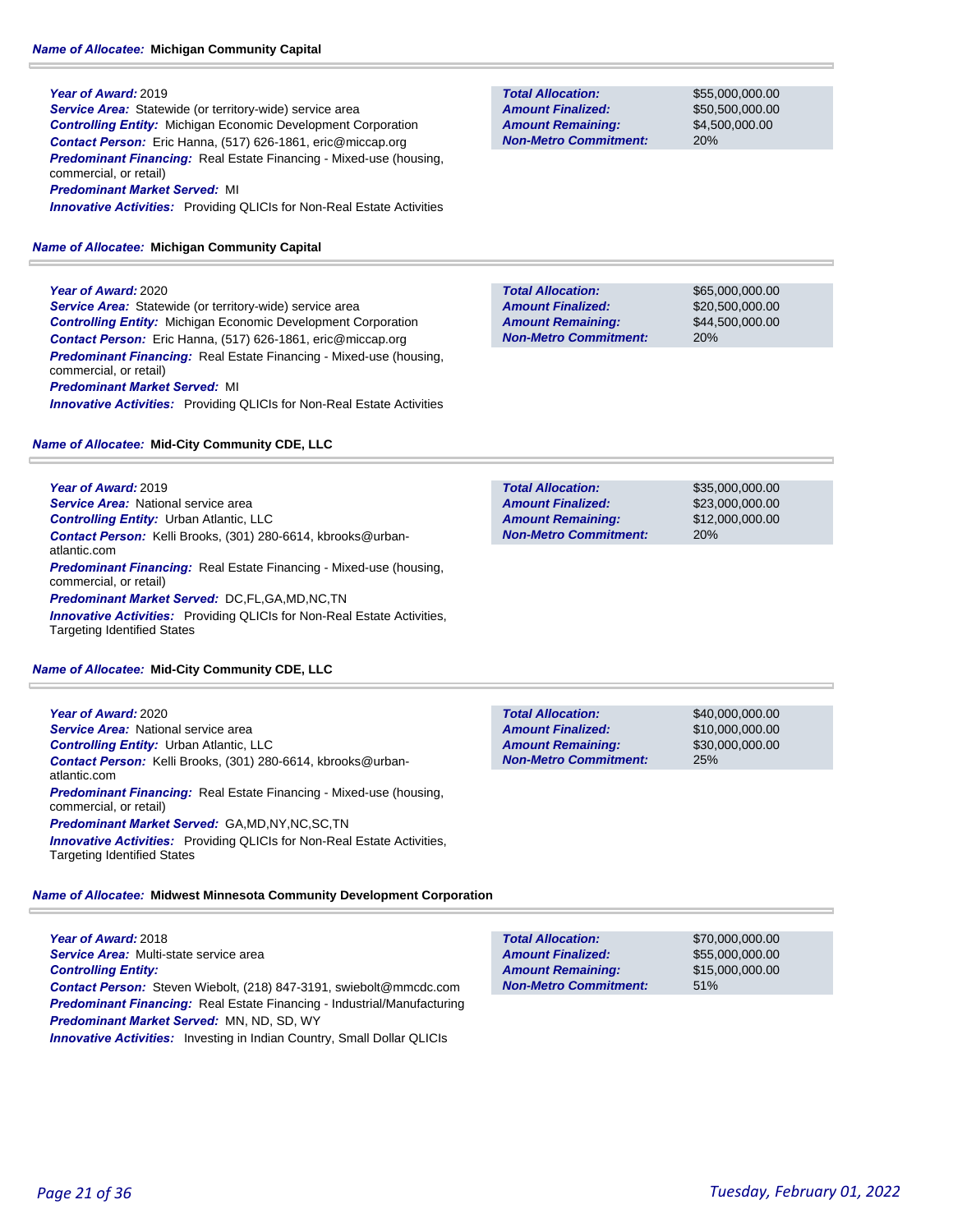# *Name of Allocatee:* **Midwest Minnesota Community Development Corporation**

**Year of Award:** 2019 *Service Area:* Multi-state service area *Controlling Entity: Contact Person:* Steven Wiebolt, (218) 847-3191, swiebolt@mmcdc.com **Predominant Financing:** Real Estate Financing - Community Facilities *Predominant Market Served:* MN, ND, SD, WY **Innovative Activities:** Investing in Indian Country, Small Dollar QLICIs

# *Name of Allocatee:* **Montana Community Development Corporation**

**Year of Award:** 2020 *Service Area:* Multi-state service area *Controlling Entity: Contact Person:* Heidi DeArment, (406) 728-9234, heidid@mtcdc.org *Predominant Financing:* Real Estate Financing - Office Space *Predominant Market Served:* ID, MT, WY **Innovative Activities:** Investing in Indian Country, Targeting Identified **States** 

# 51% **Non-Metro Commitment: Amount Remaining: Amount Finalized:**

**Total Allocation:**

\$60,000,000.00 \$25,825,000.00 \$34,175,000.00

**Total Allocation: Non-Metro Commitment: Amount Remaining: Amount Finalized:**

**Total Allocation:**

**Non-Metro Commitment: Amount Remaining: Amount Finalized:**

\$60,000,000.00 \$38,600,000.00 \$21,400,000.00 52%

\$65,000,000.00 \$14,500,000.00 \$50,500,000.00

90%

### *Name of Allocatee:* **MuniStrategies, LLC**

**Year of Award:** 2020 *Service Area:* Multi-state service area *Controlling Entity:* First Commercial Bank *Contact Person:* Alan Lange, (601) 914-5642, alan@munistrategies.com *Predominant Financing:* Operating Business Financing *Predominant Market Served:* AL, AR, FL, GA, MS, SC, TN *Innovative Activities:* Providing QLICIs for Non-Real Estate Activities, Targeting Identified States

### *Name of Allocatee:* **National Community Investment Fund**

**Year of Award:** 2020 *Service Area:* National service area *Controlling Entity: Contact Person:* Terry Burm, (312) 662-6088, tburm@ncif.org *Predominant Financing:* Real Estate Financing - Industrial/Manufacturing *Predominant Market Served:* CO,GA,IL,MD,TN,TX *Innovative Activities:* Targeting Identified States

**Total Allocation: Non-Metro Commitment: Amount Remaining: Amount Finalized:**

\$50,000,000.00 \$7,000,000.00 \$43,000,000.00 20%

\$45,000,000.00

\$45,000,000.00

\$0.00

40%

### *Name of Allocatee:* **National Impact Fund, LLC**

**Year of Award:** 2020 *Service Area:* National service area *Controlling Entity:* North Sky Capital, LLC *Contact Person:* Danny Zouber, , dzouber@northskycapital.com *Predominant Financing: Operating Business Financing Predominant Market Served:* AL,GA,KY,NM,TX,VA,WV *Innovative Activities:* Providing QLICIs for Non-Real Estate Activities, Targeting Identified States

**Non-Metro Commitment: Amount Remaining:**

**Total Allocation:**

**Amount Finalized:**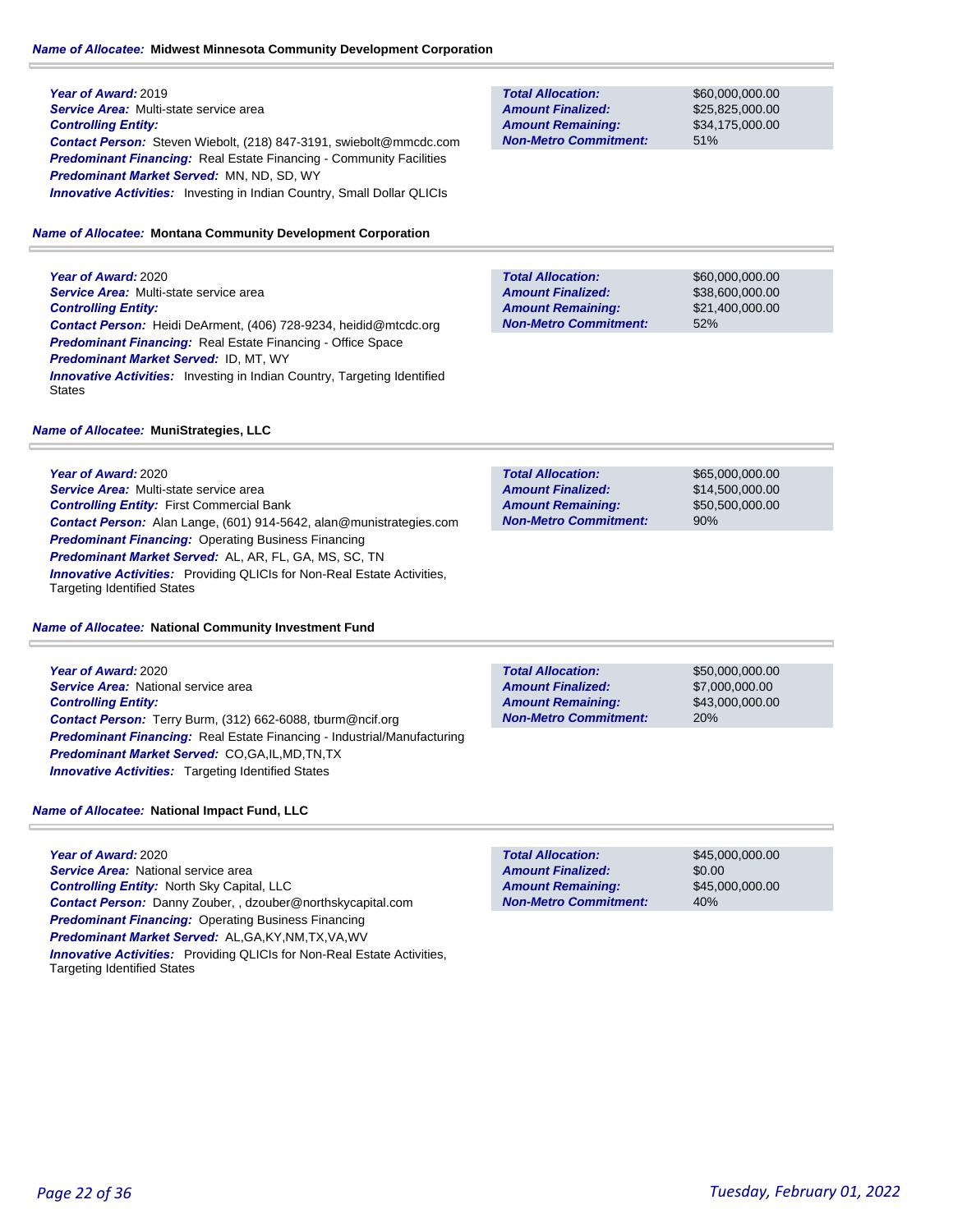**Year of Award:** 2009 *Service Area:* National *Controlling Entity:* Community Reinvestment Fund, Inc. *Contact Person:* Hyeok Jae Kang, (612) 305-2057, james@crfusa.com *Predominant Financing:* Business financing *Predominant Market Served:* California, Colorado, Illinois, Minnesota, New York, Ohio, Wisconsin *Innovative Activities:* 

#### *Name of Allocatee:* **National Trust Community Investment Corporation**

**Year of Award:** 2019 **Service Area:** National service area *Controlling Entity: Contact Person:* Suzanne Brown, (202) 588-6256, sbrown@ntcic.com *Predominant Financing:* Real Estate Financing - Mixed-use (housing, commercial, or retail) *Predominant Market Served:* CO,IL,MI,MO,TN,VA,WV *Innovative Activities:* Small Dollar QLICIs

#### *Name of Allocatee:* **New Market Opportunity Fund CDE LLC**

#### **Year of Award:** 2020

*Service Area:* Statewide (or territory-wide) service area *Controlling Entity:* Cambridge Capital Management Corp. *Contact Person:* Robert Poznanski, (317) 236-2449, robert.poznanski@icemiller.com *Predominant Financing: Operating Business Financing Predominant Market Served:* IN *Innovative Activities:* Small Dollar QLICIs

*Name of Allocatee:* **New Markets Community Capital, LLC**

#### **Year of Award:** 2019

*Service Area:* Statewide (or territory-wide) service area *Controlling Entity:* The East Los Angeles Community Union (TELACU) *Contact Person:* Jose Villalobos, (323) 721-1655, jvillalobos@telacu.com **Predominant Financing:** Real Estate Financing - Community Facilities *Predominant Market Served:* CA *Innovative Activities:* 

*Name of Allocatee:* **New Markets Community Capital, LLC**

#### **Year of Award:** 2020

Service Area: Statewide (or territory-wide) service area *Controlling Entity:* The East Los Angeles Community Union (TELACU) *Contact Person:* Jose Villalobos, (323) 721-1655, jvillalobos@telacu.com **Predominant Financing:** Real Estate Financing - Community Facilities *Predominant Market Served:* CA *Innovative Activities:* 

**Total Allocation: Non-Metro Commitment: Amount Remaining: Amount Finalized:**

\$75,000,000.00 \$74,999,999.17 \$0.83 18%

\$50,000,000.00 \$36,250,000.00 \$13,750,000.00 0% **Total Allocation: Non-Metro Commitment: Amount Remaining: Amount Finalized:**

**Total Allocation: Non-Metro Commitment: Amount Remaining: Amount Finalized:**

\$45,000,000.00 \$10,300,000.00 \$34,700,000.00 20%

**Total Allocation: Non-Metro Commitment: Amount Remaining: Amount Finalized:**

\$55,000,000.00 \$47,000,000.00 \$8,000,000.00 0%

0% **Total Allocation: Non-Metro Commitment: Amount Remaining: Amount Finalized:**

\$50,000,000.00 \$17,500,000.00 \$32,500,000.00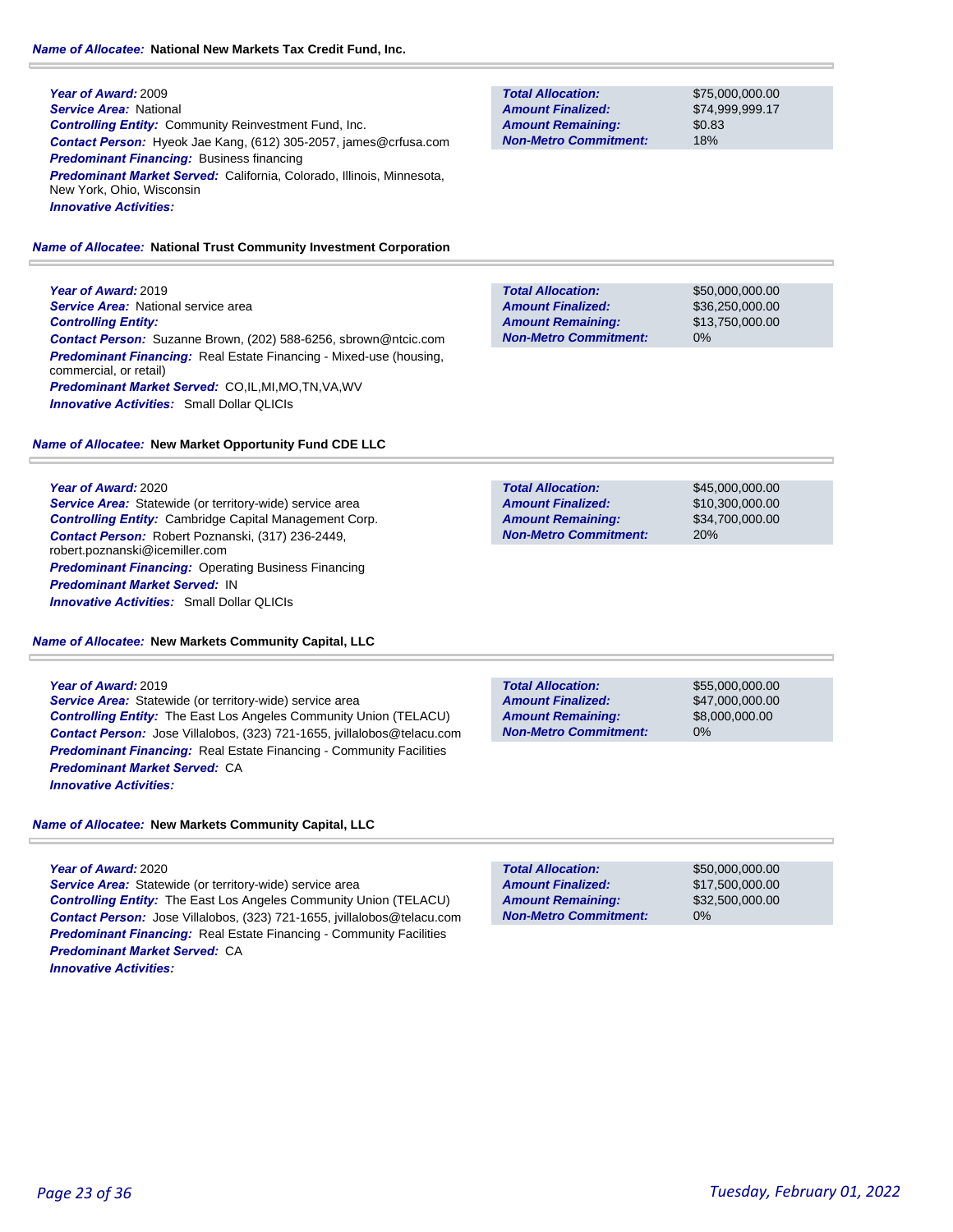# **Year of Award:** 2017 *Service Area:* National *Controlling Entity: Contact Person:* Kristin Giantris, (212) 457-4713, kgiantris@nff.org **Predominant Financing:** Real estate financing: Community Facilities *Predominant Market Served:* California, Georgia, New York, Pennsylvania, Rhode Island, Tennessee, Texas **Innovative Activities:** Small Dollar QLICIs, Targeting Identified States

#### *Name of Allocatee:* **Nonprofit Finance Fund**

**Year of Award:** 2018 **Service Area:** National service area *Controlling Entity: Contact Person:* Kristin Giantris, (212) 457-4713, kgiantris@nff.org **Predominant Financing:** Real Estate Financing - Community Facilities *Predominant Market Served:* CA,GA,MD,NY,TN,TX *Innovative Activities:* Small Dollar QLICIs, Targeting Identified States

#### *Name of Allocatee:* **NYC Neighborhood Capital Corporation**

**Year of Award:** 2018 *Service Area:* Local service area (e.g., neighborhoods, cities, a county or contiguous counties, or metropolitan areas) within a state or territory *Controlling Entity:* City of New York *Contact Person:* Mac Thayer, (212) 312-3727, mthayer@edc.nyc **Predominant Financing:** Real Estate Financing - Community Facilities *Predominant Market Served:* NY *Innovative Activities:* 

#### *Name of Allocatee:* **NYC Neighborhood Capital Corporation**

**Year of Award:** 2019

*Service Area:* Local service area (e.g., neighborhoods, cities, a county or contiguous counties, or metropolitan areas) within a state or territory *Controlling Entity:* City of New York *Contact Person:* Mac Thayer, (212) 312-3727, mthayer@edc.nyc **Predominant Financing:** Real Estate Financing - Community Facilities *Predominant Market Served:* NY *Innovative Activities:* 

### *Name of Allocatee:* **NYCR-CDE,LLC**

#### **Year of Award:** 2019

*Service Area:* Local service area (e.g., neighborhoods, cities, a county or contiguous counties, or metropolitan areas) within a state or territory *Controlling Entity:* New York City Regional Center, LLC *Contact Person:* GEORGE OLSEN, (212) 619-1270, golsen@nycrc.com **Predominant Financing:** Real Estate Financing - Community Facilities *Predominant Market Served:* NY *Innovative Activities:* 

**Total Allocation: Non-Metro Commitment: Amount Remaining: Amount Finalized:**

\$65,000,000.00 \$63,931,690.72 \$1,068,309.28 0%

**Total Allocation: Non-Metro Commitment: Amount Remaining: Amount Finalized:**

\$55,000,000.00 \$51,000,000.00 \$4,000,000.00 0%

\$55,000,000.00 \$44,000,000.00 \$11,000,000.00 0% **Total Allocation: Non-Metro Commitment: Amount Remaining: Amount Finalized:**

**Total Allocation: Non-Metro Commitment: Amount Remaining: Amount Finalized:**

\$50,000,000.00 \$25,000,000.00 \$25,000,000.00 0%

\$50,000,000.00 \$40,000,000.00 \$10,000,000.00 0% **Total Allocation: Non-Metro Commitment: Amount Remaining: Amount Finalized:**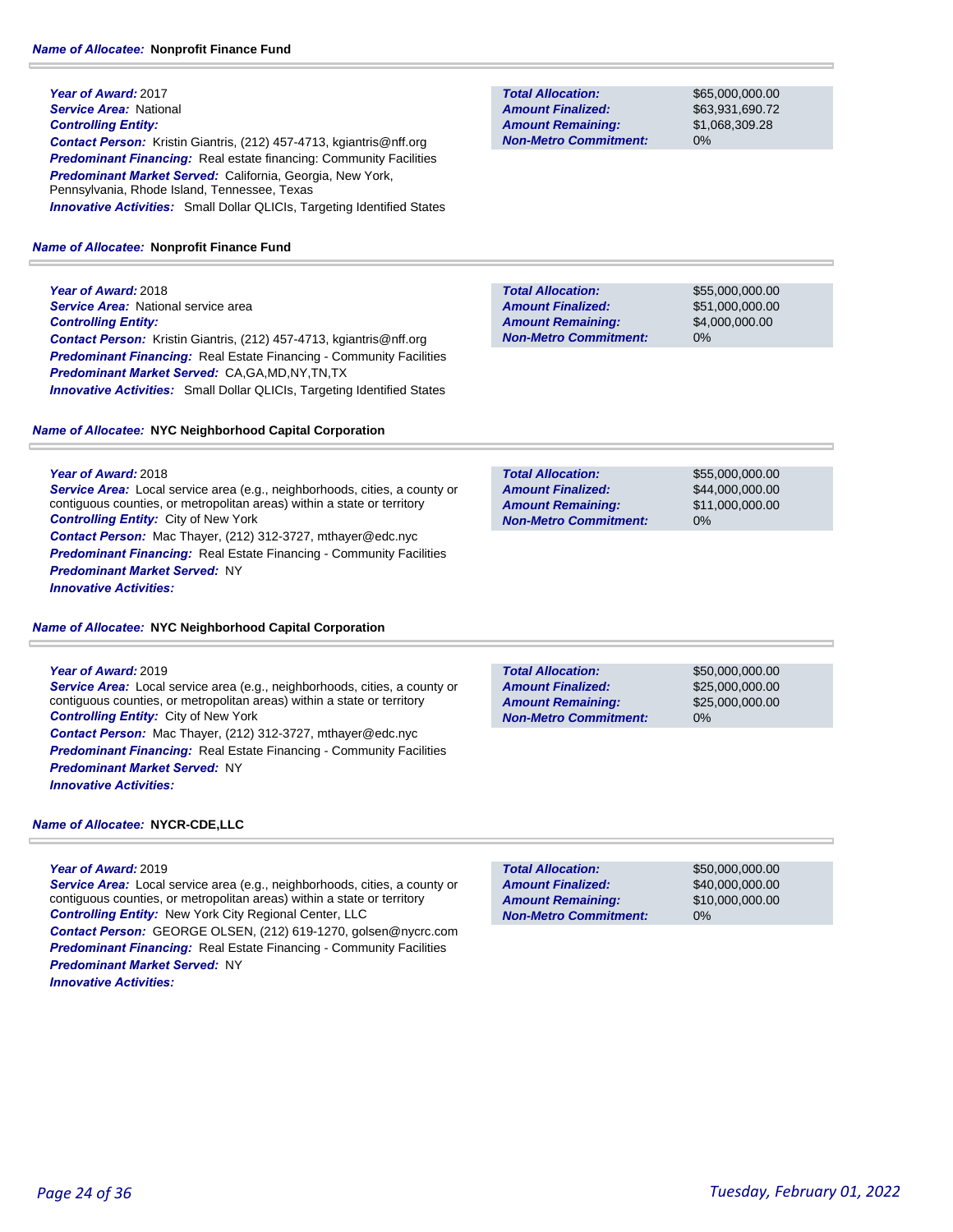*Service Area:* Local service area (e.g., neighborhoods, cities, a county or contiguous counties, or metropolitan areas) within a state or territory *Controlling Entity:* New York City Regional Center, LLC *Contact Person:* GEORGE OLSEN, (212) 619-1270, golsen@nycrc.com **Predominant Financing:** Real Estate Financing - Community Facilities *Predominant Market Served:* NY *Innovative Activities:* 

*Name of Allocatee:* **Ohio Community Development Finance Fund**

**Year of Award:** 2020

**Service Area:** Statewide (or territory-wide) service area *Controlling Entity: Contact Person:* Amber Seitz, (614) 221-1114, aseitz@financefund.org *Predominant Financing:* Operating Business Financing *Predominant Market Served:* OH **Innovative Activities:** Investing In Unrelated CDEs, Providing QLICIs for Non-Real Estate Activities, Small Dollar QLICIs

*Name of Allocatee:* **Old National CDE Corporation**

# **Year of Award:** 2020

*Service Area:* Multi-state service area *Controlling Entity:* ONB Community Equity, LLC *Contact Person:* Mike Harbaugh, (616) 228-6067, mike.harbaugh@oldnational.com **Predominant Financing:** Real Estate Financing - Community Facilities *Predominant Market Served:* IN, KY, MI, MN, WI *Innovative Activities:* 

# *Name of Allocatee:* **Pacesetter CDE, Inc.**

**Year of Award:** 2020 **Service Area: National service area** *Controlling Entity: Contact Person:* Mark DiSalvo, (978) 794-3366, mdisalvo@pacesettercde.com *Predominant Financing:* Operating Business Financing *Predominant Market Served:* AL,GA,KS,MI,TN,TX **Innovative Activities:** Providing QLICIs for Non-Real Estate Activities, Small Dollar QLICIs, Targeting Identified States

# *Name of Allocatee:* **Pathway Lending CDE, LLC**

**Year of Award:** 2020 *Service Area:* Multi-state service area *Controlling Entity:* Southeast Community Capital Corporation dba Pathway Lending *Contact Person:* Clint Gwin, (615) 425-7171, clint.gwin@pathwaylending.org **Predominant Financing:** Real Estate Financing - Community Facilities *Predominant Market Served:* AL, TN **Innovative Activities:** Targeting Identified States

**Total Allocation: Non-Metro Commitment: Amount Remaining: Amount Finalized:**

\$50,000,000.00 \$8,000,000.00 \$42,000,000.00 0%

\$65,000,000.00 \$13,000,000.00 \$52,000,000.00 20% **Total Allocation: Non-Metro Commitment: Amount Remaining: Amount Finalized:**

**Total Allocation: Non-Metro Commitment: Amount Remaining: Amount Finalized:**

\$50,000,000.00 \$7,000,000.00 \$43,000,000.00 10%

**Total Allocation: Non-Metro Commitment: Amount Remaining: Amount Finalized:**

\$45,000,000.00 \$0.00 \$45,000,000.00 24%

**Total Allocation: Non-Metro Commitment: Amount Remaining: Amount Finalized:**

\$30,000,000.00 \$17,000,000.00 \$13,000,000.00 30%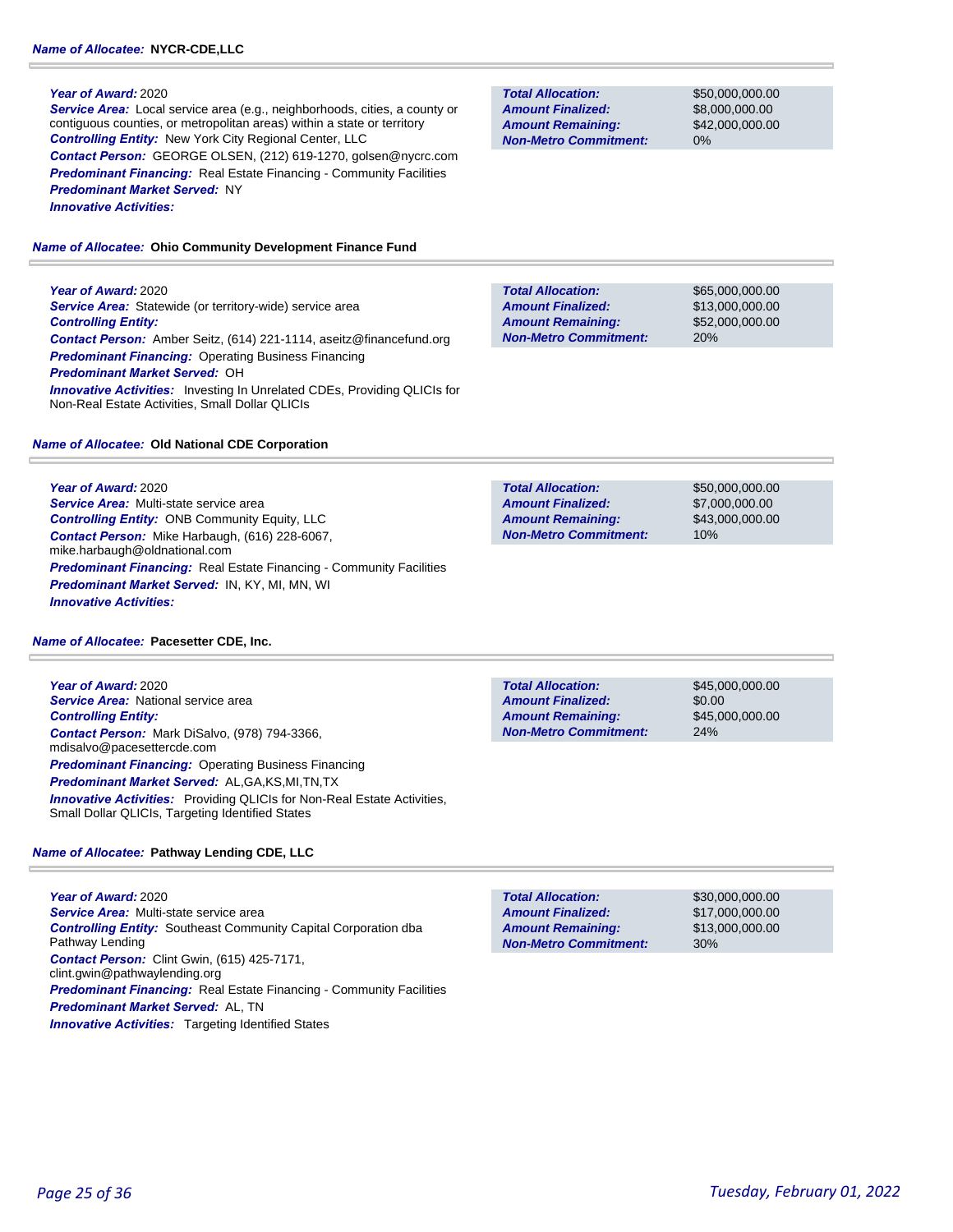**Year of Award:** 2020 *Service Area:* Multi-state service area *Controlling Entity:* Peoples Bancshares, Inc. *Contact Person:* Michael Tolleson, , mtolleson@pb-ms.com *Predominant Financing:* Real Estate Financing - Industrial/Manufacturing *Predominant Market Served:* AL, AR, LA, MS *Innovative Activities:* Small Dollar QLICIs

### *Name of Allocatee:* **People Incorporated Financial Services**

**Year of Award:** 2018 *Service Area:* Multi-state service area *Controlling Entity:* People Incorporated of Virginia *Contact Person:* Bryan Phipps, (276) 623-9000, bphipps@peopleinc.net *Predominant Financing:* Real Estate Financing - Community Facilities *Predominant Market Served:* AL, GA, KY, MS, NC, SC, TN, VA, WV **Innovative Activities:** Providing QLICIs for Non-Real Estate Activities, Targeting Identified States

**Total Allocation: Non-Metro Commitment: Amount Remaining: Amount Finalized:**

**Total Allocation:**

**Non-Metro Commitment: Amount Remaining: Amount Finalized:**

**Total Allocation:**

**Non-Metro Commitment: Amount Remaining: Amount Finalized:**

> \$60,000,000.00 \$51,500,000.00 \$8,500,000.00 55%

\$55,000,000.00 \$20,000,000.00 \$35,000,000.00

0%

\$50,000,000.00 \$7,500,000.00 \$42,500,000.00

32%

# *Name of Allocatee:* **Phoenix Community Development and Investment Corporation**

**Year of Award:** 2020 *Service Area:* Local service area (e.g., neighborhoods, cities, a county or contiguous counties, or metropolitan areas) within a state or territory *Controlling Entity:* City of Phoenix *Contact Person:* Mike Santellanes, (480) 482-1060, msantellanes@phoenixida.com **Predominant Financing:** Real Estate Financing - Community Facilities *Predominant Market Served:* AZ *Innovative Activities:* 

| <b>Name of Allocatee: PIDC Community Capital</b> |  |  |
|--------------------------------------------------|--|--|
|--------------------------------------------------|--|--|

#### **Year of Award:** 2018

*Service Area:* Local service area (e.g., neighborhoods, cities, a county or contiguous counties, or metropolitan areas) within a state or territory *Controlling Entity:* Philadelphia Industrial Development Corporation *Contact Person:* Jennifer Crowther, (215) 496-8139, jcrowther@pidcphila.com *Predominant Financing:* Real Estate Financing - Mixed-use (housing, commercial, or retail) *Predominant Market Served:* PA *Innovative Activities:* Small Dollar QLICIs

#### *Name of Allocatee:* **PIDC Community Capital**

#### **Year of Award:** 2020

*Service Area:* Local service area (e.g., neighborhoods, cities, a county or contiguous counties, or metropolitan areas) within a state or territory *Controlling Entity:* PIDC

*Contact Person:* Jennifer Crowther, (215) 496-8139,

jcrowther@pidcphila.com

**Predominant Financing:** Real Estate Financing - Community Facilities *Predominant Market Served:* PA

**Innovative Activities:** Providing QLICIs for Non-Real Estate Activities, Small Dollar QLICIs

| <b>Total Allocation:</b>     | \$45  |
|------------------------------|-------|
| <b>Amount Finalized:</b>     | \$41  |
| <b>Amount Remaining:</b>     | \$3.  |
| <b>Non-Metro Commitment:</b> | $0\%$ |

\$45,000,000.00 \$41,788,660.00 \$3,211,340.00

\$60,000,000.00 \$0.00 \$60,000,000.00 0% **Total Allocation: Non-Metro Commitment: Amount Remaining: Amount Finalized:**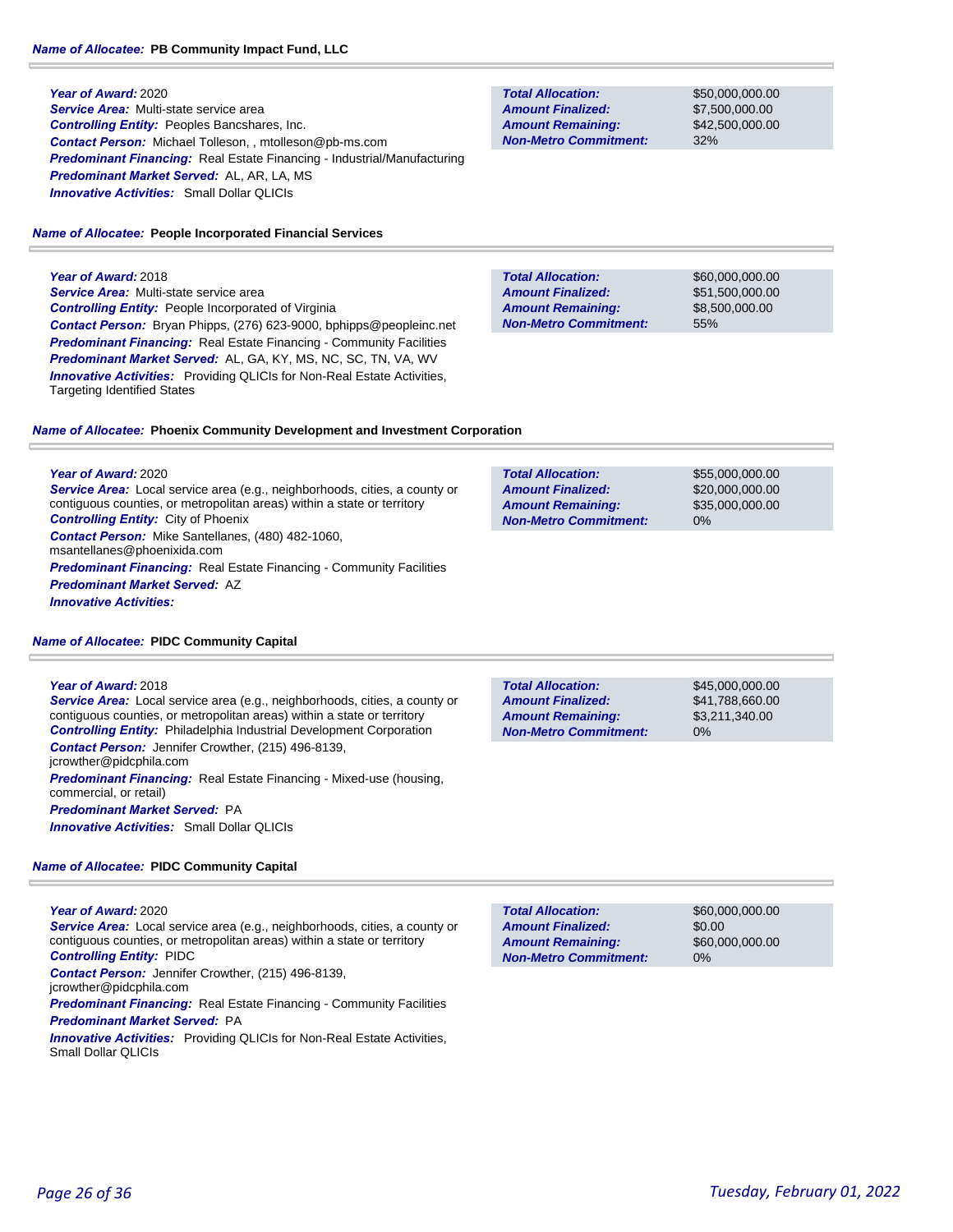*Service Area:* Local service area (e.g., neighborhoods, cities, a county or contiguous counties, or metropolitan areas) within a state or territory *Controlling Entity:* Urban Redevelopment Authority of Pittsburgh *Contact Person:* Rebecca Davidson-Wagner, 4122556588, rwagner@ura.org **Predominant Financing:** Real Estate Financing - Community Facilities *Predominant Market Served:* PA *Innovative Activities:* Small Dollar QLICIs

*Name of Allocatee:* **PNC Community Partners, Inc.**

# **Year of Award:** 2018

**Service Area:** National service area *Controlling Entity:* PNC Bank, National Association *Contact Person:* Marcia Barenbregge-Lynch, (412) 644-6007, marcia.b.lynch@pnc.com *Predominant Financing:* Real Estate Financing - Community Facilities *Predominant Market Served:* IL,IN,MO,NY,OH,PA,WI **Innovative Activities:** Targeting Identified States

#### *Name of Allocatee:* **PNC Community Partners, Inc.**

#### **Year of Award:** 2019

**Service Area:** National service area *Controlling Entity:* PNC Bank, National Association *Contact Person:* Marcia Barenbregge-Lynch, (412) 644-6007, marcia.b.lynch@pnc.com *Predominant Financing:* Real Estate Financing - Community Facilities *Predominant Market Served:* GA,IL,KY,MI,OH,PA,VA *Innovative Activities:* Targeting Identified States

#### *Name of Allocatee:* **PNC Community Partners, Inc.**

*Innovative Activities:* Targeting Identified States

**Year of Award:** 2020 **Service Area:** National service area *Controlling Entity:* PNC Bank, National Association *Contact Person:* Marcia Barenbregge-Lynch, (412) 644-6007, marcia.b.lynch@pnc.com *Predominant Financing:* Real Estate Financing - Community Facilities *Predominant Market Served:* FL,IL,MI,OH,PA,VA,WI

# *Name of Allocatee:* **Prestamos CDFI, LLC**

**Year of Award:** 2020 *Service Area:* Multi-state service area *Controlling Entity:* Chicanos Por La Causa, Inc. *Contact Person:* Teresa Miranda, (602) 258-9911, teresa.miranda@cplc.org *Predominant Financing:* Real Estate Financing - Industrial/Manufacturing *Predominant Market Served:* AZ, NM, NV, TX *Innovative Activities:* Small Dollar QLICIs, Targeting Identified States

**Total Allocation: Non-Metro Commitment: Amount Remaining: Amount Finalized:**

\$50,000,000.00 \$0.00 \$50,000,000.00 0%

20% **Total Allocation: Non-Metro Commitment: Amount Remaining: Amount Finalized:**

\$70,000,000.00 \$56,880,000.00 \$13,120,000.00

\$60,000,000.00 \$34,750,000.00 \$25,250,000.00 20% **Total Allocation: Non-Metro Commitment: Amount Remaining: Amount Finalized:**

\$55,000,000.00 \$11,000,000.00 \$44,000,000.00 16% **Total Allocation: Non-Metro Commitment: Amount Remaining: Amount Finalized:**

\$45,000,000.00 \$17,500,000.00 \$27,500,000.00 24% **Total Allocation: Non-Metro Commitment: Amount Remaining: Amount Finalized:**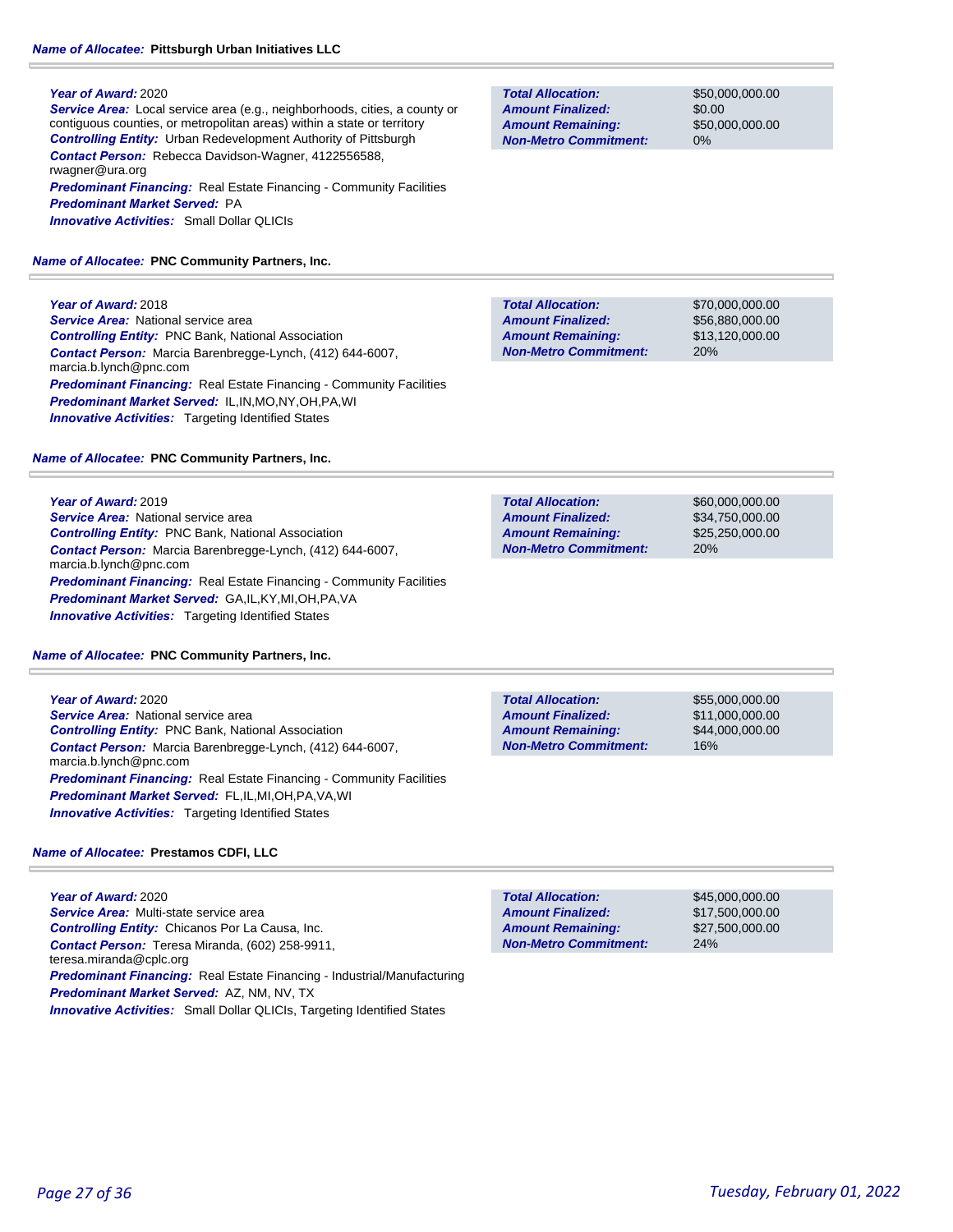**Year of Award:** 2019 **Service Area:** National service area *Controlling Entity: Contact Person:* Meredith Steinman, (212) 437-3900, msteinman@pcdc.org **Predominant Financing:** Real Estate Financing - Community Facilities *Predominant Market Served:* CA,KY,MN,NY,PA,RI,TX **Innovative Activities:** Targeting Identified States

# *Name of Allocatee:* **Primary Care Development Corporation**

**Year of Award:** 2020 **Service Area:** National service area *Controlling Entity: Contact Person:* Meredith Steinman, (212) 437-3900, msteinman@pcdc.org *Predominant Financing:* Real Estate Financing - Community Facilities *Predominant Market Served:* CA,FL,NY,NC,PA,TN,WA **Innovative Activities:** Targeting Identified States

# *Name of Allocatee:* **Raza Development Fund, Inc.**

**Year of Award:** 2020 **Service Area: National service area** *Controlling Entity: Contact Person:* Catherine Kes, (602) 417-1420, ckes@razafund.org **Predominant Financing:** Real Estate Financing - Community Facilities *Predominant Market Served:* CA,FL,TX **Innovative Activities:** Targeting Identified States

*Name of Allocatee:* **RBC Community Development, LLC**

### **Year of Award:** 2019 **Service Area: National service area** *Controlling Entity:* RBC Community Investments, LLC *Contact Person:* Alexa Chu, (212) 299-9816, alexa.chu@rbc.com *Predominant Financing:* Real Estate Financing - Mixed-use (housing, commercial, or retail) *Predominant Market Served:* GA,MS,MO,NV,NM,OH,WI **Innovative Activities:** Targeting Identified States

# *Name of Allocatee:* **Reinvestment Fund, Inc., The**

**Year of Award:** 2019 *Service Area:* National service area *Controlling Entity: Contact Person:* Kavita Vijayan, (215) 574-5893, kavita.vijayan@reinvestment.com **Predominant Financing:** Real Estate Financing - Community Facilities *Predominant Market Served:* DC,GA,MD,OH,PA **Innovative Activities:** Targeting Identified States

**Total Allocation: Non-Metro Commitment: Amount Remaining: Amount Finalized:**

\$65,000,000.00 \$56,750,000.00 \$8,250,000.00 25%

\$65,000,000.00 \$0.00 \$65,000,000.00 25% **Total Allocation: Non-Metro Commitment: Amount Remaining: Amount Finalized:**

**Total Allocation: Non-Metro Commitment: Amount Remaining: Amount Finalized:**

\$60,000,000.00 \$44,000,000.00 \$16,000,000.00 0%

**Total Allocation: Non-Metro Commitment: Amount Remaining: Amount Finalized:**

\$60,000,000.00 \$30,000,000.00 \$30,000,000.00 0%

\$60,000,000.00 \$55,500,000.00 \$4,500,000.00 20% **Total Allocation: Non-Metro Commitment: Amount Remaining: Amount Finalized:**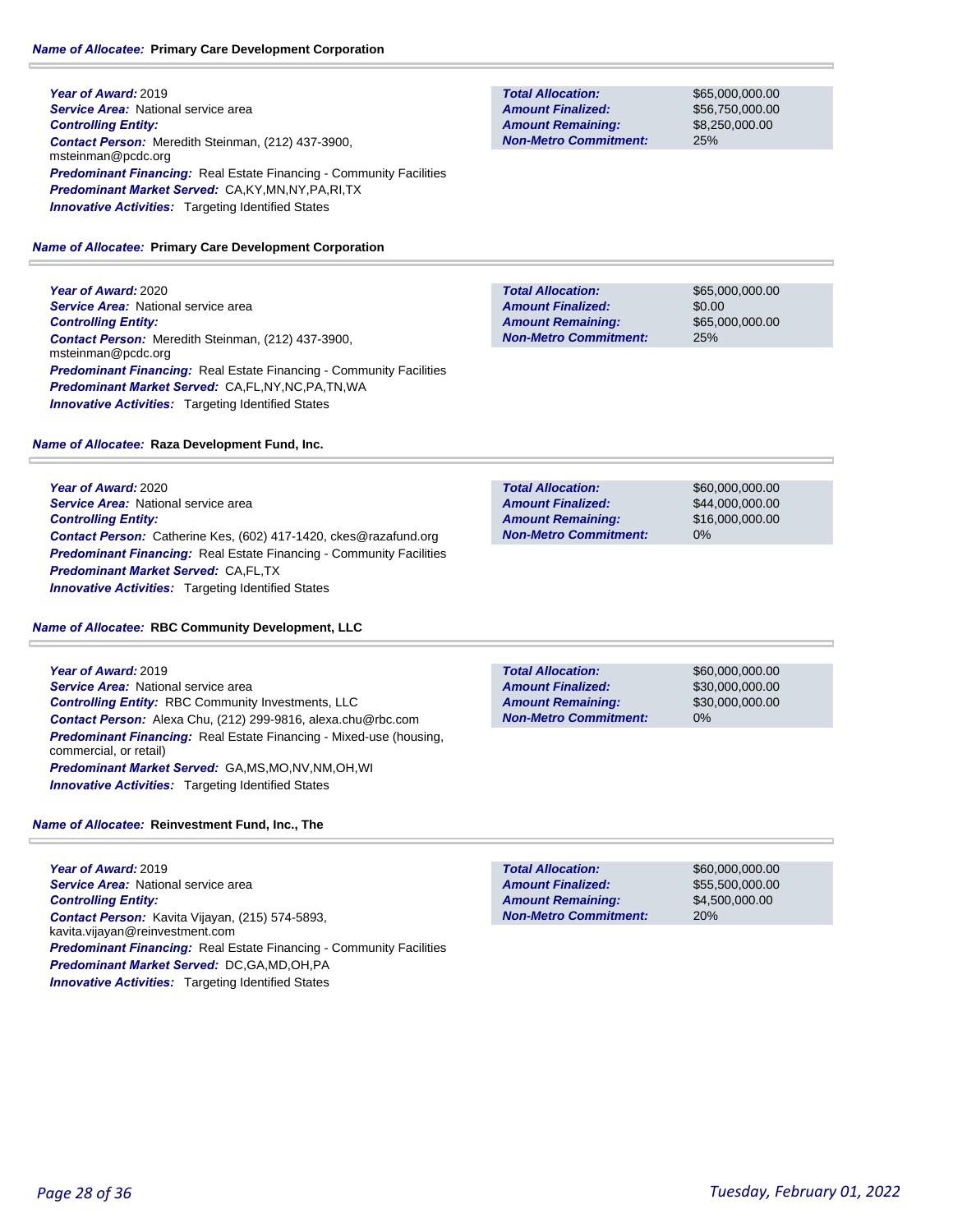# **Year of Award:** 2020 **Service Area:** National service area *Controlling Entity: Contact Person:* Kavita Vijayan, (215) 574-5893, kavita.vijayan@reinvestment.com **Predominant Financing:** Real Estate Financing - Community Facilities *Predominant Market Served:* AL,FL,GA,MD,OH,PA,TN **Innovative Activities:** Targeting Identified States

### *Name of Allocatee:* **Rural Development Partners LLC**

**Year of Award:** 2020 *Service Area:* National service area *Controlling Entity:* Ag Ventures Alliance Cooperative *Contact Person:* Kaye Grahn, (641) 585-1000, kgrahn@rdpimpact.com *Predominant Financing:* Operating Business Financing *Predominant Market Served:* FL,GA,NE,NY,OH,SC,TX **Innovative Activities:** Providing QLICIs for Non-Real Estate Activities, Targeting Identified States

# *Name of Allocatee:* **San Francisco Community Investment Fund**

**Year of Award:** 2015-2016 *Service Area:* Local *Controlling Entity:* City and County of San Francisco *Contact Person:* Bridget Katz, (415) 554-6240, bridget.katz@sfgov.org *Predominant Financing:* Real estate financing: Retail *Predominant Market Served:* San Francisco County, CA *Innovative Activities:* 

# *Name of Allocatee:* **San Francisco Community Investment Fund**

**Year of Award:** 2017 *Service Area:* Local *Controlling Entity:* City and County of San Francisco *Contact Person:* Bridget Katz, (415) 554-6240, bridget.katz@sfgov.org *Predominant Financing:* Real estate financing: Community Facilities *Predominant Market Served:* CA-San Francisco County *Innovative Activities:* 

# *Name of Allocatee:* **San Francisco Community Investment Fund**

# **Year of Award:** 2018

*Service Area:* Local service area (e.g., neighborhoods, cities, a county or contiguous counties, or metropolitan areas) within a state or territory *Controlling Entity:* City and County of San Francisco *Contact Person:* Bridget Katz, (415) 554-6240, bridget.katz@sfgov.org *Predominant Financing:* Real Estate Financing - Community Facilities *Predominant Market Served:* CA *Innovative Activities:* 

**Total Allocation: Non-Metro Commitment: Amount Remaining: Amount Finalized:**

\$60,000,000.00 \$8,000,000.00 \$52,000,000.00 0%

\$50,000,000.00 \$43,000,000.00 \$7,000,000.00 70% **Total Allocation: Non-Metro Commitment: Amount Remaining: Amount Finalized:**

**Total Allocation: Non-Metro Commitment: Amount Remaining: Amount Finalized:**

\$45,000,000.00 \$40,500,000.00 \$4,500,000.00 0%

**Total Allocation: Non-Metro Commitment: Amount Remaining: Amount Finalized:**

\$30,000,000.00 \$25,500,000.00 \$4,500,000.00 0%

0% **Total Allocation: Non-Metro Commitment: Amount Remaining: Amount Finalized:**

\$35,000,000.00 \$17,557,000.00 \$17,443,000.00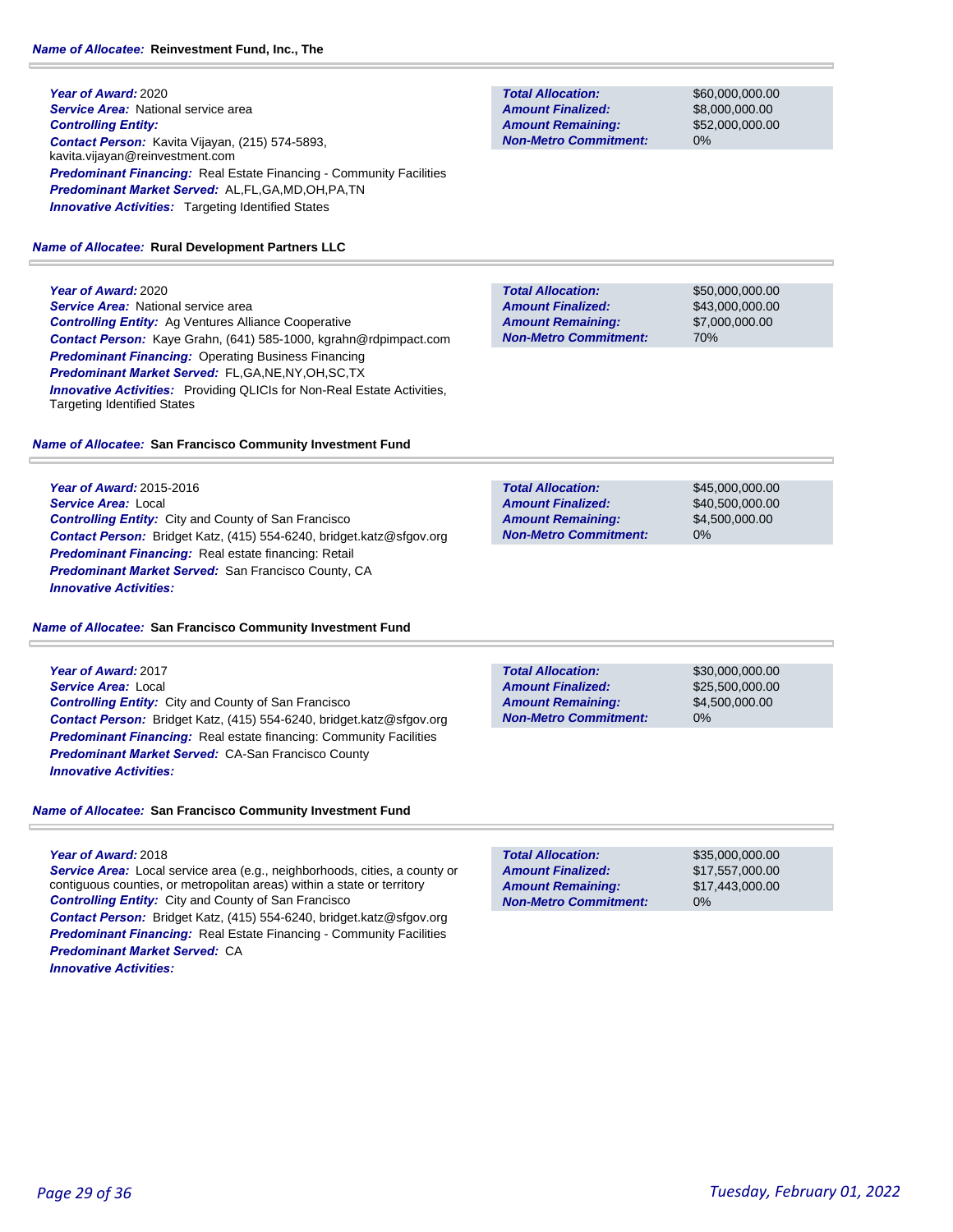*Service Area:* Local service area (e.g., neighborhoods, cities, a county or contiguous counties, or metropolitan areas) within a state or territory *Controlling Entity:* City and County of San Francisco *Contact Person:* Bridget Katz, (415) 554-6240, bridget.katz@sfgov.org **Predominant Financing:** Real Estate Financing - Community Facilities *Predominant Market Served:* CA *Innovative Activities:* 

# *Name of Allocatee:* **SB New Markets CDE LLC**

# **Year of Award:** 2018

*Service Area:* Local service area (e.g., neighborhoods, cities, a county or contiguous counties, or metropolitan areas) within a state or territory *Controlling Entity:* University Financial Corp. GBC dba Sunrise Banks *Contact Person:* Michael Morrell, (651) 523-7847, michael.morrell@sunrisebanks.com **Predominant Financing:** Real Estate Financing - Community Facilities *Predominant Market Served:* MN *Innovative Activities:* Small Dollar QLICIs

### *Name of Allocatee:* **SB New Markets CDE LLC**

### **Year of Award:** 2019

*Service Area:* Local service area (e.g., neighborhoods, cities, a county or contiguous counties, or metropolitan areas) within a state or territory *Controlling Entity:* University Financial Corp. *Contact Person:* Michael Morrell, (651) 523-7847, michael.morrell@sunrisebanks.com **Predominant Financing:** Real Estate Financing - Community Facilities *Predominant Market Served:* MN *Innovative Activities:* Small Dollar QLICIs

# *Name of Allocatee:* **SB New Markets CDE LLC**

### **Year of Award:** 2020

*Service Area:* Local service area (e.g., neighborhoods, cities, a county or contiguous counties, or metropolitan areas) within a state or territory *Controlling Entity:* University Financial Corp. *Contact Person:* Michael Morrell, (651) 523-7847, michael.morrell@sunrisebanks.com *Predominant Financing:* Real Estate Financing - Community Facilities *Predominant Market Served:* MN *Innovative Activities:* Small Dollar QLICIs

# *Name of Allocatee:* **SMALL BUSINESS FINANCE NMTC, LLC**

### **Year of Award:** 2019 **Service Area:** Statewide (or territory-wide) service area *Controlling Entity:* CDC Small Business Finance Corp *Contact Person:* Robert Villarreal, (619) 243-8652, rvillarreal@cdcloans.com *Predominant Financing: Operating Business Financing Predominant Market Served:* CA *Innovative Activities:* Small Dollar QLICIs

**Total Allocation: Non-Metro Commitment: Amount Remaining: Amount Finalized:**

\$50,000,000.00 \$0.00 \$50,000,000.00 0%

**Total Allocation: Non-Metro Commitment: Amount Remaining: Amount Finalized:**

\$60,000,000.00 \$52,600,000.00 \$7,400,000.00 0%

\$50,000,000.00 \$36,000,000.00 \$14,000,000.00 0% **Total Allocation: Non-Metro Commitment: Amount Remaining: Amount Finalized:**

**Total Allocation: Non-Metro Commitment: Amount Remaining: Amount Finalized:**

\$60,000,000.00 \$19,000,000.00 \$41,000,000.00 0%

**Total Allocation: Non-Metro Commitment: Amount Remaining: Amount Finalized:**

\$25,000,000.00 \$0.00 \$25,000,000.00 0%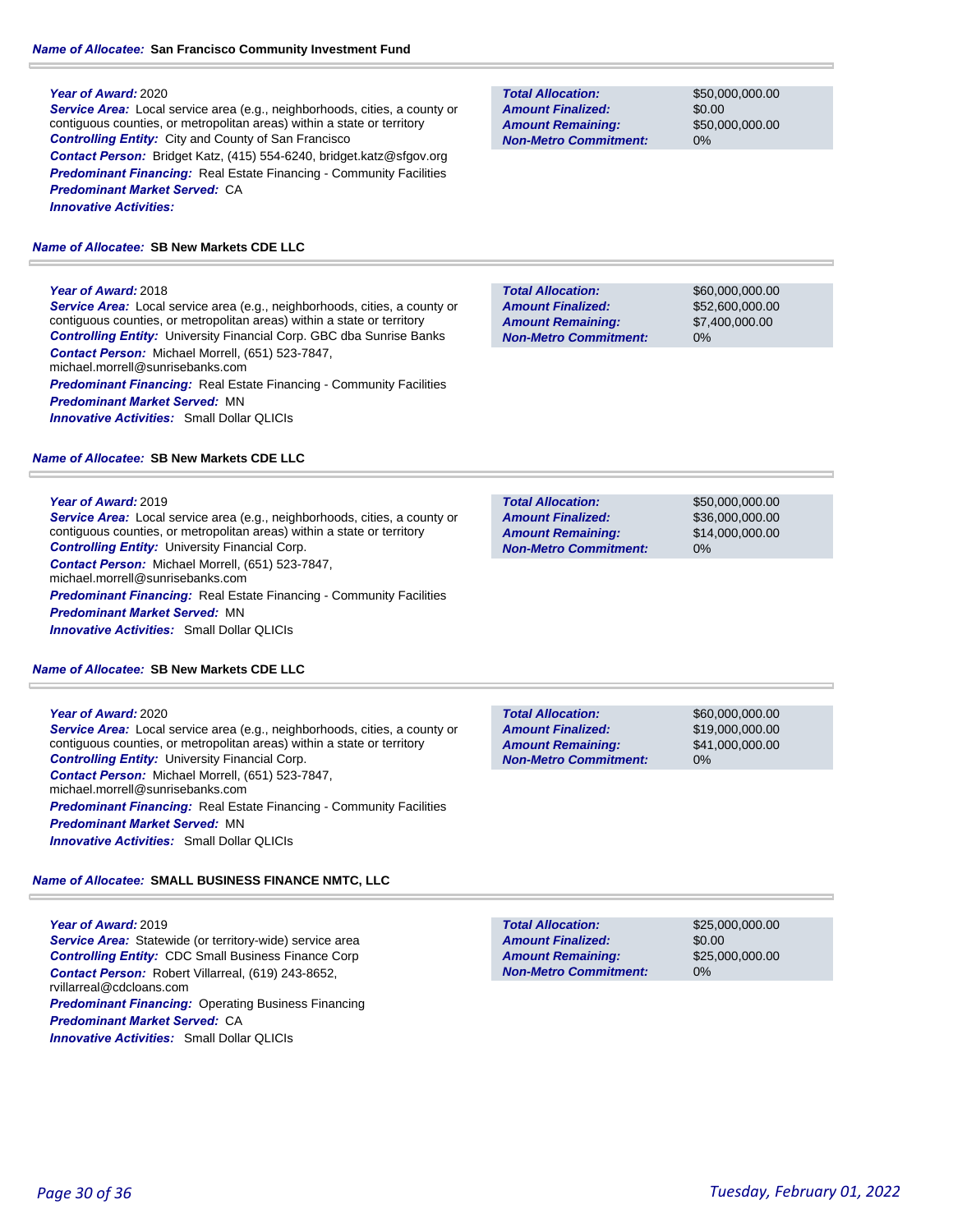**Year of Award:** 2019 **Service Area:** Statewide (or territory-wide) service area *Controlling Entity: Contact Person:* Brendan Buttimer, (864) 707-0808, brendan@sccommunityloanfund.org *Predominant Financing:* Operating Business Financing *Predominant Market Served:* SC *Innovative Activities:* 

# *Name of Allocatee:* **Southern Bancorp Bank**

**Year of Award:** 2019

*Service Area:* Multi-state service area *Controlling Entity:* Southern Bancorp, Inc. *Contact Person:* John Olaimey, (501) 850-8962, john.olaimey@banksouthern.com *Predominant Financing: Operating Business Financing Predominant Market Served:* AR, MS **Innovative Activities:** Making QLICIs with an original term less than or equal to 60 months, Small Dollar QLICIs

# *Name of Allocatee:* **Southern Bancorp Bank**

**Year of Award:** 2020 *Service Area:* Multi-state service area *Controlling Entity:* Southern Bancorp, Inc. *Contact Person:* John Olaimey, (501) 850-8962, john.olaimey@banksouthern.com *Predominant Financing:* Operating Business Financing *Predominant Market Served:* AR, MS *Innovative Activities:* Making QLICIs with an original term less than or equal to 60 months, Small Dollar QLICIs

# *Name of Allocatee:* **Southern Community Capital, LLC**

**Year of Award:** 2020 *Service Area:* Multi-state service area *Controlling Entity:* Trustmark National Bank *Contact Person:* Melissa Jones, (601) 208-7671, melissa\_jones@trustmark.com *Predominant Financing:* Real Estate Financing - Industrial/Manufacturing *Predominant Market Served:* AL, FL, MS, TN, TX *Innovative Activities:* Small Dollar QLICIs

**Total Allocation: Non-Metro Commitment: Amount Remaining: Amount Finalized:**

\$60,000,000.00 \$17,000,000.00 \$43,000,000.00 56%

*Name of Allocatee:* **Southside Community Optimal Redevelopment Enterprise, LLC**

**Year of Award:** 2018 *Service Area:* Multi-state service area *Controlling Entity:* McCaffery Interests, Inc *Contact Person:* Mike Reicher, (312) 784-2806, mreicher@mccafferyinc.com *Predominant Financing:* Other Real Estate Financing *Predominant Market Served:* IL, IN **Innovative Activities:** Targeting Identified States

#### \$35,000,000.00 \$19,500,000.00 \$15,500,000.00 0% **Total Allocation: Non-Metro Commitment: Amount Remaining: Amount Finalized:**

**Total Allocation: Non-Metro Commitment: Amount Remaining: Amount Finalized:**

\$15,000,000.00 \$11,500,000.00 \$3,500,000.00 0%

\$50,000,000.00 \$25,000,000.00 \$25,000,000.00 50% **Non-Metro Commitment: Amount Remaining:**

**Total Allocation: Non-Metro Commitment: Amount Remaining: Amount Finalized:**

\$50,000,000.00 \$6,000,000.00 \$44,000,000.00 50%

**Total Allocation: Amount Finalized:**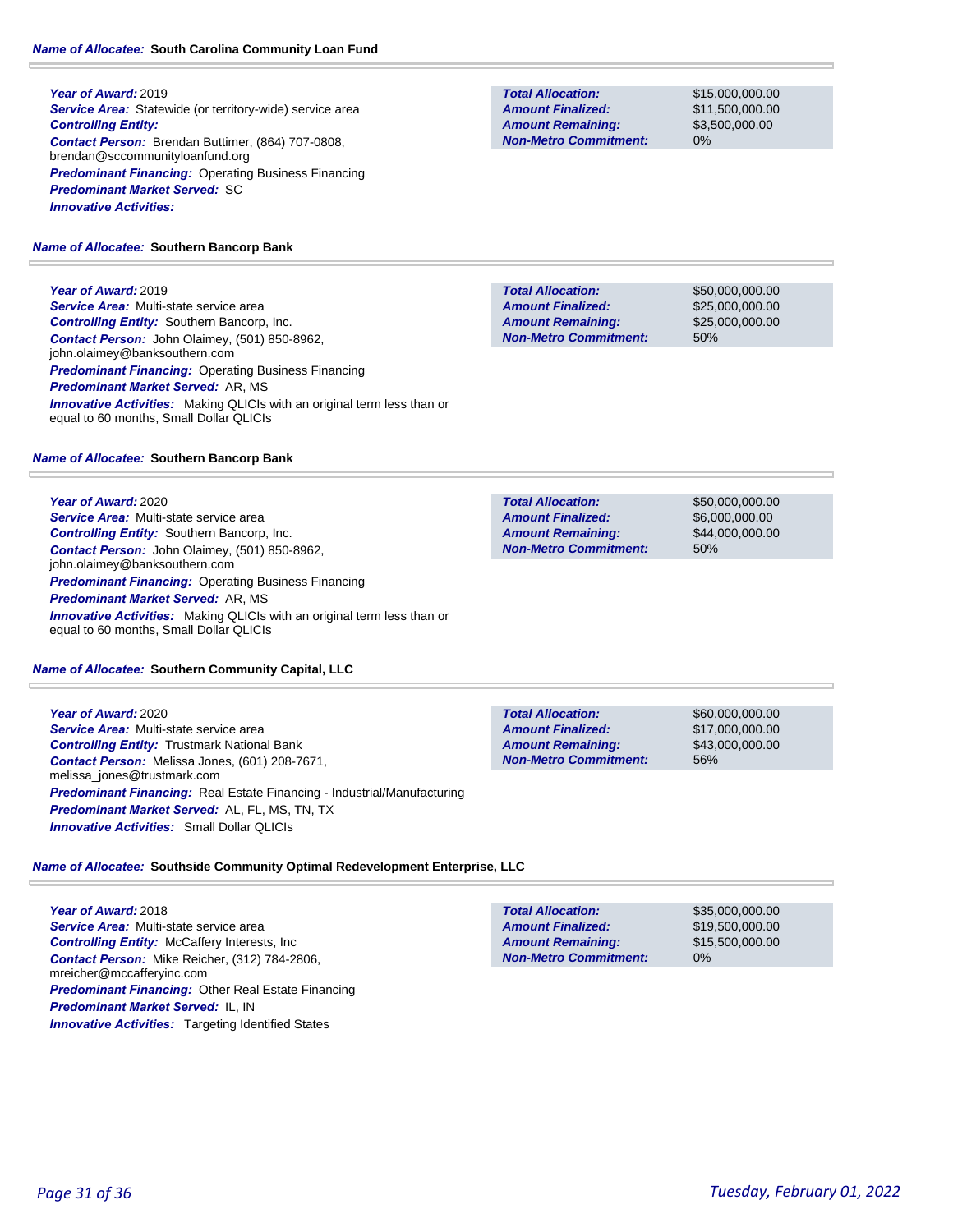*Service Area:* Multi-state service area *Controlling Entity:* McCaffery Interests, Inc. *Contact Person:* Mike Reicher, (312) 784-2806, mreicher@mccafferyinc.com *Predominant Financing:* Other Real Estate Financing *Predominant Market Served:* IL, IN *Innovative Activities:* Small Dollar QLICIs

#### **Total Allocation: Non-Metro Commitment: Amount Remaining: Amount Finalized:**

\$50,000,000.00 \$43,500,000.00 \$6,500,000.00 0%

#### *Name of Allocatee:* **Southside Community Optimal Redevelopment Enterprise, LLC**

#### **Year of Award:** 2020

*Service Area:* Multi-state service area *Controlling Entity:* McCaffery Interests, Inc. *Contact Person:* Mike Reicher, (312) 784-2806, mreicher@mccafferyinc.com *Predominant Financing:* Other Real Estate Financing *Predominant Market Served:* IL, IN *Innovative Activities:* Small Dollar QLICIs

| <b>Total Allocation:</b>     | \$50,000,000,00 |
|------------------------------|-----------------|
| <b>Amount Finalized:</b>     | \$12,500,000,00 |
| <b>Amount Remaining:</b>     | \$37,500,000,00 |
| <b>Non-Metro Commitment:</b> | 0%              |
|                              |                 |

### *Name of Allocatee:* **St. Louis Development Corporation**

#### **Year of Award:** 2020

*Service Area:* Local service area (e.g., neighborhoods, cities, a county or contiguous counties, or metropolitan areas) within a state or territory *Controlling Entity:* 

*Contact Person:* Bill Seddon, (314) 657-3705, seddonb@stlouis-mo.gov *Predominant Financing:* Real Estate Financing - Industrial/Manufacturing *Predominant Market Served:* IL, MO

*Innovative Activities:* Making QLICIs with an original term less than or equal to 60 months, Providing QLICIs for Non-Real Estate Activities, Small Dollar QLICIs

#### *Name of Allocatee:* **Stonehenge Community Development, LLC**

### **Year of Award:** 2020

*Service Area:* National service area *Controlling Entity:* Stonehenge Capital Company, LLC *Contact Person:* Shelley Whittington, (225) 408-3255, sgwhittington@stonehengecapital.com *Predominant Financing: Operating Business Financing Predominant Market Served:* FL,LA,NV,NM,OH,TN,TX *Innovative Activities:* Providing QLICIs for Non-Real Estate Activities, Targeting Identified States

# *Name of Allocatee:* **Texas Mezzanine Fund, Inc.**

**Year of Award:** 2018 Service Area: Statewide (or territory-wide) service area *Controlling Entity: Contact Person:* Karenthia Hill, (214) 943-5900 x106, khill@tmfund.com *Predominant Financing: Operating Business Financing Predominant Market Served:* TX **Innovative Activities:** Targeting Identified States

| <b>Total Allocation:</b>     | \$40,000,000,00 |
|------------------------------|-----------------|
| <b>Amount Finalized:</b>     | \$0.00          |
| <b>Amount Remaining:</b>     | \$40,000,000,00 |
| <b>Non-Metro Commitment:</b> | $0\%$           |

**Total Allocation: Non-Metro Commitment: Amount Remaining: Amount Finalized:**

\$50,000,000.00 \$31,000,000.00 \$19,000,000.00 25%

**Total Allocation: Non-Metro Commitment: Amount Remaining: Amount Finalized:**

\$35,000,000.00 \$29,000,000.00 \$6,000,000.00 0%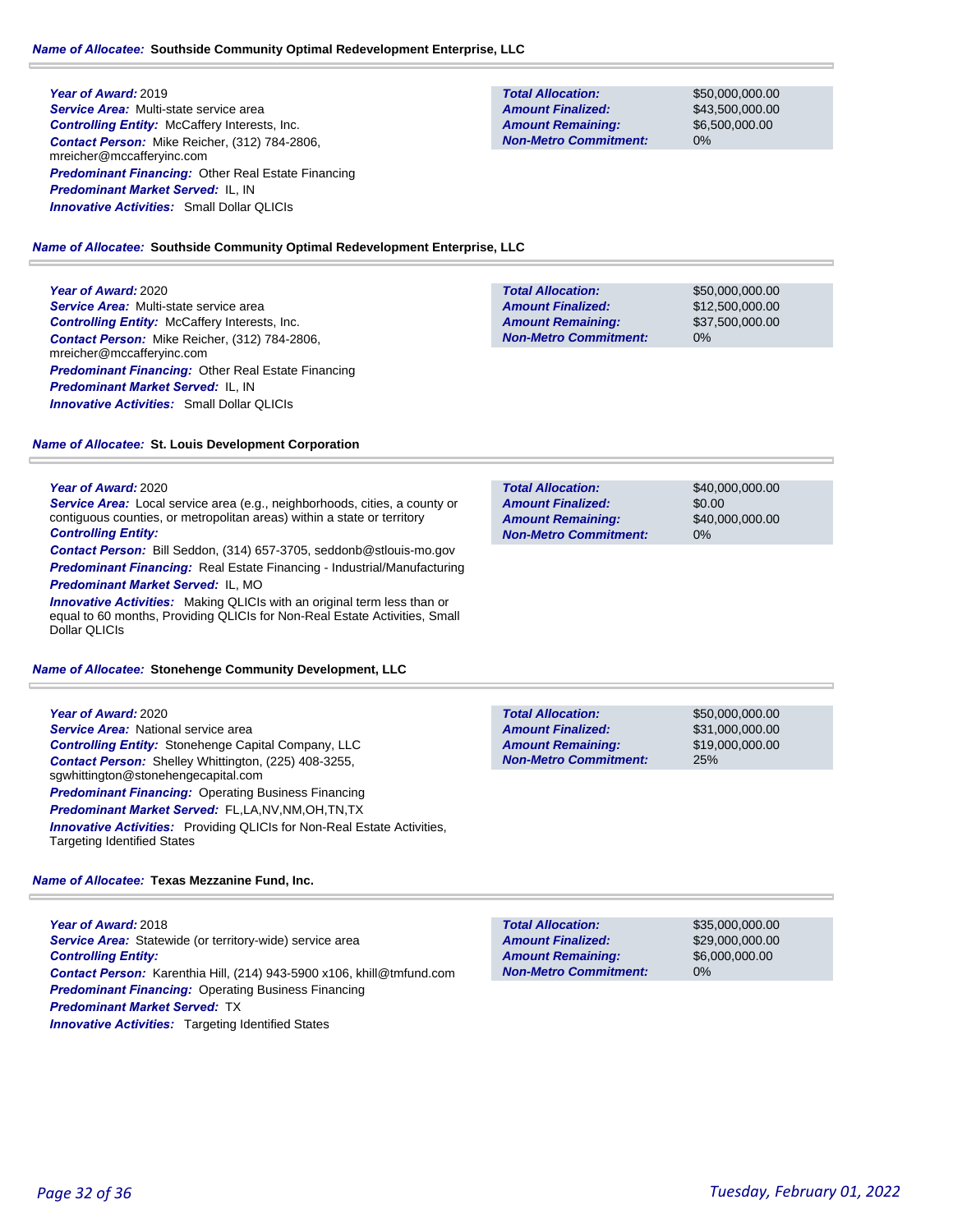**Year of Award:** 2019 **Service Area:** Statewide (or territory-wide) service area *Controlling Entity: Contact Person:* Karenthia Hill, (214) 943-5900 x106, khill@tmfund.com *Predominant Financing:* Operating Business Financing *Predominant Market Served:* TX **Innovative Activities:** Targeting Identified States

# *Name of Allocatee:* **Texas Mezzanine Fund, Inc.**

**Year of Award:** 2020 **Service Area:** Statewide (or territory-wide) service area *Controlling Entity: Contact Person:* Karenthia Hill, (214) 943-5900 x106, khill@tmfund.com *Predominant Financing:* Operating Business Financing *Predominant Market Served:* TX **Innovative Activities:** Targeting Identified States

*Contact Person:* Malik Aziz, (857) 221-8638, malik.aziz@tcbinc.org **Predominant Financing:** Real Estate Financing - Community Facilities

*Name of Allocatee:* **The Community Builders CDE LLC**

*Controlling Entity:* The Community Builders, Inc.

*Predominant Market Served:* IN,MD,MA,MI,OH,PA

# **Year of Award:** 2020

*Innovative Activities:* 

**Year of Award:** 2020

**Service Area:** National service area

*Name of Allocatee:* **The Innovate Fund, LLC**

*Service Area:* Multi-state service area *Controlling Entity:* Greenville Local Development Corporation *Contact Person:* Tammy Propst, , tammy.propst@cbh.com *Predominant Financing:* Operating Business Financing *Predominant Market Served:* GA, NC, SC, TN **Innovative Activities:** Targeting Identified States

# *Name of Allocatee:* **The Rose Urban Green Fund, LLC**

**Year of Award:** 2019 *Service Area:* National service area *Controlling Entity:* Rose Capital LLC *Contact Person:* Charles Perry, (303) 446-0600, chuck@perry-rose.com *Predominant Financing:* Real Estate Financing - Mixed-use (housing, commercial, or retail) *Predominant Market Served:* CA,CO,CT,GA,NV,NY,PA *Innovative Activities:* Small Dollar QLICIs, Targeting Identified States

# *Name of Allocatee:* **The Rose Urban Green Fund, LLC**

**Year of Award:** 2020 *Service Area:* National service area *Controlling Entity:* Rose Capital LLC *Contact Person:* Charles Perry, (303) 446-0600, chuck@perry-rose.com *Predominant Financing:* Real Estate Financing - Mixed-use (housing, commercial, or retail) *Predominant Market Served:* CA,CO,GA,IL,NY,PA,VA *Innovative Activities:* Small Dollar QLICIs, Targeting Identified States

**Non-Metro Commitment: Amount Remaining: Amount Finalized:**

**Total Allocation:**

\$45,000,000.00 \$38,000,000.00 \$7,000,000.00 15%

**Total Allocation: Non-Metro Commitment: Amount Remaining: Amount Finalized:**

\$65,000,000.00 \$0.00 \$65,000,000.00 24%

\$50,000,000.00 \$7,000,000.00 \$43,000,000.00 0% **Total Allocation: Non-Metro Commitment: Amount Remaining: Amount Finalized:**

**Total Allocation: Non-Metro Commitment: Amount Remaining: Amount Finalized:**

\$50,000,000.00 \$12,500,000.00 \$37,500,000.00 20%

\$45,000,000.00 \$24,075,000.00 \$20,925,000.00 0% **Total Allocation: Non-Metro Commitment: Amount Remaining: Amount Finalized:**

**Total Allocation: Non-Metro Commitment: Amount Remaining: Amount Finalized:**

\$45,000,000.00 \$0.00 \$45,000,000.00 0%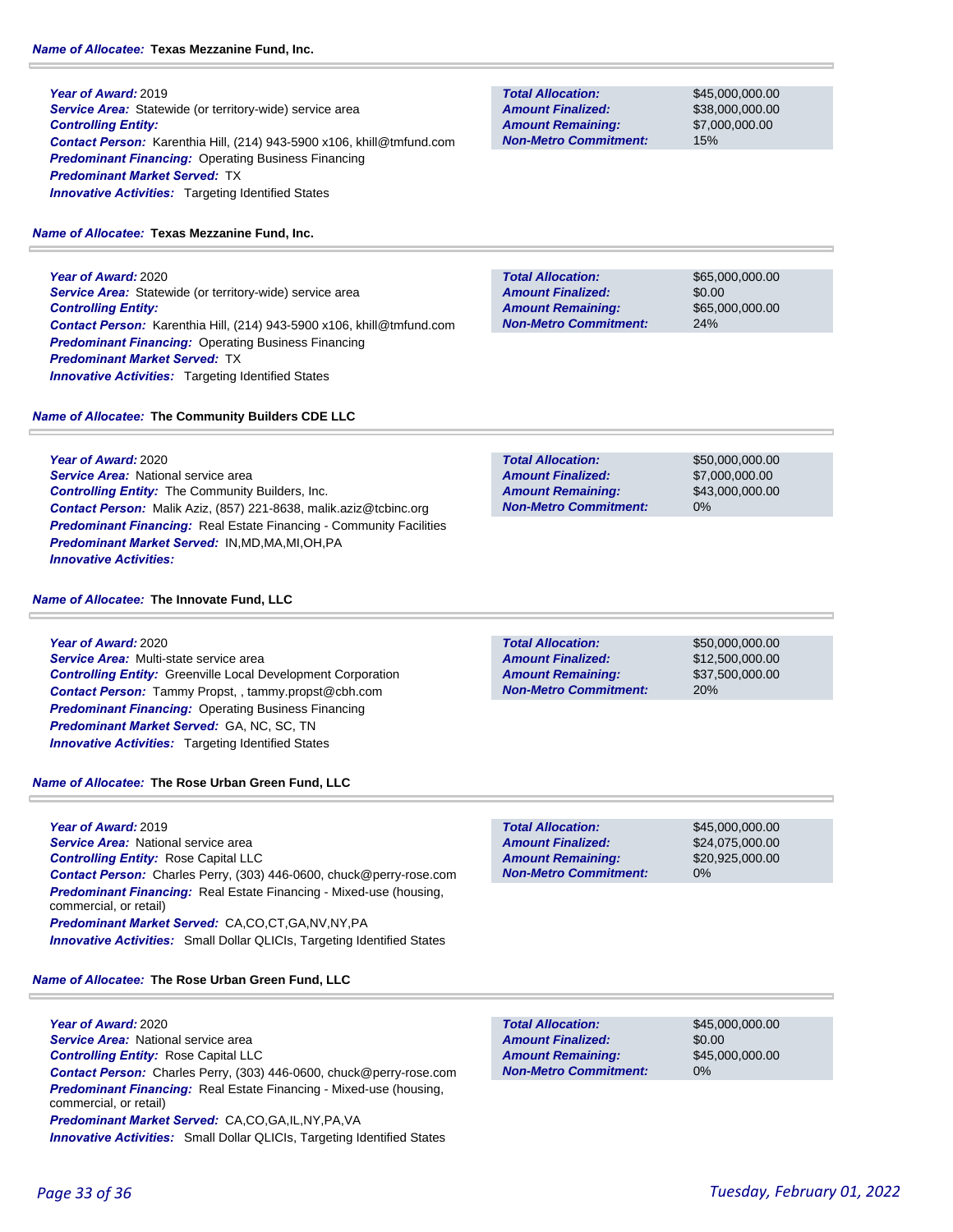#### *Name of Allocatee:* **Truist Community Development Enterprises, LLC a Domestic Limited Liability Company**

#### **Year of Award:** 2019

*Service Area:* National service area *Controlling Entity:* Truist Financial Corporation *Contact Person:* Jamise Goodman, , jamise.goodman@truist.com **Predominant Financing: Operating Business Financing** *Predominant Market Served:* FL,GA,MD,NC,SC,TN,VA *Innovative Activities:* Small Dollar QLICIs, Targeting Identified States

#### *Name of Allocatee:* **UB Community Development, LLC**

**Year of Award:** 2019 *Service Area:* Multi-state service area *Controlling Entity:* United Bancorporation of Alabama, Inc. *Contact Person:* Alex Jones, (251) 446-6017, alex.jones@unitedbank.com *Predominant Financing:* Operating Business Financing *Predominant Market Served:* AL, FL *Innovative Activities:* Small Dollar QLICIs

**Total Allocation: Amount Remaining: Amount Finalized:**

**Non-Metro Commitment:**

**Non-Metro Commitment: Amount Remaining: Amount Finalized:**

**Total Allocation:**

\$65,000,000.00 \$56,000,000.00 \$9,000,000.00 50%

\$65,000,000.00 \$52,500,000.00 \$12,500,000.00

20%

# *Name of Allocatee:* **UB Community Development, LLC**

**Year of Award:** 2020 *Service Area:* Multi-state service area *Controlling Entity:* United Bancorporation of Alabama, Inc. *Contact Person:* Alex Jones, (251) 446-6017, alex.jones@unitedbank.com *Predominant Financing:* Operating Business Financing *Predominant Market Served:* AL, FL *Innovative Activities:* Small Dollar QLICIs

#### *Name of Allocatee:* **Urban Action Community Development LLC**

**Year of Award:** 2019 *Service Area:* National service area *Controlling Entity:* SBER Development Services LLC *Contact Person:* Tabitha Atkins, (443) 577-4386, tatkins@crossstpartners.com *Predominant Financing:* Real Estate Financing - Office Space *Predominant Market Served:* KS,MD,MI,OH,TN,TX,WI **Innovative Activities:** Targeting Identified States

### *Name of Allocatee:* **Urban Action Community Development LLC**

**Year of Award:** 2020 *Service Area:* National service area *Controlling Entity:* SBER Development Services LLC *Contact Person:* Tabitha Atkins, (443) 577-4386, tatkins@crossstpartners.com *Predominant Financing:* Real Estate Financing - Office Space *Predominant Market Served:* CO,MD,MI,OH,PA,TN,TX **Innovative Activities:** Targeting Identified States

| <b>Total Allocation:</b>     | \$65,000,000,00 |
|------------------------------|-----------------|
| <b>Amount Finalized:</b>     | \$0.00          |
| <b>Amount Remaining:</b>     | \$65,000,000,00 |
| <b>Non-Metro Commitment:</b> | 56%             |

**Total Allocation: Non-Metro Commitment: Amount Remaining: Amount Finalized:**

\$50,000,000.00 \$42,500,000.00 \$7,500,000.00 0%

\$50,000,000.00 \$11,000,000.00 \$39,000,000.00 0% **Total Allocation: Non-Metro Commitment: Amount Remaining: Amount Finalized:**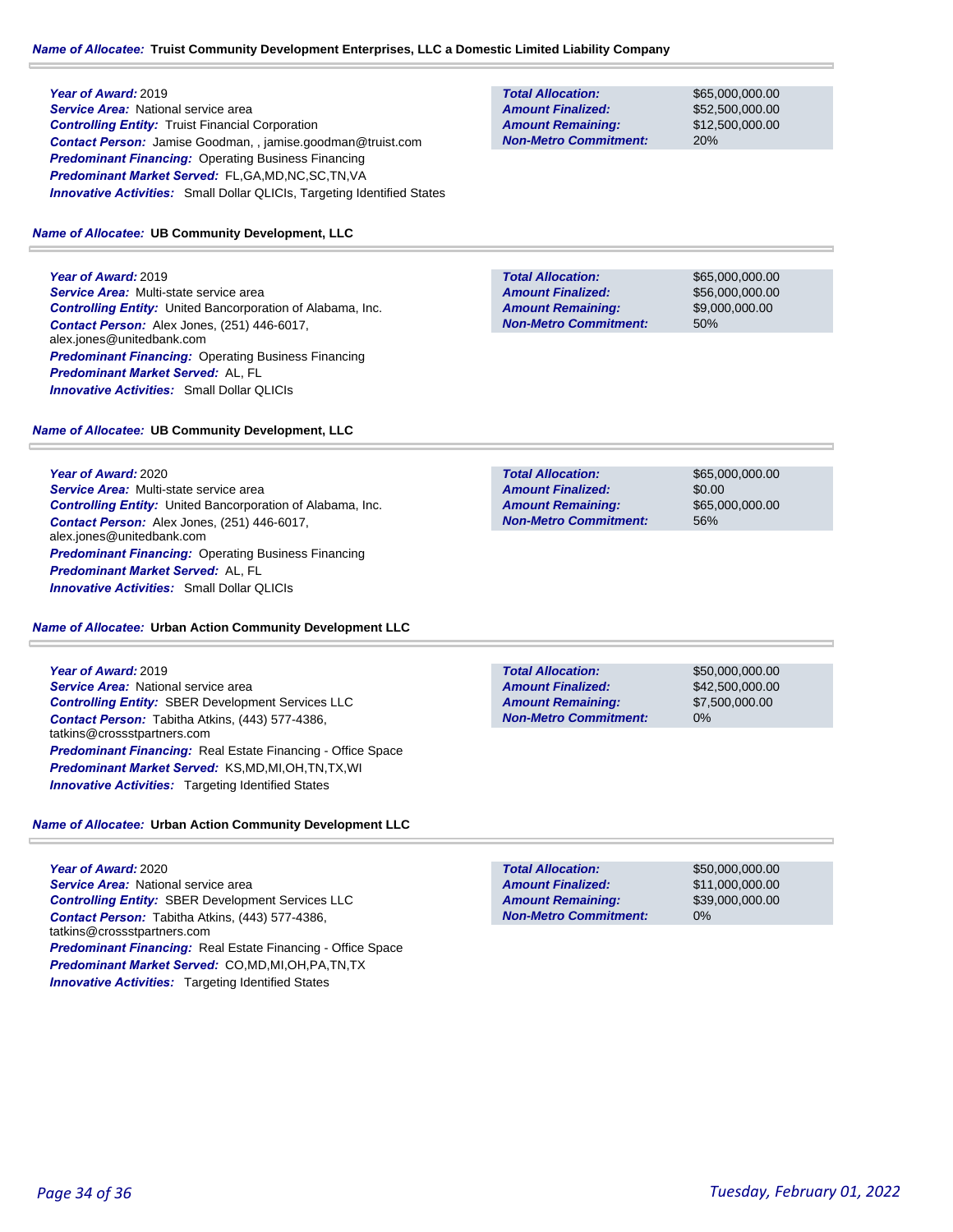**Year of Award:** 2018 *Service Area:* National service area *Controlling Entity:* Aries Capital LLC *Contact Person:* Chad Goodall, (773) 575-3809, cegoodall@yahoo.com *Predominant Financing:* Real Estate Financing - Community Facilities *Predominant Market Served:* AL,FL,GA,IL,TX **Innovative Activities:** Providing QLICIs for Non-Real Estate Activities, Targeting Identified States

### *Name of Allocatee:* **USBCDE, LLC**

**Year of Award:** 2018 *Service Area:* National service area *Controlling Entity:* U.S. Bank *Contact Person:* Nichole Huffman, (314) 335-2511, stephanie.huffman@usbank.com *Predominant Financing:* Real Estate Financing - Community Facilities *Predominant Market Served:* CA,MI,MO,NV,RI,TX,WA **Innovative Activities:** Small Dollar QLICIs, Targeting Identified States

#### *Name of Allocatee:* **USBCDE, LLC**

**Year of Award:** 2019 **Service Area: National service area** *Controlling Entity:* U.S. Bank *Contact Person:* Nichole Huffman, (314) 335-2511, stephanie.huffman@usbank.com *Predominant Financing:* Real Estate Financing - Community Facilities *Predominant Market Served:* AZ,DC,FL,IA,SC,TX **Innovative Activities:** Small Dollar QLICIs, Targeting Identified States

#### *Name of Allocatee:* **USBCDE, LLC**

**Year of Award:** 2020 **Service Area: National service area** *Controlling Entity:* U.S. Bank *Contact Person:* Nichole Huffman, (314) 335-2511, stephanie.huffman@usbank.com *Predominant Financing:* Real Estate Financing - Community Facilities *Predominant Market Served:* AL,FL,GA,IL,MN,MO,TX *Innovative Activities:* Small Dollar QLICIs, Targeting Identified States

# *Name of Allocatee:* **Virginia Community Development Fund, Inc., The**

**Year of Award:** 2018 *Service Area:* Multi-state service area *Controlling Entity:* Virginia Community Development Corporation *Contact Person:* Christopher Sterling, (804) 343-1200, csterling@vacdc.org **Predominant Financing:** Real Estate Financing - Community Facilities *Predominant Market Served:* VA, WV *Innovative Activities:* 

**Total Allocation: Non-Metro Commitment: Amount Remaining: Amount Finalized:**

\$50,000,000.00 \$48,568,202.80 \$1,431,797.20 0%

**Total Allocation: Non-Metro Commitment: Amount Remaining: Amount Finalized:**

\$70,000,000.00 \$61,250,000.00 \$8,750,000.00 20%

**Total Allocation: Non-Metro Commitment: Amount Remaining: Amount Finalized:**

\$65,000,000.00 \$43,350,000.00 \$21,650,000.00 20%

**Total Allocation: Non-Metro Commitment: Amount Remaining: Amount Finalized:**

\$65,000,000.00 \$10,684,562.00 \$54,315,438.00 20%

\$35,000,000.00 \$17,500,000.00 \$17,500,000.00 30% **Total Allocation: Non-Metro Commitment: Amount Remaining: Amount Finalized:**